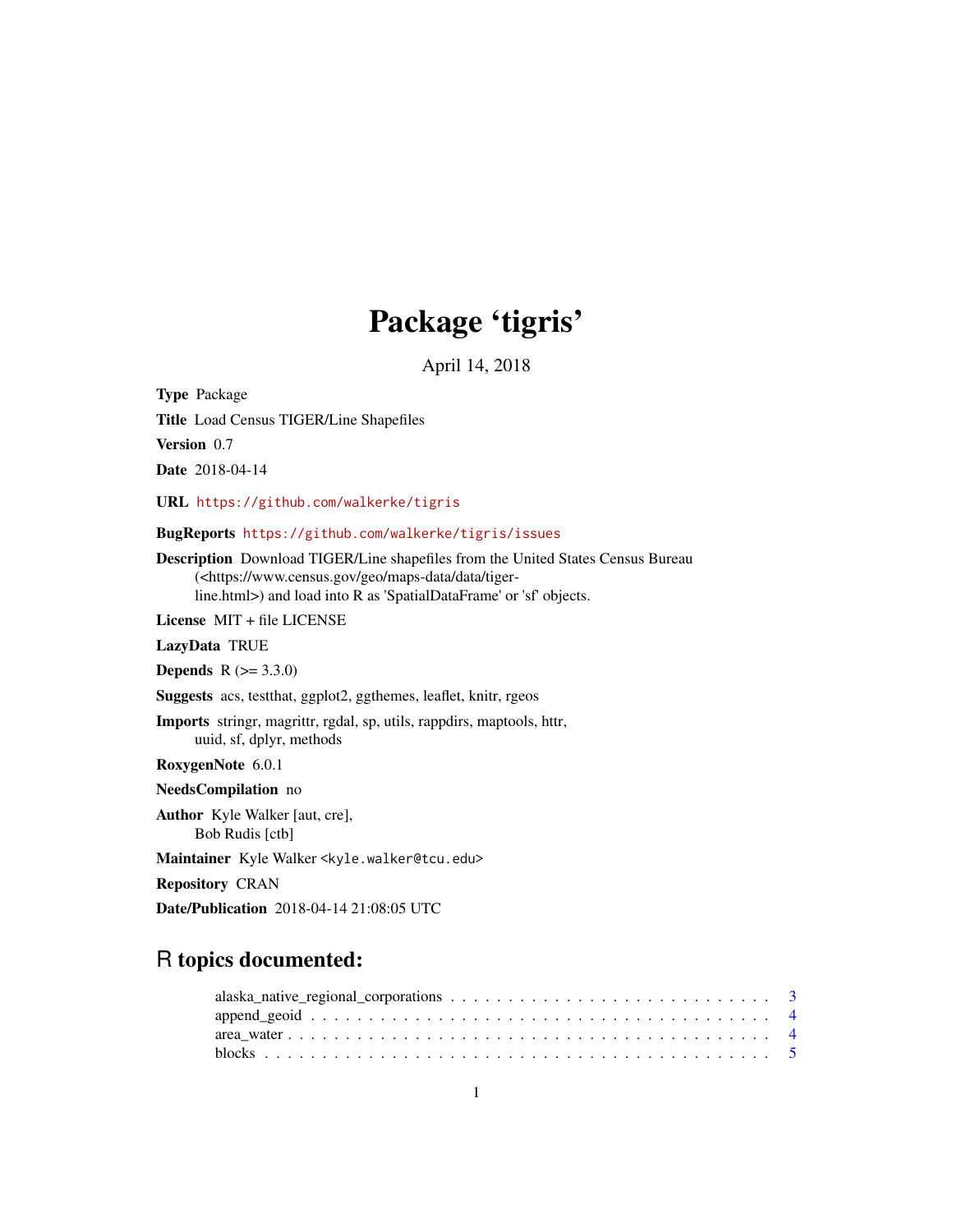|        | 7  |
|--------|----|
|        | 8  |
|        | 9  |
|        | 9  |
|        | 10 |
|        | 11 |
|        | 12 |
|        | 13 |
|        | 14 |
|        | 16 |
|        | 17 |
|        | 17 |
|        | 18 |
|        | 19 |
|        | 20 |
|        | 20 |
|        | 21 |
|        |    |
|        | 21 |
|        | 22 |
|        | 23 |
|        | 24 |
|        | 24 |
|        | 25 |
|        | 26 |
|        | 26 |
|        | 27 |
|        | 28 |
|        | 29 |
|        | 30 |
|        | 31 |
|        | 32 |
|        | 33 |
|        | 34 |
|        | 35 |
|        | 36 |
|        | 37 |
|        | 38 |
| states | 39 |
|        | 40 |
|        | 41 |
|        | 42 |
|        | 42 |
|        | 43 |
|        | 43 |
|        | 45 |
|        | 46 |
|        | 47 |
|        | 48 |
|        |    |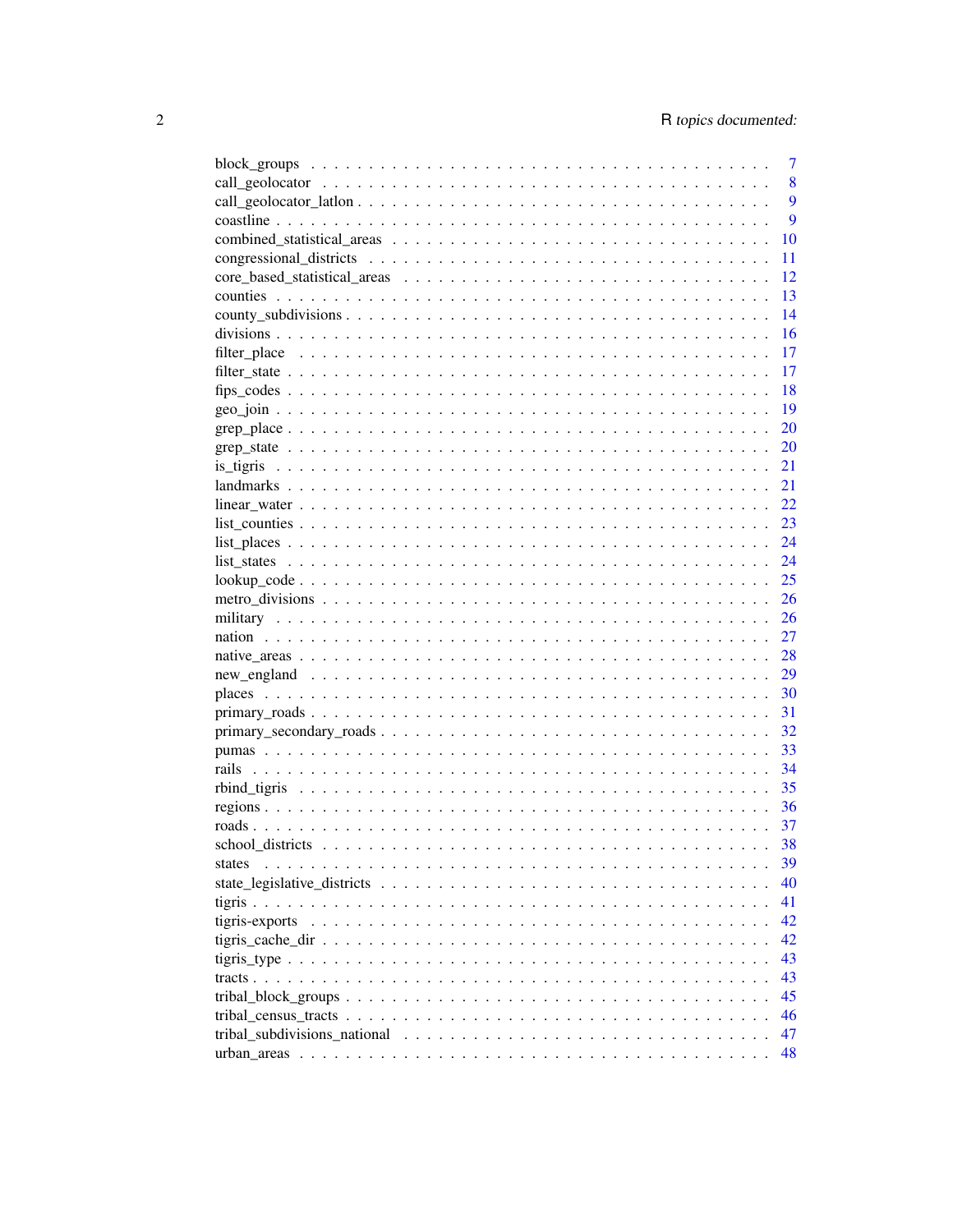<span id="page-2-0"></span>

| Index |  |  |  |  |  |  |  |  |  |  |  |  |  |  |  |  |  |  |
|-------|--|--|--|--|--|--|--|--|--|--|--|--|--|--|--|--|--|--|

<span id="page-2-1"></span>alaska\_native\_regional\_corporations

*Download an Alaska Native Regional Corporation shapefile into R.*

# Description

From the US Census Bureau: "ANRCs are corporations created according to the Alaska Native Claims Settlement Act. They are organized under the laws of the State of Alaska as "Regional Corporations," to conduct both the for-profit and non-profit affairs of Alaska Natives within defined regions of Alaska." For more information, please see the Census technical documentation at the link provided.

#### Usage

```
alaska_native_regional_corporations(cb = FALSE, year = NULL, ...)
```
# Arguments

| cb         | If cb is set to TRUE, download a generalized (1:500k) file. Defaults to FALSE<br>(the most detailed TIGER/Line file)                                                                                  |
|------------|-------------------------------------------------------------------------------------------------------------------------------------------------------------------------------------------------------|
| year       | the data year (defaults to 2016).                                                                                                                                                                     |
| $\ddots$ . | arguments to be passed to the underlying 'load_tiger' function, which is not ex-<br>ported. Options include refresh, which specifies whether or not to re-download<br>shapefiles (defaults to FALSE). |

# See Also

[http://www2.census.gov/geo/pdfs/maps-data/data/tiger/tgrshp2015/TGRSHP2015\\_TechD](http://www2.census.gov/geo/pdfs/maps-data/data/tiger/tgrshp2015/TGRSHP2015_TechDoc.pdf)oc. [pdf](http://www2.census.gov/geo/pdfs/maps-data/data/tiger/tgrshp2015/TGRSHP2015_TechDoc.pdf)

Other native/tribal geometries functions: [native\\_areas](#page-27-1), [tribal\\_block\\_groups](#page-44-1), [tribal\\_census\\_tracts](#page-45-1), [tribal\\_subdivisions\\_national](#page-46-1)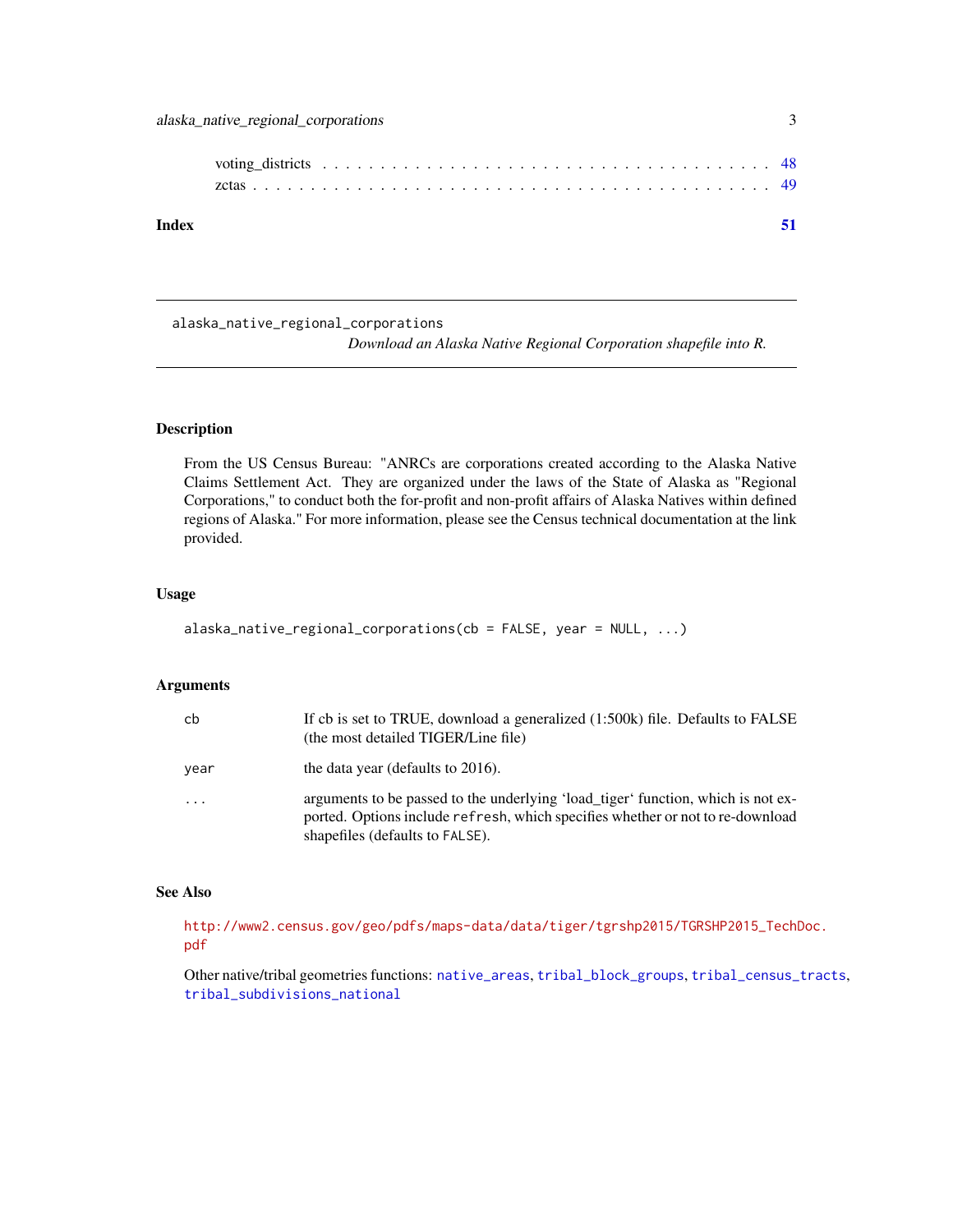<span id="page-3-0"></span>

Returns GEOID for 2010 geographies.

# Usage

```
append_geoid(address, geoid_type = "block")
```
#### Arguments

| address    | A tibble/data frame with (at a minimum, others can be present) either character                   |
|------------|---------------------------------------------------------------------------------------------------|
|            | columns street, city, and state OR numeric columns lat and lon. Lat/lon columns<br>take priority. |
| geoid_type | GEOID level to return, c('county', 'tract', 'block group', 'block').<br>Defaults to block.        |

# Value

the original tibble with GEOIDs appended as a new column called geoid.

# Author(s)

Josie Kressner, <josie@transportfoundry.com>

# Examples

```
## Not run:
airports <- dplyr::data_frame(
  street = "700 Catalina Dr", city = "Daytona Beach", state = "FL"
\lambdaappend_geoid(airports, 'tract')
## End(Not run)
```
<span id="page-3-1"></span>area\_water *Download an area water shapefile into R*

# Description

From the US Census Bureau: "The area hydrography shapefile contains the geometry and attributes of both perennial and intermittent area hydrography features, including ponds, lakes, oceans, swamps, glaciers, and the area covered by large streams represented as double-line drainage."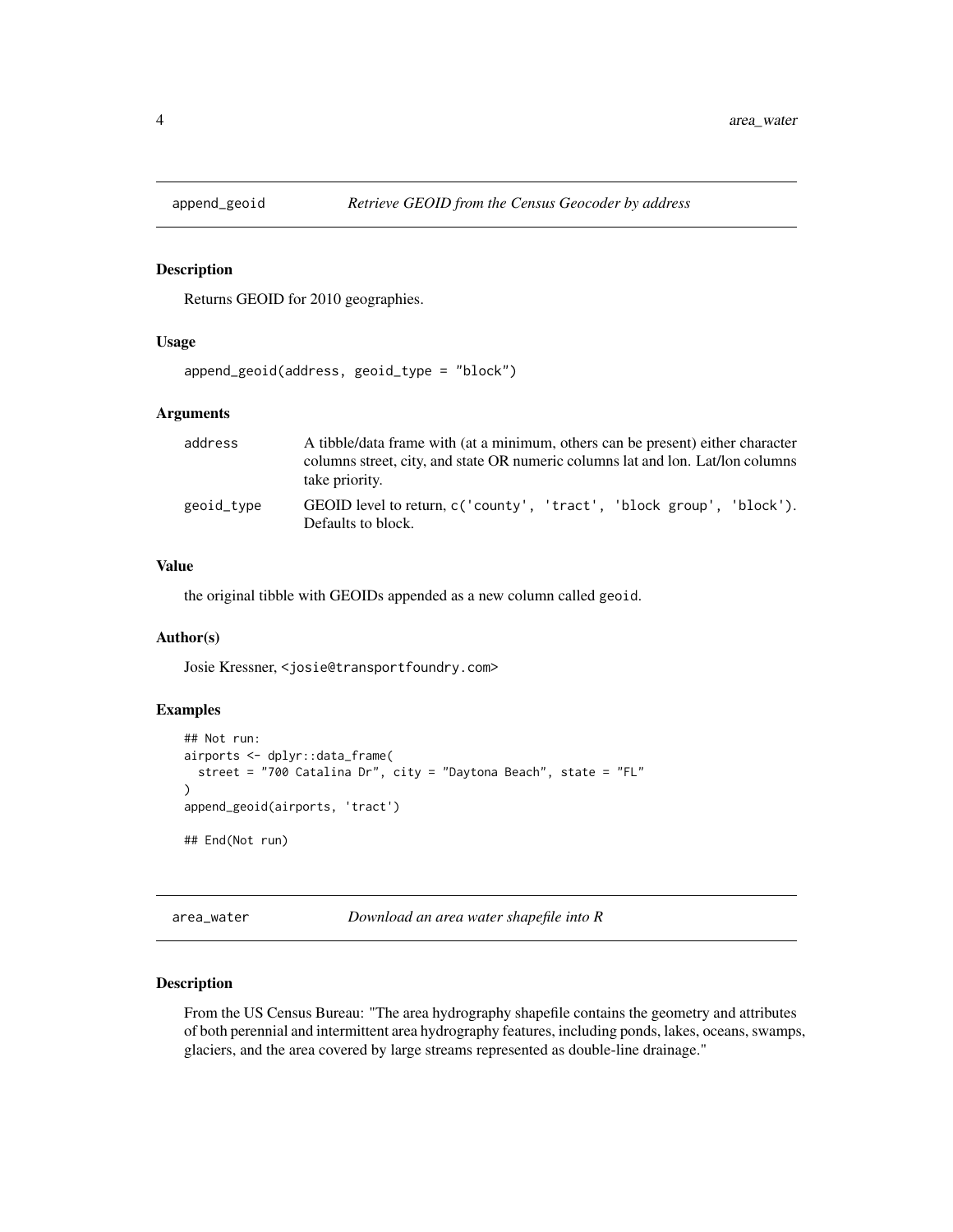#### <span id="page-4-0"></span>blocks 5

#### Usage

area\_water(state, county, year = NULL, ...)

#### **Arguments**

| state     | The two-digit FIPS code of the state of the county you'd like to download the<br>water features for. Can also be state name or abbreviation (case-insensitive).                                       |
|-----------|-------------------------------------------------------------------------------------------------------------------------------------------------------------------------------------------------------|
| county    | The three-digit FIPS code of the county you'd like the water features for. Can<br>also be a county name.                                                                                              |
| year      | the data year (defaults to 2016).                                                                                                                                                                     |
| $\ddotsc$ | arguments to be passed to the underlying 'load_tiger' function, which is not ex-<br>ported. Options include refresh, which specifies whether or not to re-download<br>shapefiles (defaults to FALSE). |

#### See Also

[http://www2.census.gov/geo/pdfs/maps-data/data/tiger/tgrshp2015/TGRSHP2015\\_TechD](http://www2.census.gov/geo/pdfs/maps-data/data/tiger/tgrshp2015/TGRSHP2015_TechDoc.pdf)oc. [pdf](http://www2.census.gov/geo/pdfs/maps-data/data/tiger/tgrshp2015/TGRSHP2015_TechDoc.pdf)

Other water functions: [coastline](#page-8-1), [linear\\_water](#page-21-1)

# Examples

```
## Not run:
library(tigris)
library(sp)
dallas_water <- area_water("TX", "Dallas")
plot(dallas_water)
## End(Not run)
```
<span id="page-4-1"></span>blocks *Download a Census block shapefile into R*

#### Description

Description from the US Census Bureau (see link for source): Census blocks are statistical areas bounded on all sides by visible features, such as streets, roads, streams, and railroad tracks, and by non-visible boundaries such as city, town, township, and county limits, and short line-of-sight extensions of streets and roads. Generally, census blocks are small in area; for example, a block in a city. Census blocks in suburban and rural areas may be large, irregular and bounded by a variety of features, such as roads, streams, and/or transmission line rights-of-way. In remote areas census blocks may encompass hundreds of square miles. Census blocks cover all territory in the United States, Puerto Rico, and the Island areas. Blocks do not cross the boundaries of any entity for which the Census Bureau tabulates data.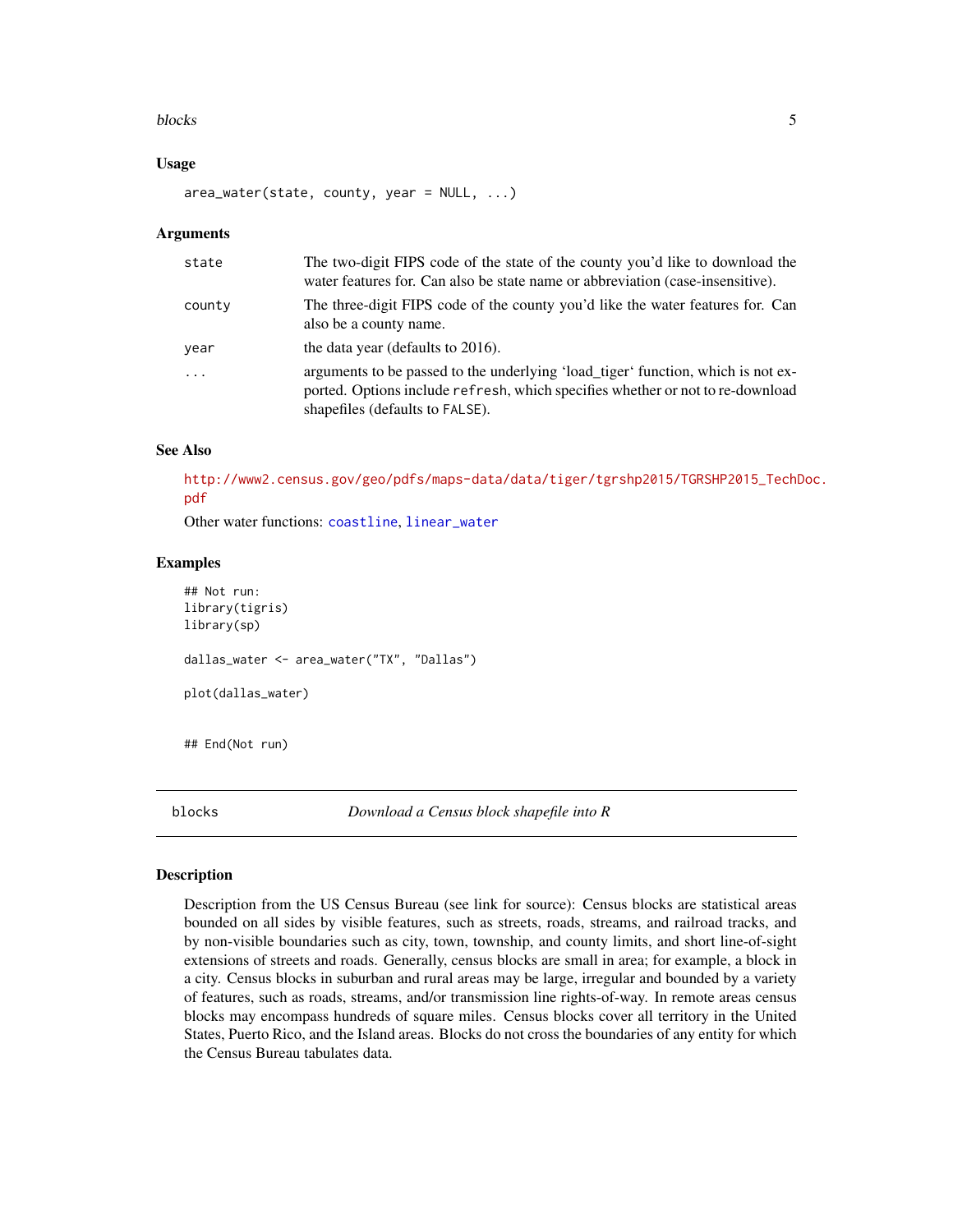#### <span id="page-5-0"></span>Usage

blocks(state, county = NULL, year = NULL,  $\ldots$ )

#### Arguments

| state      | The two-digit FIPS code (string) of the state you want. Can also be state name<br>or state abbreviation.                                                                                              |
|------------|-------------------------------------------------------------------------------------------------------------------------------------------------------------------------------------------------------|
| county     | The three-digit FIPS code (string) of the county you'd like to subset for, or a<br>vector of FIPS codes if you desire multiple counties. Can also be a county name<br>or vector of names.             |
| year       | The year for which you'd like to download data (defaults to 2016).                                                                                                                                    |
| $\ddots$ . | arguments to be passed to the underlying 'load_tiger' function, which is not ex-<br>ported. Options include refresh, which specifies whether or not to re-download<br>shapefiles (defaults to FALSE). |

#### Details

This function will download an entire block shapefile for a selected state into R, and optionally subset by county. A warning: Census block shapefiles are often very large, especially for large states - for example, the block file for Texas is 462MB zipped! If you have a slow or unreliable internet connection, or insufficient memory, this may prove burdensome given that you have to first download by state and then subset.

#### See Also

[http://www2.census.gov/geo/pdfs/maps-data/data/tiger/tgrshp2015/TGRSHP2015\\_TechD](http://www2.census.gov/geo/pdfs/maps-data/data/tiger/tgrshp2015/TGRSHP2015_TechDoc.pdf)oc. [pdf](http://www2.census.gov/geo/pdfs/maps-data/data/tiger/tgrshp2015/TGRSHP2015_TechDoc.pdf)

Other general area functions: [block\\_groups](#page-6-1), [counties](#page-12-1), [county\\_subdivisions](#page-13-1), [places](#page-29-1), [pumas](#page-32-1), [school\\_districts](#page-37-1), [states](#page-38-1), [tracts](#page-42-1), [zctas](#page-48-1)

```
## Not run:
# Simple example using Rose Island, American Samoa
# Be careful with Census blocks for states!
library(tigris)
library(leaflet)
rose_island <- blocks(state = "AS", county = "Rose Island")
leaflet(rose_island) %>%
 addTiles() %>%
 addPolygons()
## End(Not run)
```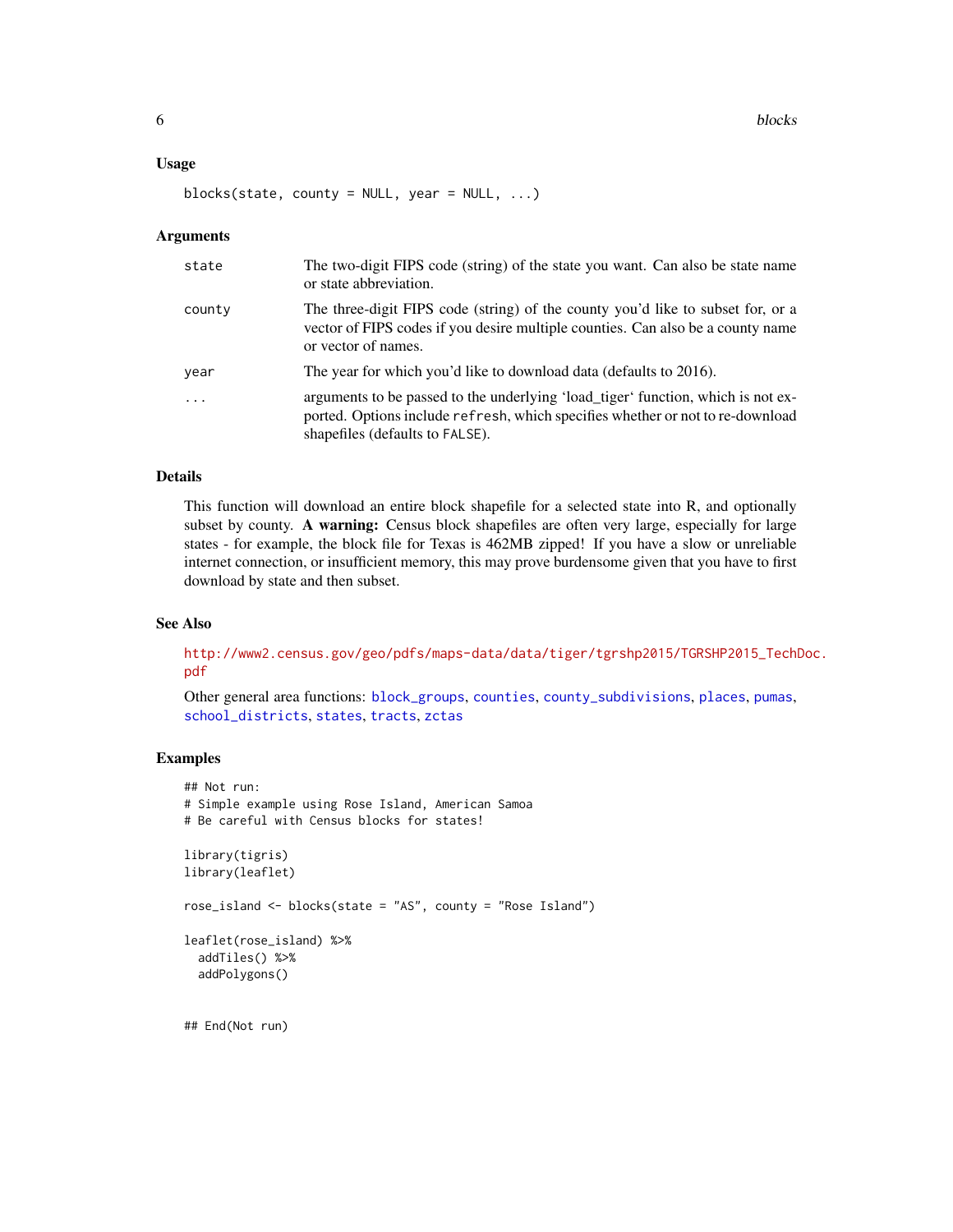<span id="page-6-1"></span><span id="page-6-0"></span>block\_groups *Download a Census block groups shapefile into R, and optionally subset by county*

# Description

Description from the US Census Bureau (see link for source):Standard block groups are clusters of blocks within the same census tract that have the same first digit of their 4-character census block number. For example, blocks 3001, 3002, 3003..., 3999 in census tract 1210.02 belong to Block Group 3. Due to boundary and feature changes that occur throughout the decade, current block groups do not always maintain these same block number to block group relationships. For example, block 3001 might move due to a census tract boundary change but the block number will not change, even if it does not still fall in block group 3. However, the GEOID for that block, identifying block group 3, would remain the same in the attribute information in the TIGER/Line Shapefiles because block GEOIDs are always built using the decennial geographic codes.

#### Usage

block\_groups(state, county = NULL, cb = FALSE, year = NULL, ...)

#### Arguments

| state  | The two-digit FIPS code (string) of the state you want. Can also be state name<br>or state abbreviation.                                                                                              |
|--------|-------------------------------------------------------------------------------------------------------------------------------------------------------------------------------------------------------|
| county | The three-digit FIPS code (string) of the county you'd like to subset for, or a<br>vector of FIPS codes if you desire multiple counties. Can also be a county name<br>or vector of names.             |
| cb     | If cb is set to TRUE, download a generalized (1:500k) file. Defaults to FALSE<br>(the most detailed TIGER/Line file)                                                                                  |
| year   | the data download year (defaults to 2016)                                                                                                                                                             |
| .      | arguments to be passed to the underlying 'load_tiger' function, which is not ex-<br>ported. Options include refresh, which specifies whether or not to re-download<br>shapefiles (defaults to FALSE). |

#### Details

Block groups delineated for the 2010 Census generally contain between 600 and 3,000 people. Most block groups were delineated by local participants in the Census Bureau's Participant Statistical Areas Program (PSAP). The Census Bureau delineated block groups only where a local or tribal government declined to participate or where the Census Bureau could not identify a potential local participant.

A block group usually covers a contiguous area. Each census tract contains at least one block group and block groups are uniquely numbered within census tract. Within the standard census geographic hierarchy, block groups never cross county or census tract boundaries, but may cross the boundaries of county subdivisions, places, urban areas, voting districts, congressional districts, and American Indian, Alaska Native, and Native Hawaiian areas.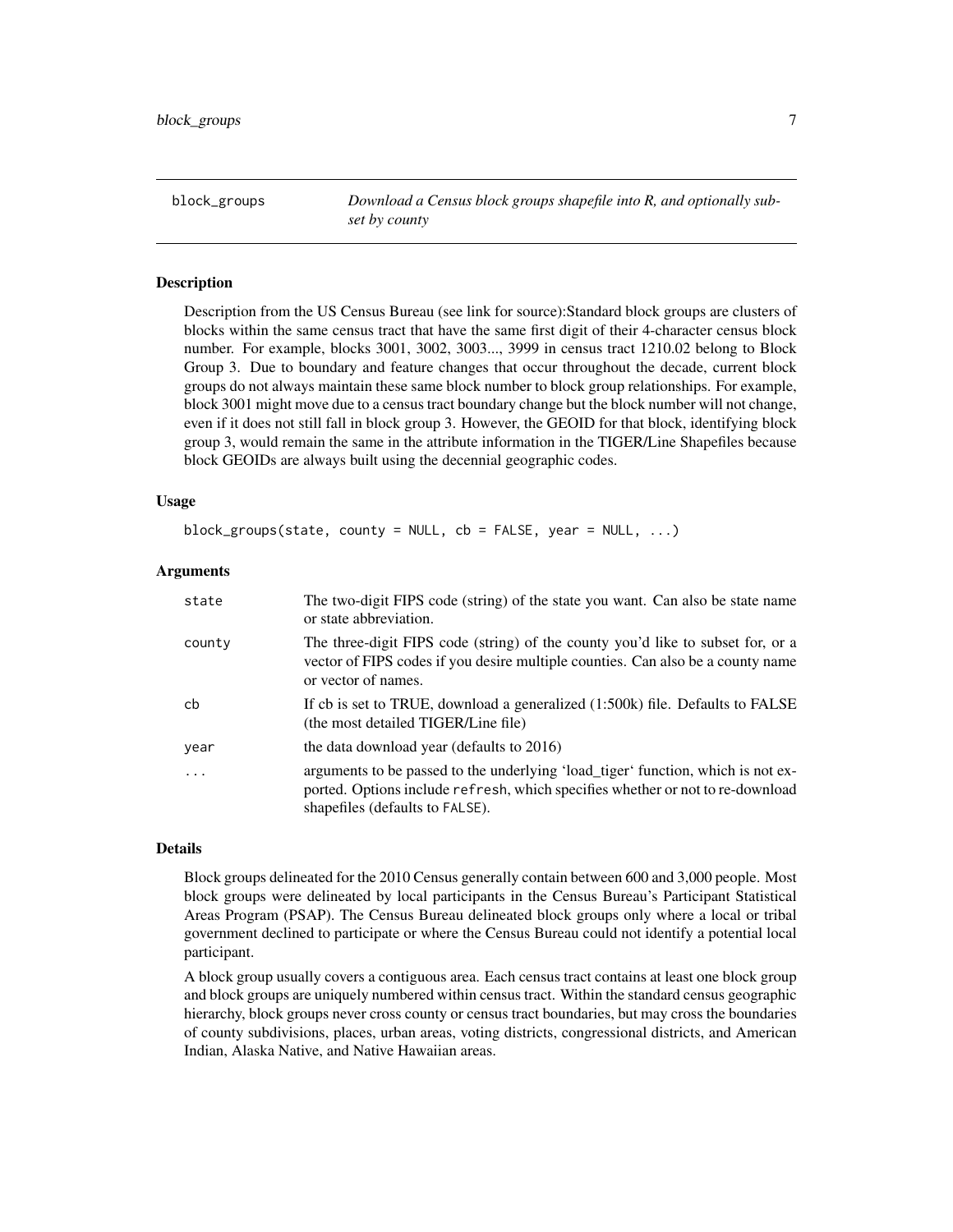# See Also

[http://www2.census.gov/geo/pdfs/maps-data/data/tiger/tgrshp2015/TGRSHP2015\\_TechD](http://www2.census.gov/geo/pdfs/maps-data/data/tiger/tgrshp2015/TGRSHP2015_TechDoc.pdf)oc. [pdf](http://www2.census.gov/geo/pdfs/maps-data/data/tiger/tgrshp2015/TGRSHP2015_TechDoc.pdf)

Other general area functions: [blocks](#page-4-1), [counties](#page-12-1), [county\\_subdivisions](#page-13-1), [places](#page-29-1), [pumas](#page-32-1), [school\\_districts](#page-37-1), [states](#page-38-1), [tracts](#page-42-1), [zctas](#page-48-1)

#### Examples

```
## Not run:
library(tigris)
benton_bgs <- block_groups("Oregon", "Benton")
plot(benton_bgs)
## End(Not run)
```
call\_geolocator *Call geolocator for one address*

# Description

Call geolocator for one address

#### Usage

```
call_geolocator(street, city, state)
```
# Arguments

| street | A character string indicating a street name and number |
|--------|--------------------------------------------------------|
| city   | A character string indicating a city                   |
| state  | A two-digit character string with a state postal code  |

# Value

A character string representing the Census block of the supplied address. importFrom utils URLencode importFrom httr GET stop\_for\_status

<span id="page-7-0"></span>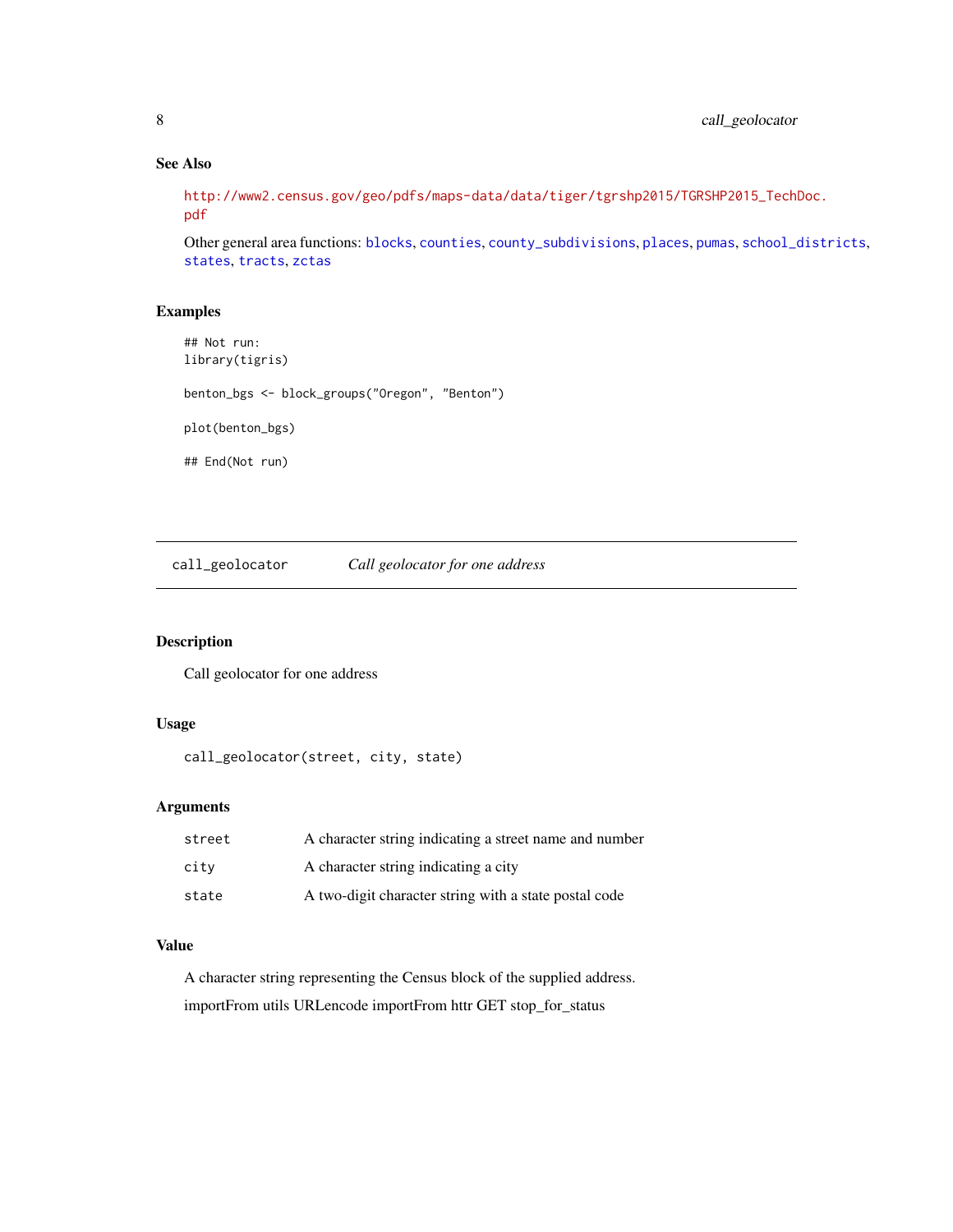<span id="page-8-0"></span>call\_geolocator\_latlon

*Call geolocator for one address with lat/lon*

# Description

Call geolocator for one address with lat/lon

# Usage

call\_geolocator\_latlon(lat, lon)

# Arguments

| lat | A numeric value |
|-----|-----------------|
| lon | A numeric value |

# Value

A character string representing the Census block of the supplied lat/lon.

# Author(s)

Josie Kressner, <josie@transportfoundry.com>

<span id="page-8-1"></span>

| coastline |  |  |
|-----------|--|--|
|           |  |  |

coastline *Download a shapefile of the US coastline into R*

# Description

Download a shapefile of the US coastline into R

# Usage

```
coastline(year = NULL, ...)
```
# Arguments

| year     | The year of the dataset (defaults to 2016)                                                                                                                         |
|----------|--------------------------------------------------------------------------------------------------------------------------------------------------------------------|
| $\cdots$ | arguments to be passed to the underlying 'load_tiger' function, which is not ex-<br>ported. Options include refresh, which specifies whether or not to re-download |
|          | shapefiles (defaults to FALSE).                                                                                                                                    |

# See Also

Other water functions: [area\\_water](#page-3-1), [linear\\_water](#page-21-1)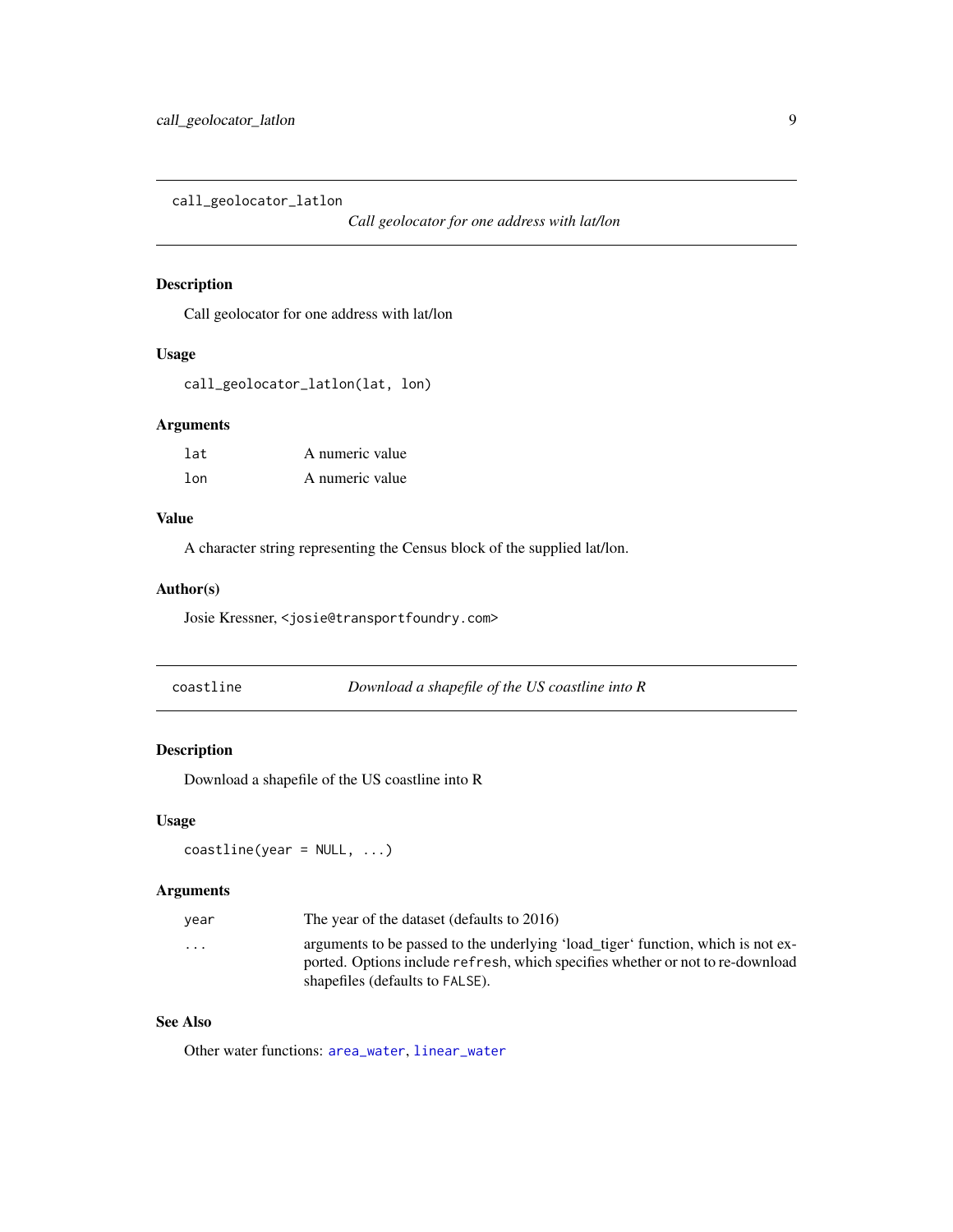#### Examples

```
## Not run:
library(tigris)
library(ggplot2)
library(ggthemes)
library(rgeos)
library(sp)
coast <- coastline()
# ggplot really doesn't like a ton of detailed lines so
# we use rgeos::gSimplify to get the structure to a reasonable size
# but we also lose the SpatialLinesDataFrame, so re-bind the
# data from the original spatial structure so we can use fortify
coast_simp <- gSimplify(coast, tol=1/200, topologyPreserve=TRUE)
coast_simp <- SpatialLinesDataFrame(coast_simp, coast@data)
coast_map <- fortify(coast_simp)
gg <- ggplot()
gg <- gg + geom_map(data=coast_map, map=coast_map,
                    aes(x=long, y=lat, map_id=id),
                    color="black", fill="white", size=0.25)
gg <- gg + coord_map(xlim=c(-125.0011, -66.9326),
                     ylim=c(24.9493, 49.5904))
gg <- gg + theme_map()
gg
## End(Not run)
```
<span id="page-9-1"></span>combined\_statistical\_areas

*Download a combined statistical areas shapefile into R*

#### Description

Combined statistical areas are "two or more adjacent CBSAs that have significant employment interchanges." In turn, CSAs are composed of multiple metropolitan and/or micropolitan areas, and should not be compared with individual core-based statistical areas.

# Usage

```
combined_statistical_areas(cb = FALSE, resolution = "500k", year = NULL,
  ...)
```
<span id="page-9-0"></span>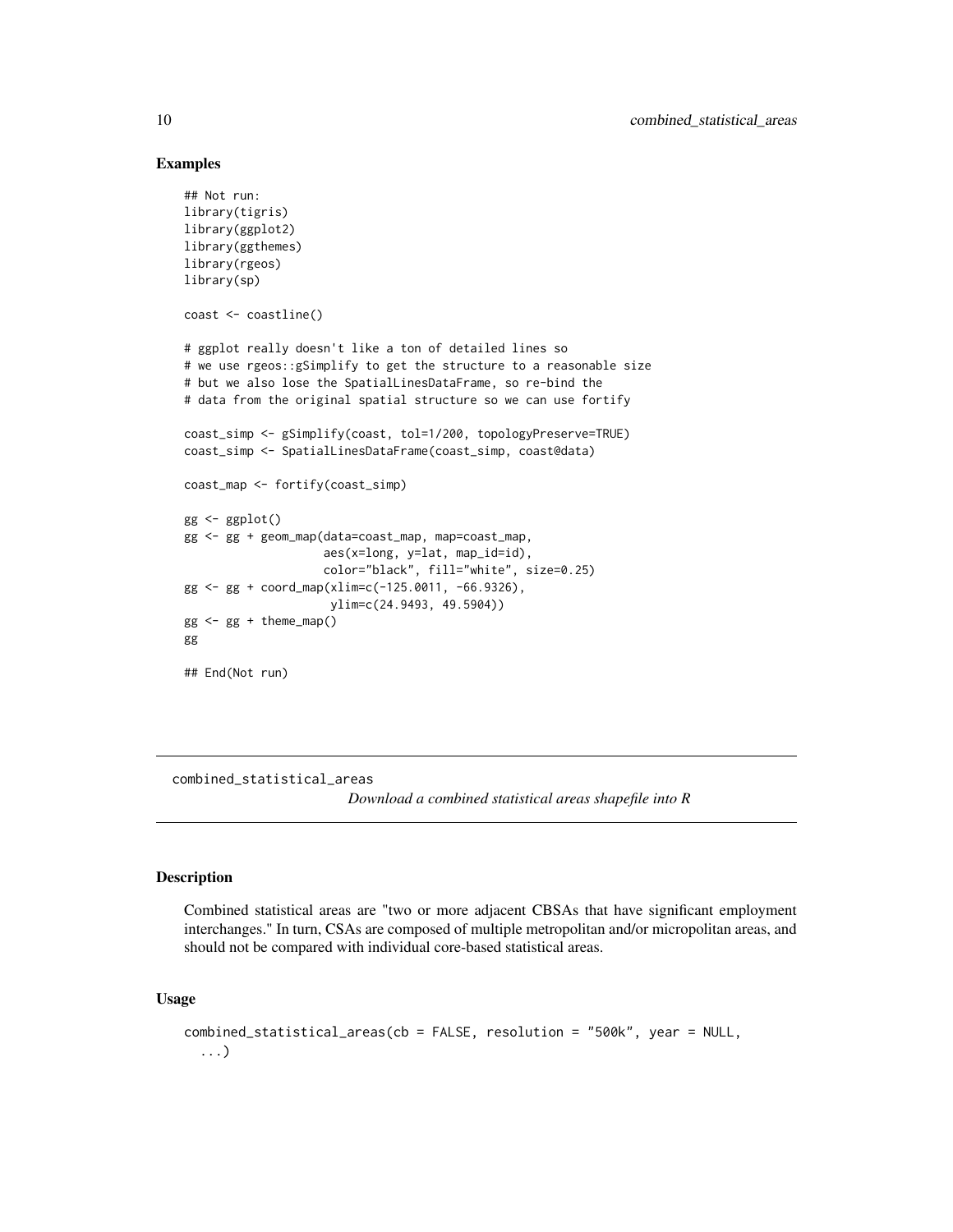# <span id="page-10-0"></span>Arguments

| cb         | If cb is set to TRUE, download a generalized (1:500k) cartographic boundary<br>file. Defaults to FALSE (the most detailed TIGER/Line file).                                                           |
|------------|-------------------------------------------------------------------------------------------------------------------------------------------------------------------------------------------------------|
| resolution | The resolution of the cartographic boundary file (if $cb == TRUE$ ). Defaults to<br>$300k$ ; options include $3m'$ (1:5 million) and $20m'$ (1:20 million).                                           |
| year       | the data year (defaults to 2016).                                                                                                                                                                     |
| $\ddotsc$  | arguments to be passed to the underlying 'load_tiger' function, which is not ex-<br>ported. Options include refresh, which specifies whether or not to re-download<br>shapefiles (defaults to FALSE). |

# See Also

[http://www2.census.gov/geo/pdfs/maps-data/data/tiger/tgrshp2015/TGRSHP2015\\_TechD](http://www2.census.gov/geo/pdfs/maps-data/data/tiger/tgrshp2015/TGRSHP2015_TechDoc.pdf)oc. [pdf](http://www2.census.gov/geo/pdfs/maps-data/data/tiger/tgrshp2015/TGRSHP2015_TechDoc.pdf)

Other metro area functions: [core\\_based\\_statistical\\_areas](#page-11-1), [metro\\_divisions](#page-25-1), [new\\_england](#page-28-1), [urban\\_areas](#page-47-1)

<span id="page-10-1"></span>congressional\_districts

*Download a congressional districts shapefile for the 114th Congress into R*

# Description

Description from the US Census Bureau (see link for source): The 2015 TIGER/Line Shapefiles contain the 114th Congressional Districts. All congressional districts appearing in the 2015 TIGER/Line Shapefiles reflect the information provided to the Census Bureau by the states by May 1, 2014. The 114th Congressional District shapefile contains the areas in effect January 2015 to 2017.

#### Usage

```
congressional_districts(cb = FALSE, resolution = "500k", year = NULL, ...)
```
# Arguments

| cb         | If cb is set to TRUE, download a generalized (1:500k) cartographic boundary<br>file. Defaults to FALSE (the most detailed TIGER/Line file).                                                           |
|------------|-------------------------------------------------------------------------------------------------------------------------------------------------------------------------------------------------------|
| resolution | The resolution of the cartographic boundary file (if $cb = TRUE$ ). Defaults to<br>$'500k'$ ; options include $'5m'$ (1:5 million) and $'20m'$ (1:20 million).                                        |
| year       | the data year (defaults to 2016). To get boundaries for the 115th congress, set<br>$year = 2016.$                                                                                                     |
| $\cdot$    | arguments to be passed to the underlying 'load_tiger' function, which is not ex-<br>ported. Options include refresh, which specifies whether or not to re-download<br>shapefiles (defaults to FALSE). |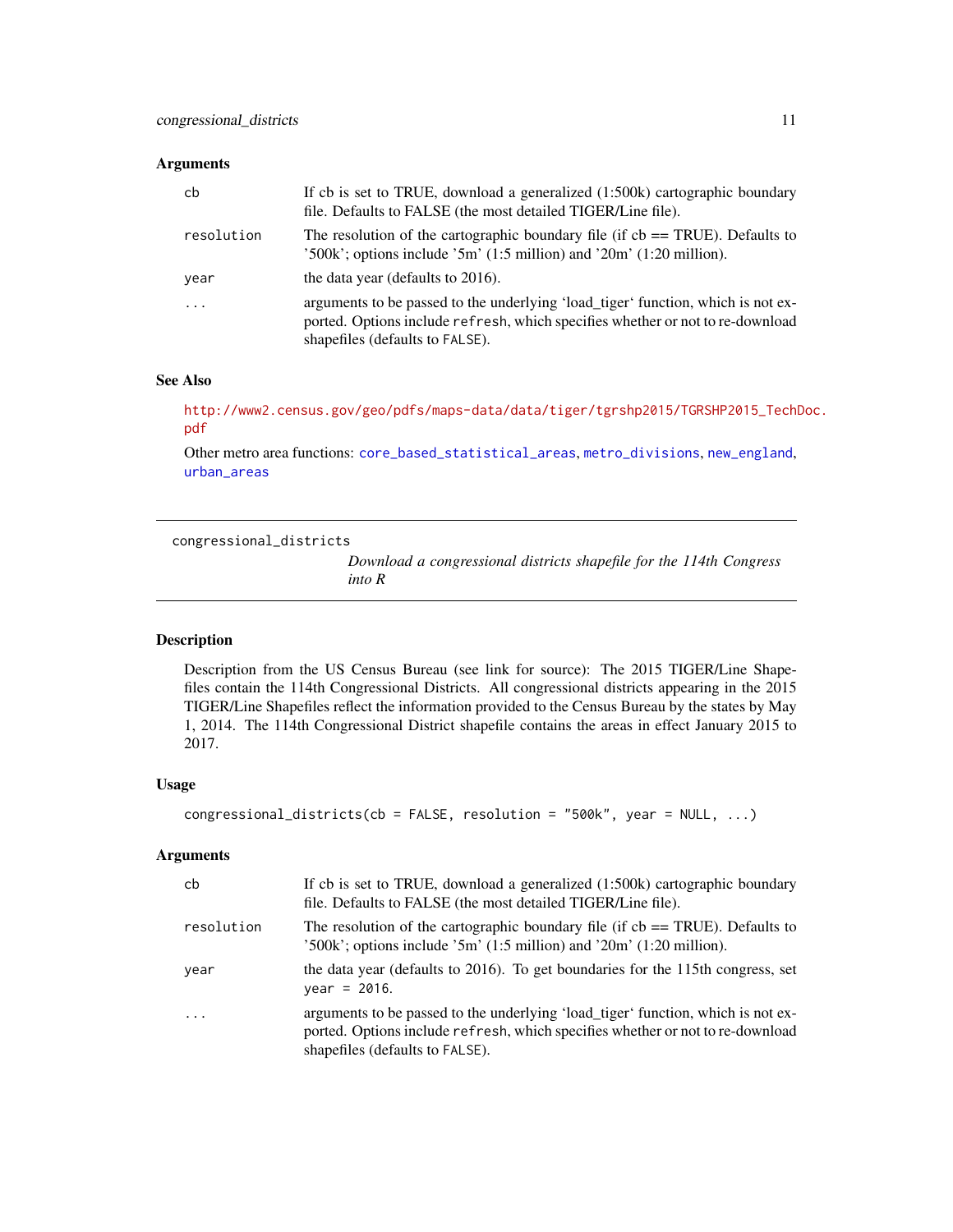# <span id="page-11-0"></span>Details

Congressional districts are the 435 areas from which people are elected to the U.S. House of Representatives and the five areas with nonvoting delegates from state equivalents. After the apportionment of congressional seats among the states based on decennial census population counts, each state is responsible for establishing the boundaries of the congressional districts for the purpose of electing representatives. Each congressional district is to be as equal in population to all other congressional districts in a state as practicable.

#### See Also

[http://www2.census.gov/geo/pdfs/maps-data/data/tiger/tgrshp2015/TGRSHP2015\\_TechD](http://www2.census.gov/geo/pdfs/maps-data/data/tiger/tgrshp2015/TGRSHP2015_TechDoc.pdf)oc. [pdf](http://www2.census.gov/geo/pdfs/maps-data/data/tiger/tgrshp2015/TGRSHP2015_TechDoc.pdf)

Other legislative district functions: [state\\_legislative\\_districts](#page-39-1), [voting\\_districts](#page-47-2)

#### Examples

```
## Not run:
library(tigris)
library(leaflet)
cd114 <- congressional_districts(cb = TRUE, resolution = '20m')
leaflet(cd114) %>%
  addTiles() %>%
  addPolygons()
## End(Not run)
```
<span id="page-11-1"></span>core\_based\_statistical\_areas

*Download a core-based statistical area shapefile into R*

#### Description

Core-based statistical areas include both metropolitan areas and micropolitan areas. The US Census Bureau defines these areas as follows: "A metro area contains a core urban area of 50,000 or more population, and a micro area contains an urban core of at least 10,000 (but less than 50,000) population. Each metro or micro area consists of one or more counties and includes the counties containing the core urban area, as well as any adjacent counties that have a high degree of social and economic integration (as measured by commuting to work) with the urban core." Please see the link provided for more information

### Usage

```
core_based_statistical_areas(cb = FALSE, resolution = "500k", year = NULL,
  ...)
```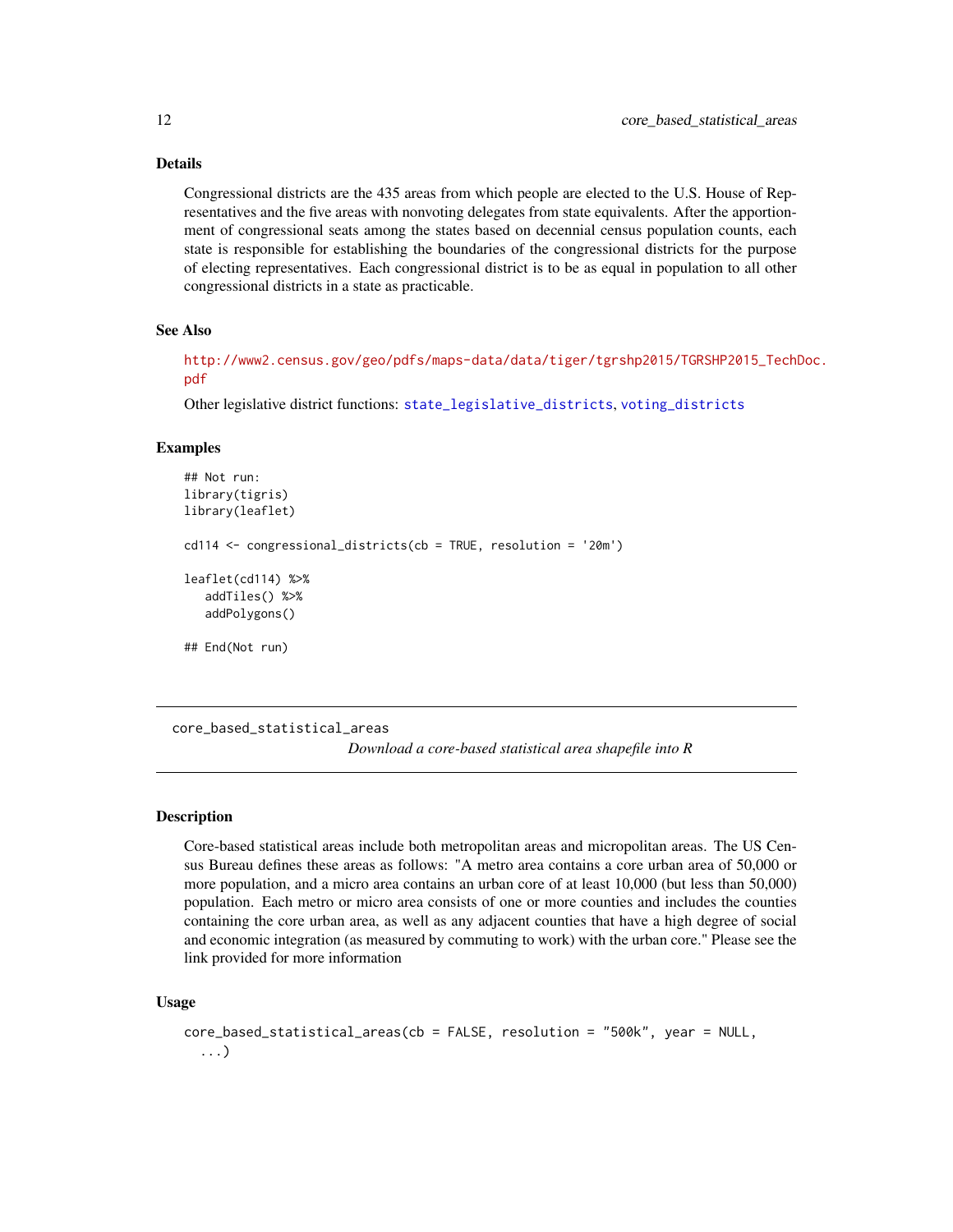#### <span id="page-12-0"></span>counties and the counties of the counties of the counties of the counties of the counties of the counties of the counties of the counties of the counties of the counties of the counties of the counties of the counties of t

#### Arguments

| cb         | If cb is set to TRUE, download a generalized (1:500k) cartographic boundary<br>file. Defaults to FALSE (the most detailed TIGER/Line file).                                                           |
|------------|-------------------------------------------------------------------------------------------------------------------------------------------------------------------------------------------------------|
| resolution | The resolution of the cartographic boundary file (if $cb == TRUE$ ). Defaults to<br>$300k$ ; options include $3m'$ (1:5 million) and $20m'$ (1:20 million).                                           |
| year       | the data year (defaults to 2016).                                                                                                                                                                     |
| .          | arguments to be passed to the underlying 'load_tiger' function, which is not ex-<br>ported. Options include refresh, which specifies whether or not to re-download<br>shapefiles (defaults to FALSE). |

#### See Also

<http://www.census.gov/population/metro/>

Other metro area functions: [combined\\_statistical\\_areas](#page-9-1), [metro\\_divisions](#page-25-1), [new\\_england](#page-28-1), [urban\\_areas](#page-47-1)

<span id="page-12-1"></span>

| counties | Download a US Counties shapefile into R, and optionally subset by |
|----------|-------------------------------------------------------------------|
|          | state                                                             |

#### Description

Description from the US Census Bureau (see link for source): The primary legal divisions of most states are termed counties. In Louisiana, these divisions are known as parishes. In Alaska, which has no counties, the equivalent entities are the organized boroughs, city and boroughs, municipalities, and census areas; the latter of which are delineated cooperatively for statistical purposes by the state of Alaska and the Census Bureau. In four states (Maryland, Missouri, Nevada, and Virginia), there are one or more incorporated places that are independent of any county organization and thus constitute primary divisions of their states. These incorporated places are known as independent cities and are treated as equivalent entities for purposes of data presentation. The District of Columbia and Guam have no primary divisions, and each area is considered an equivalent entity for purposes of data presentation. All of the counties in Connecticut and Rhode Island and nine counties in Massachusetts were dissolved as functioning governmental entities; however, the Census Bureau continues to present data for these historical entities in order to provide comparable geographic units at the county level of the geographic hierarchy for these states and represents them as nonfunctioning legal entities in data products. The Census Bureau treats the following entities as equivalents of counties for purposes of data presentation: municipios in Puerto Rico, districts and islands in American Samoa, municipalities in the Commonwealth of the Northern Mariana Islands, and islands in the U.S. Virgin Islands. Each county or statistically equivalent entity is assigned a three-character numeric Federal Information Processing Series (FIPS) code based on alphabetical sequence that is unique within state and an eight-digit National Standard feature identifier.

#### Usage

```
counties(state = NULL, cb = FALSE, resolution = "500k", year = NULL,
  ...)
```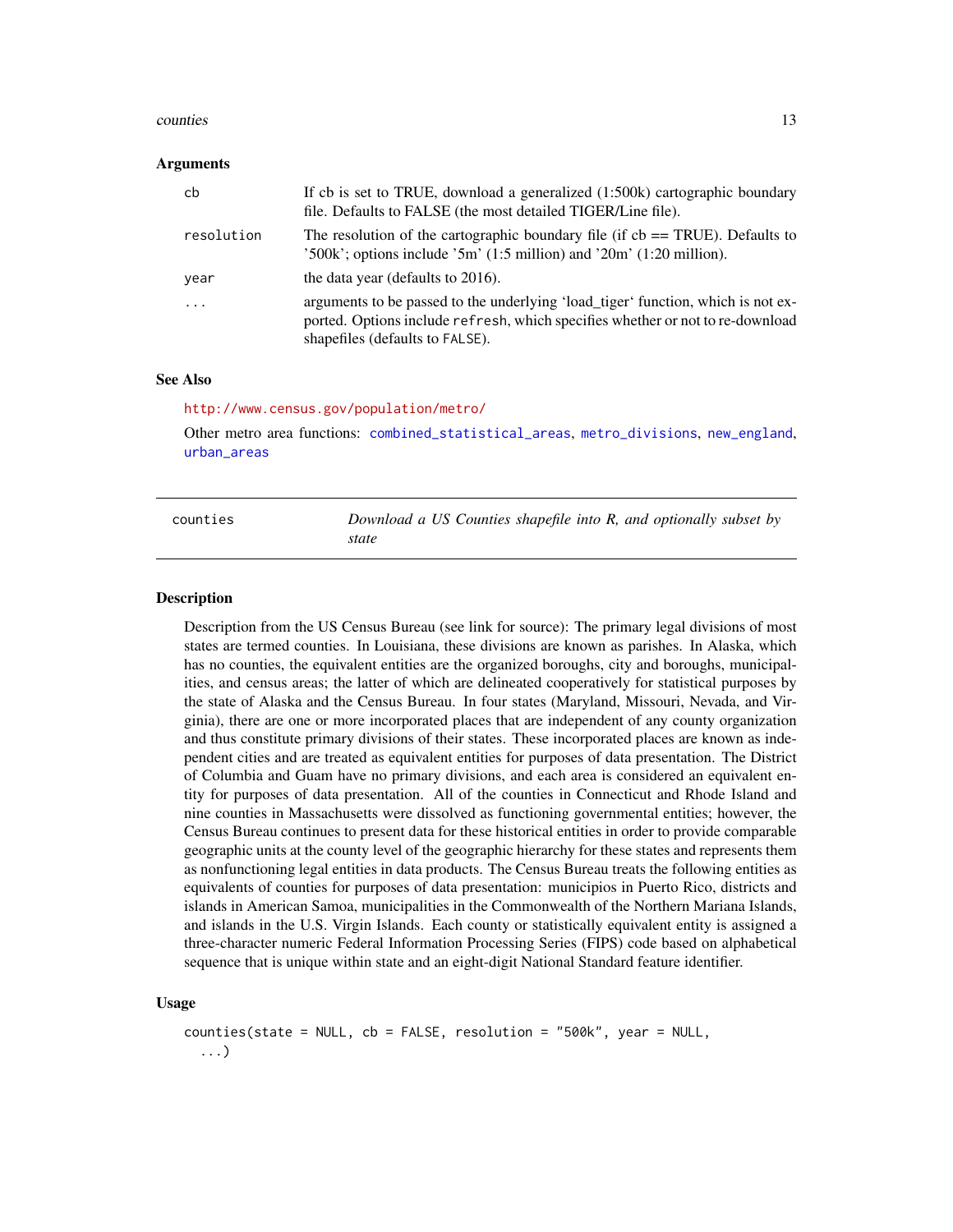#### <span id="page-13-0"></span>Arguments

| state      | The two-digit FIPS code (string) of the state you want, or a vector of codes if<br>you want multiple states. Can also be state name or state abbreviation.                                            |
|------------|-------------------------------------------------------------------------------------------------------------------------------------------------------------------------------------------------------|
| cb         | If cb is set to TRUE, download a generalized $(1:500k)$ counties file. Defaults to<br>FALSE (the most detailed TIGER file).                                                                           |
| resolution | The resolution of the cartographic boundary file (if $cb == TRUE$ ). Defaults to<br>$'500k'$ ; options include $'5m'$ (1:5 million) and $'20m'$ (1:20 million).                                       |
| year       | the data year; defaults to 2016                                                                                                                                                                       |
| .          | arguments to be passed to the underlying 'load_tiger' function, which is not ex-<br>ported. Options include refresh, which specifies whether or not to re-download<br>shapefiles (defaults to FALSE). |

# See Also

[https://www.census.gov/geo/reference/gtc/gtc\\_cou.html](https://www.census.gov/geo/reference/gtc/gtc_cou.html)

Other general area functions: [block\\_groups](#page-6-1), [blocks](#page-4-1), [county\\_subdivisions](#page-13-1), [places](#page-29-1), [pumas](#page-32-1), [school\\_districts](#page-37-1), [states](#page-38-1), [tracts](#page-42-1), [zctas](#page-48-1)

#### Examples

```
## Not run:
library(tigris)
library(ggplot2)
library(ggthemes)
me <- counties("Maine", cb = TRUE)
me_map <- fortify(me)
gg <- ggplot()
gg <- gg + geom_map(data=me_map, map=me_map,
                    aes(x=long, y=lat, map_id=id),
                    color="black", fill="white", size=0.25)
gg <- gg + coord_map()
gg <- gg + theme_map()
gg
## End(Not run)
```
<span id="page-13-1"></span>county\_subdivisions *Download a county subdivision shapefile into R*

# Description

From the US Census Bureau (see link for source, and more information): "County subdivisions are the primary divisions of counties and their equivalent entities for the reporting of decennial census data. They include census county divisions, census subareas, minor civil divisions, and unorganized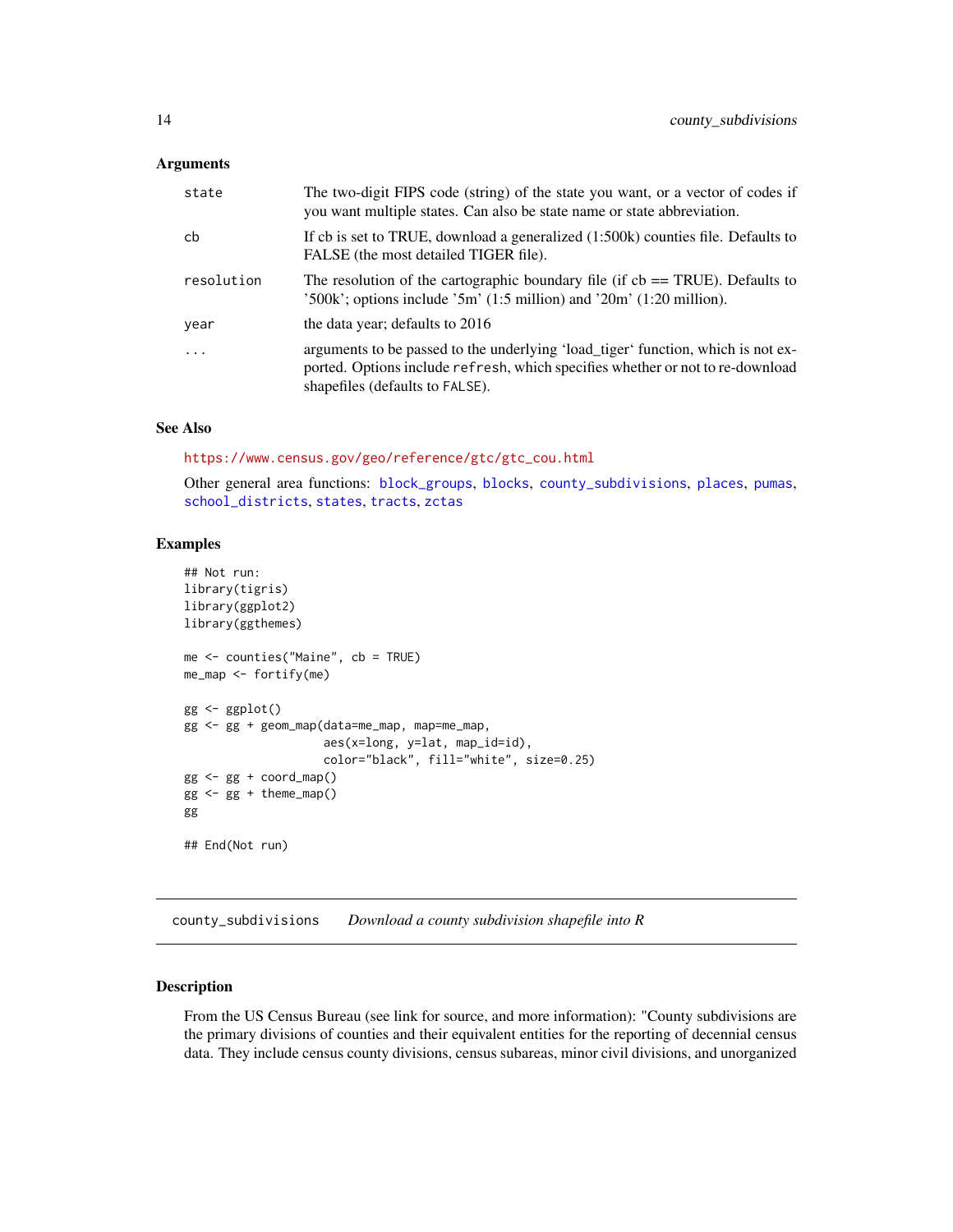# <span id="page-14-0"></span>county\_subdivisions 15

territories. They may represent legal or statistical entities. The 2015 TIGER/Line Shapefiles contain a 5-character FIPS code field for county subdivisions and an 8-character National Standards (GNIS) code."

# Usage

```
county_subdivisions(state, county = NULL, cb = FALSE, year = NULL, ...)
```
# Arguments

| state      | The two-digit FIPS code (string) of the state you want. Can also be state name<br>or state abbreviation.                                                                                              |
|------------|-------------------------------------------------------------------------------------------------------------------------------------------------------------------------------------------------------|
| county     | The three-digit FIPS code (string) of the county you'd like to subset for, or a<br>vector of FIPS codes if you desire multiple counties. Can also be a county name<br>or vector of names.             |
| cb         | If cb is set to TRUE, download a generalized (1:500k) file. Defaults to FALSE<br>(the most detailed TIGER/Line file)                                                                                  |
| year       | the data year (defaults to 2016).                                                                                                                                                                     |
| $\ddots$ . | arguments to be passed to the underlying 'load_tiger' function, which is not ex-<br>ported. Options include refresh, which specifies whether or not to re-download<br>shapefiles (defaults to FALSE). |

# See Also

[http://www2.census.gov/geo/pdfs/maps-data/data/tiger/tgrshp2015/TGRSHP2015\\_TechD](http://www2.census.gov/geo/pdfs/maps-data/data/tiger/tgrshp2015/TGRSHP2015_TechDoc.pdf)oc. [pdf](http://www2.census.gov/geo/pdfs/maps-data/data/tiger/tgrshp2015/TGRSHP2015_TechDoc.pdf)

Other general area functions: [block\\_groups](#page-6-1), [blocks](#page-4-1), [counties](#page-12-1), [places](#page-29-1), [pumas](#page-32-1), [school\\_districts](#page-37-1), [states](#page-38-1), [tracts](#page-42-1), [zctas](#page-48-1)

# Examples

```
## Not run:
library(tigris)
or <- county_subdivisions('Oregon', c('Linn', 'Benton'))
plot(or)
```
## End(Not run)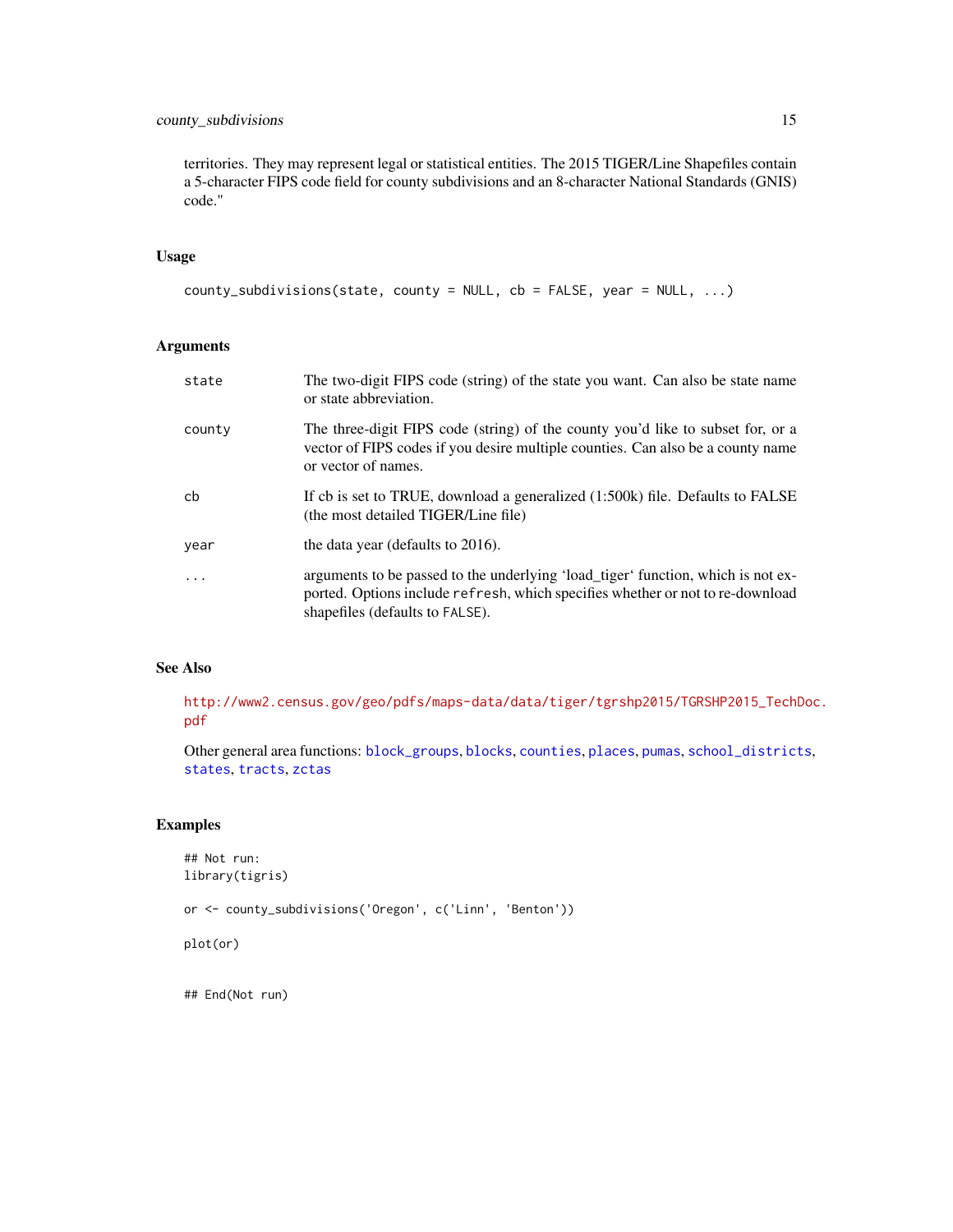<span id="page-15-1"></span><span id="page-15-0"></span>

Download a US Census divisions cartographic boundary shapefile into R

# Usage

```
divisions(resolution = "500k", year = NULL, ...)
```
# Arguments

| resolution | The resolution of the cartographic boundary file. Defaults to '500k'; options<br>include $3m'$ (1:5 million) and $20m'$ (1:20 million).                                                               |
|------------|-------------------------------------------------------------------------------------------------------------------------------------------------------------------------------------------------------|
| year       | the data year (defaults to 2016).                                                                                                                                                                     |
| $\ddots$   | arguments to be passed to the underlying 'load_tiger' function, which is not ex-<br>ported. Options include refresh, which specifies whether or not to re-download<br>shapefiles (defaults to FALSE). |

# See Also

Other national cartographic boundary functions: [nation](#page-26-1), [regions](#page-35-1)

```
## Not run:
library(tigris)
library(leaflet)
divs <- divisions(resolution = '20m')
leaflet(divs) %>%
   addTiles() %>%
   addPolygons()
## End(Not run)
```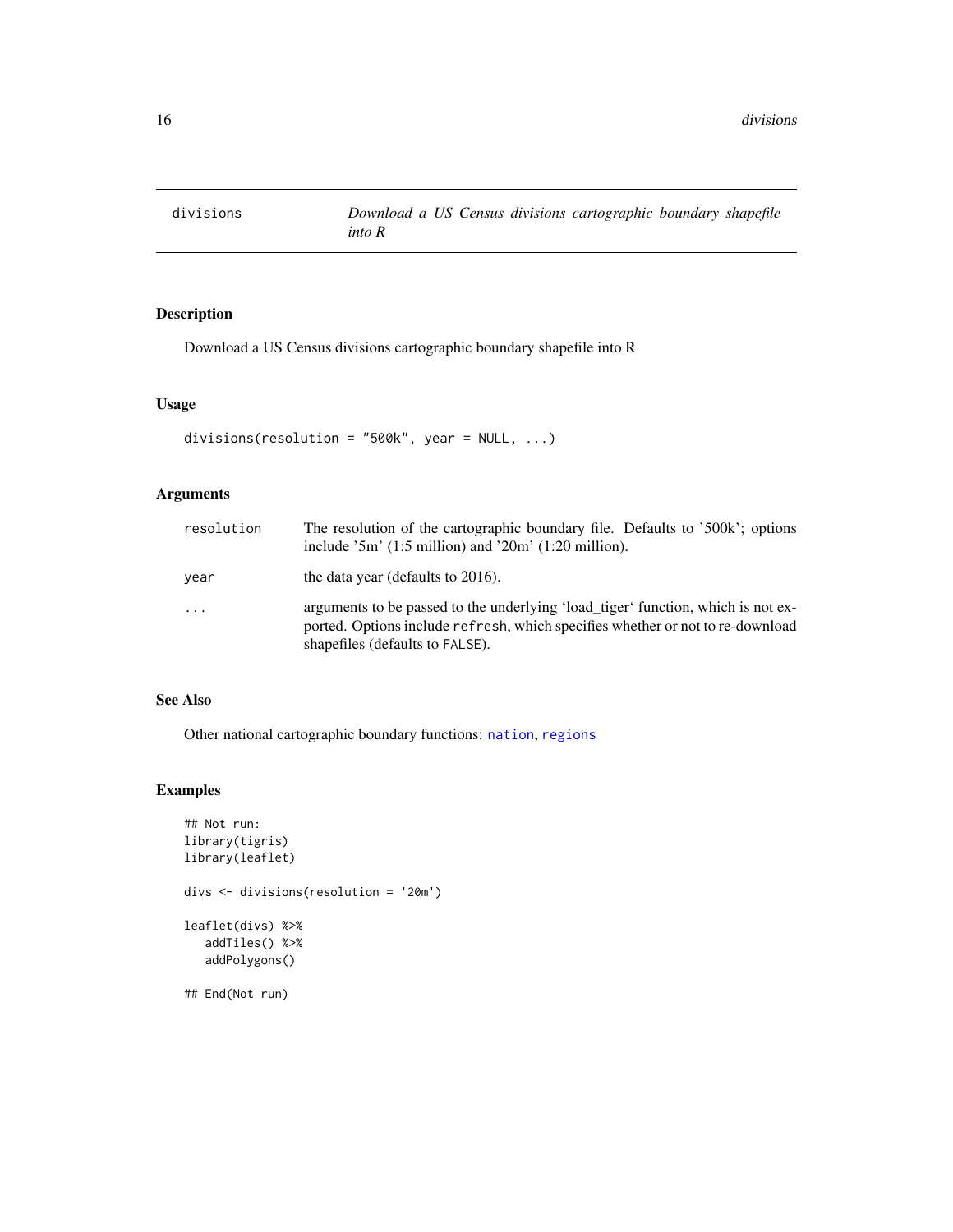<span id="page-16-0"></span>filter\_place *Filter a* places *Spatial object for only those places matching the contents of the* place *vector.*

# Description

Filter a places Spatial object for only those places matching the contents of the place vector.

# Usage

filter\_place(places, place)

# Arguments

| places | object returned from a call to places                                         |
|--------|-------------------------------------------------------------------------------|
| place  | a vector of full place names. The function performs the comparison in a case- |
|        | insensitive manner.                                                           |

# Examples

## Not run: places("Maine") %>% filter\_place("berwick")

## End(Not run)

| filter state | Filter a states Spatial object for only those states matching the con- |
|--------------|------------------------------------------------------------------------|
|              | <i>tents of the state vector.</i>                                      |

# Description

Filter a states Spatial object for only those states matching the contents of the state vector.

# Usage

```
filter_state(states, state)
```
# Arguments

| states | object returned from a call to states                                                                |
|--------|------------------------------------------------------------------------------------------------------|
| state  | a vector of full state names. The function performs the comparison in a case-<br>insensitive manner. |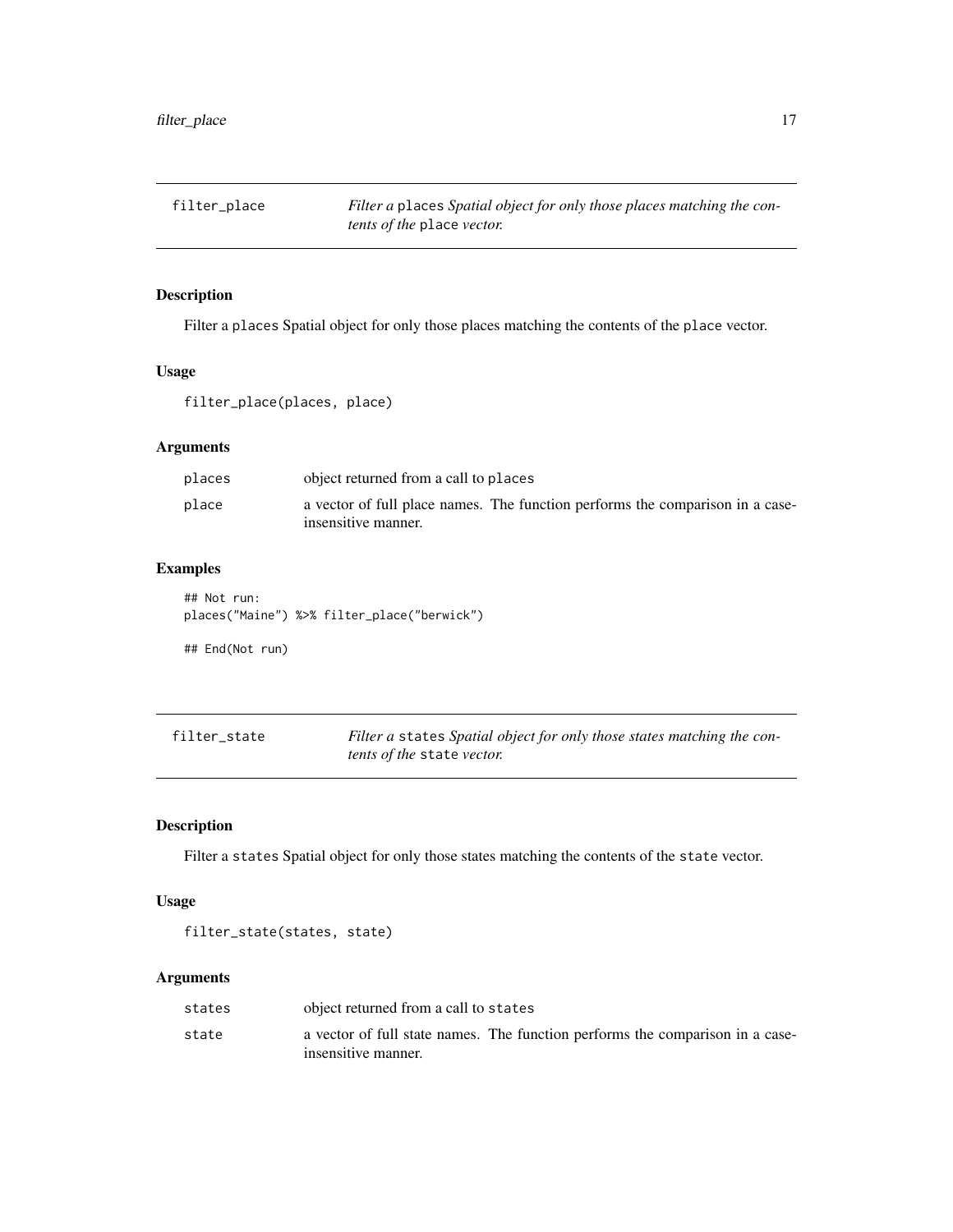# Examples

```
## Not run:
states() %>% filter_state("south")
## End(Not run)
```
fips\_codes *Dataset with FIPS codes for US states and counties*

# Description

Built-in dataset for use with the lookup\_code function. To access the data directly, issue the command data(fips\_codes).

- county: County name, title-case
- county\_code: County code. (3-digit, 0-padded, character)
- state: Upper-case abbreviation of state
- state\_code: State FIPS code (2-digit, 0-padded, character)
- state\_name: Title-case name of state

#### Usage

data(fips\_codes)

# Format

A data frame with 3,236 rows and 5 variables

#### Details

Dataset with FIPS codes for US states and counties

Built-in dataset for use with the lookup\_code function. To access the data directly, issue the command data(fips\_codes).

# Note

Last updated 2015-07-01

<span id="page-17-0"></span>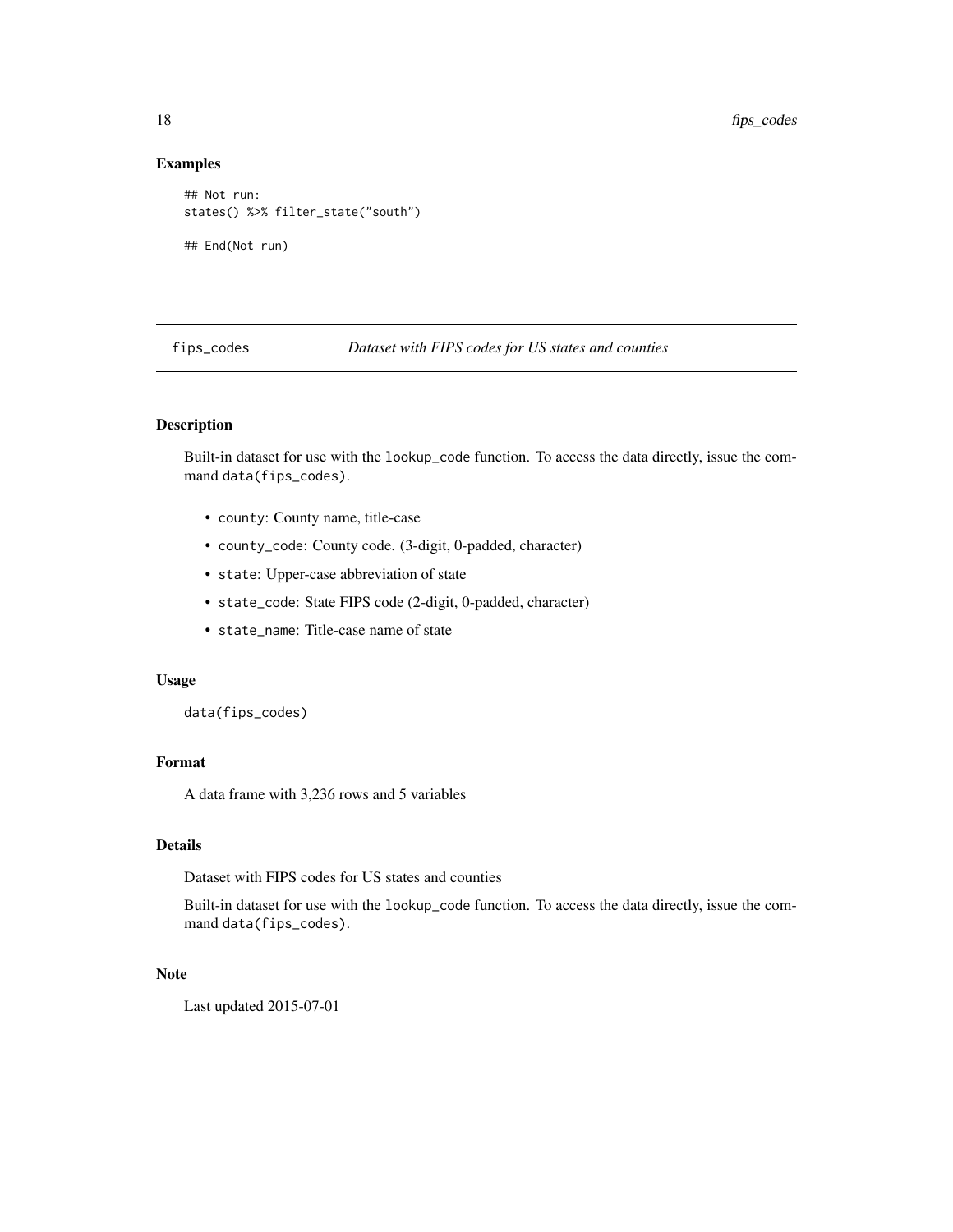<span id="page-18-0"></span>

The pages of StackOverflow are littered with questions about how to merge a regular data frame to a spatial data frame in R. The merge function from the sp package operates under a strict set of assumptions, which if violated will break your data. This function wraps a couple StackOverflow answers I've seen that work in a friendlier syntax.

#### Usage

```
geo_join(spatial_data, data_frame, by_sp, by_df, by = NULL, how = "left")
```
#### Arguments

| spatial_data | A spatial data frame to which you want to merge data.                                                                                                                                                                                                                      |
|--------------|----------------------------------------------------------------------------------------------------------------------------------------------------------------------------------------------------------------------------------------------------------------------------|
| data_frame   | A regular data frame that you want to merge to your spatial data.                                                                                                                                                                                                          |
| by_sp        | The column name you'll use for the merge from your spatial data frame.                                                                                                                                                                                                     |
| by_df        | The column name you'll use for the merge from your regular data frame.                                                                                                                                                                                                     |
| by           | (optional) If a named argument is supplied to the by parameter, geo_join will<br>assume that the join columns in the spatial data and data frame share the same<br>name.                                                                                                   |
| how          | The type of join you'd like to perform. The default, 'left', keeps all rows in the<br>spatial data frame, and returns NA for unmatched rows. The alternative, 'inner',<br>retains only those rows in the spatial data frame that match rows from the target<br>data frame. |

#### Value

a SpatialXxxDataFrame object

```
## Not run:
library(rnaturalearth)
library(WDI)
library(tigris)
dat \le WDI(country = "all", indicator = "SP.DYN.LE00.IN", start = 2012, end = 2012)
dat$SP.DYN.LE00.IN <- round(dat$SP.DYN.LE00.IN, 1)
countries <- ne_countries()
countries2 <- geo_join(countries, dat, 'iso_a2', 'iso2c')
```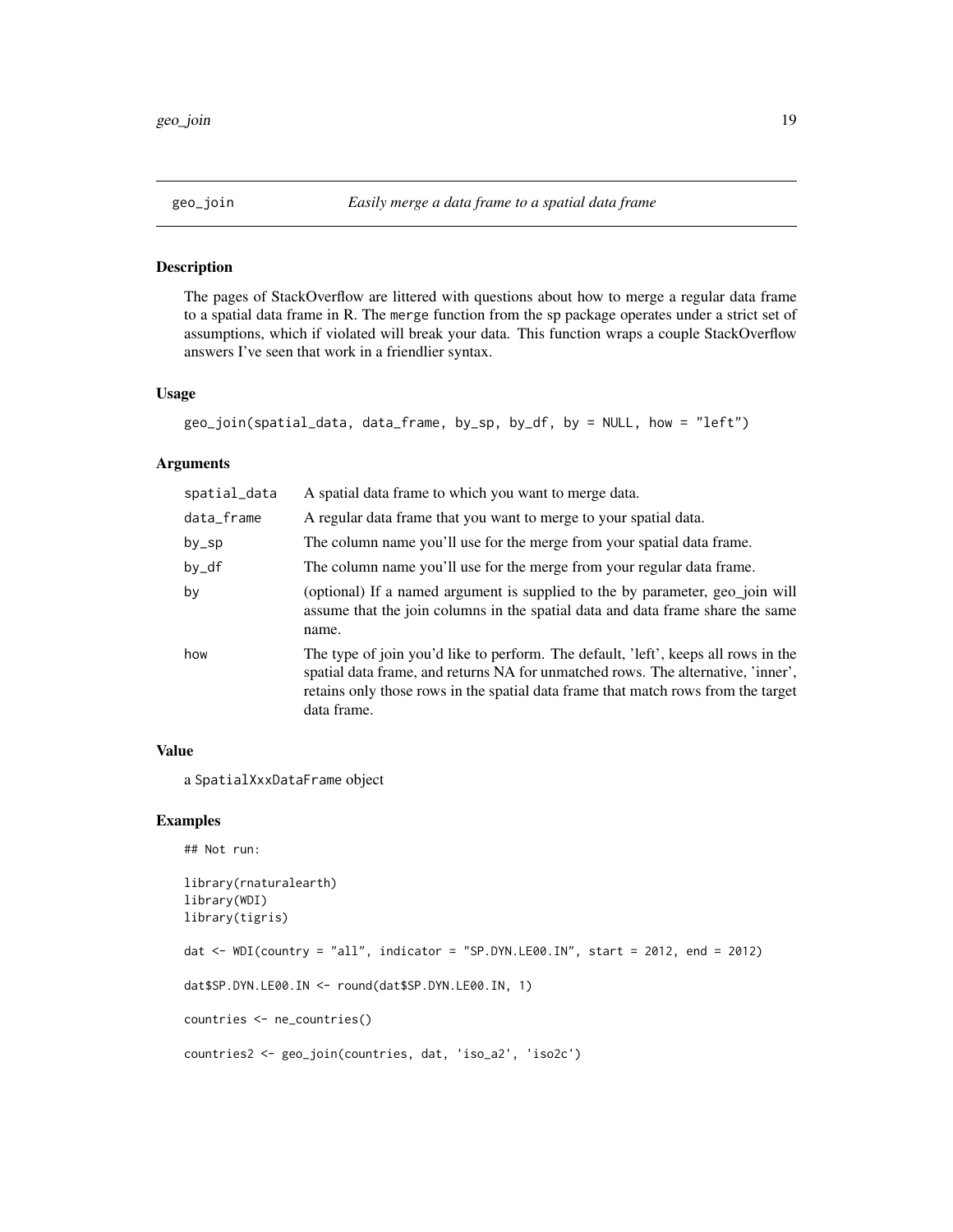```
nrow(countries2)
## [1] 177
countries3 <- geo_join(countries, dat, 'iso_a2', 'iso2c', how = 'inner')
nrow(countries3)
## [1] 169
## End(Not run)
```
grep\_place *Find places matching a term in a* places *object*

# Description

This is just shorthand for grep(term, list\_places(places), value=TRUE, ignore.case=TRUE)

# Usage

```
grep_place(places, term)
```
# Arguments

| places | object returned from a call to places      |
|--------|--------------------------------------------|
| term   | equivalent to the pattern argument of grep |

# Examples

```
## Not run:
places("Maine") %>% grep_place("south")
```
## End(Not run)

grep\_state *Find states matching a term in a* state *object*

# Description

This is just shorthand for grep(term, list\_states(states), value=TRUE, ignore.case=TRUE)

#### Usage

grep\_state(states, term)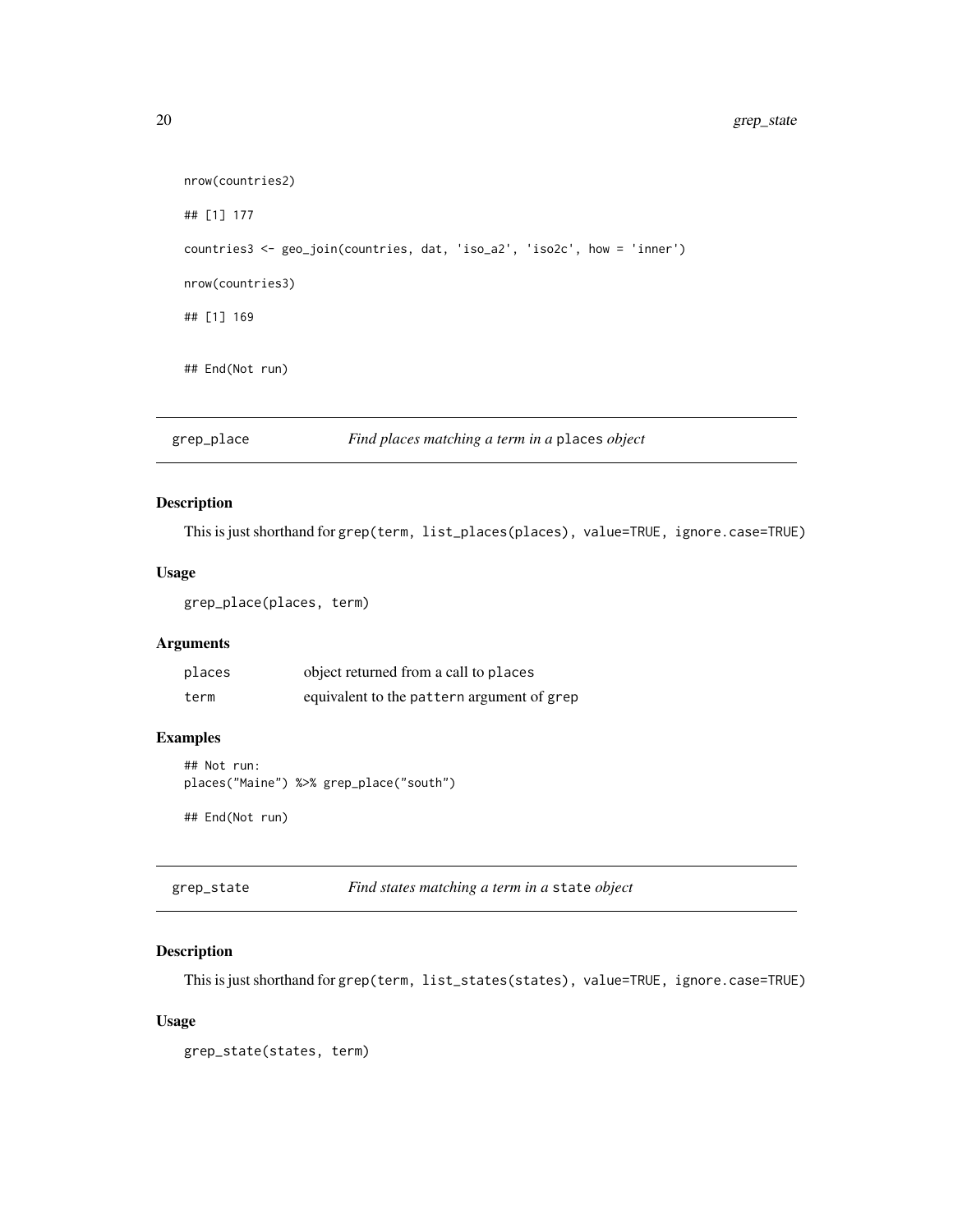#### <span id="page-20-0"></span>is\_tigris 21

# Arguments

| states | object returned from a call to state       |
|--------|--------------------------------------------|
| term   | equivalent to the pattern argument of grep |

#### Examples

```
## Not run:
states() %>% grep_state("north")
```
## End(Not run)

is\_tigris *Returns* TRUE *if* obj *has a* tigris *attribute*

#### Description

It's unlikely that said object was not created by this package

# Usage

is\_tigris(obj)

# Arguments

obj R object to test

# Value

TRUE if obj was made by this package

landmarks *Download a point or area landmarks shapefile into R*

# Description

Description from the US Census Bureau: "The Census Bureau includes landmarks in the MAF/TIGER database (MTDB) for locating special features and to help enumerators during field operations. Some of the more common landmark types include area landmarks such as airports, cemeteries, parks, and educational facilities and point landmarks such as schools and churches."

# Usage

```
landmarks(state, type = "point", year = NULL, ...)
```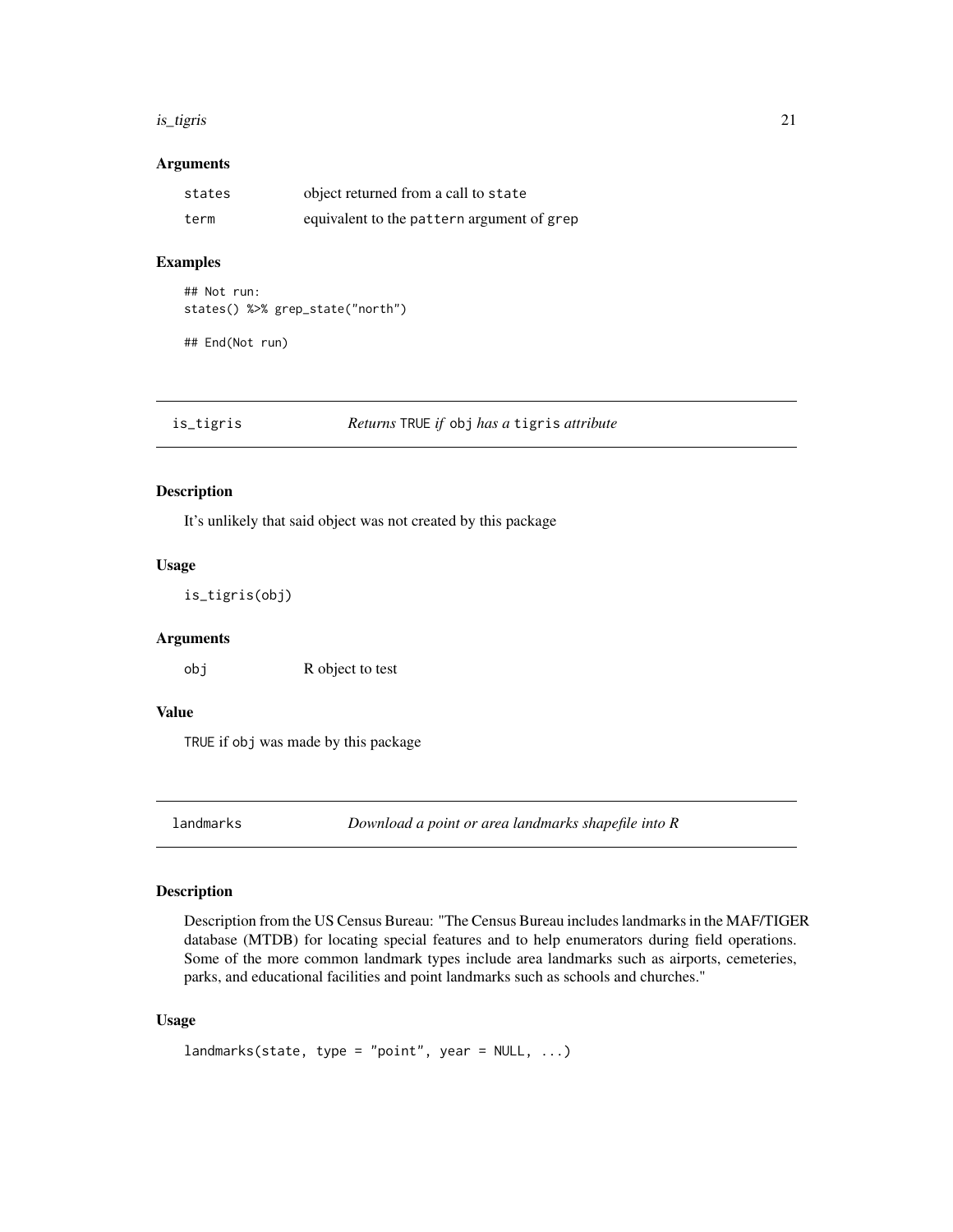#### <span id="page-21-0"></span>Arguments

| state | The state for which you'd like to download the landmarks                                                                                                                                              |
|-------|-------------------------------------------------------------------------------------------------------------------------------------------------------------------------------------------------------|
| type  | Whether you would like to download point landmarks ("point") or area land-<br>marks ("area"). #' Defaults to "point".                                                                                 |
| vear  | the data year (defaults to 2016).                                                                                                                                                                     |
| .     | arguments to be passed to the underlying 'load_tiger' function, which is not ex-<br>ported. Options include refresh, which specifies whether or not to re-download<br>shapefiles (defaults to FALSE). |

# Details

The Census Bureau adds landmark features to the database on an as-needed basis and makes no attempt to ensure that all instances of a particular feature were included. The absence of a landmark such as a hospital or prison does not mean that the living quarters associated with that landmark were excluded from the 2010 Census enumeration. The landmarks were not used as the basis for building or maintaining the address list used to conduct the 2010 Census.

Area landmark and area water features can overlap; for example, a park or other special land-use feature may include a lake or pond. In this case, the polygon covered by the lake or pond belongs to a water feature and a park landmark feature. Other kinds of landmarks can overlap as well. Area landmarks can contain point landmarks, but these features are not linked in the TIGER/Line Shapefiles.

Landmarks may be identified by a MAF/TIGER feature class code only and may not have a name. Each landmark has a unique area landmark identifier (AREAID) or point landmark identifier (POINTID) value.

#### See Also

[https://www2.census.gov/geo/pdfs/maps-data/data/tiger/tgrshp2015/TGRSHP2015\\_Tech](https://www2.census.gov/geo/pdfs/maps-data/data/tiger/tgrshp2015/TGRSHP2015_TechDoc_Ch3.pdf)Doc\_ [Ch3.pdf](https://www2.census.gov/geo/pdfs/maps-data/data/tiger/tgrshp2015/TGRSHP2015_TechDoc_Ch3.pdf)

<span id="page-21-1"></span>linear\_water *Download an linear water shapefile into R*

#### Description

From the US Census Bureau: "The linear hydrography shapefile contains all linear features with "H" (Hydrography) type MTFCCs in the MAF/TIGER database by county. The shapefiles are provided at a county geographic extent and in linear elemental feature geometry. The linear hydrography shapefile includes streams/rivers, braided streams, canals, ditches, artificial paths, and aqueducts. A linear hydrography feature may include edges with both perennial and intermittent persistence."

#### Usage

```
linear_water(state, county, year = NULL, ...)
```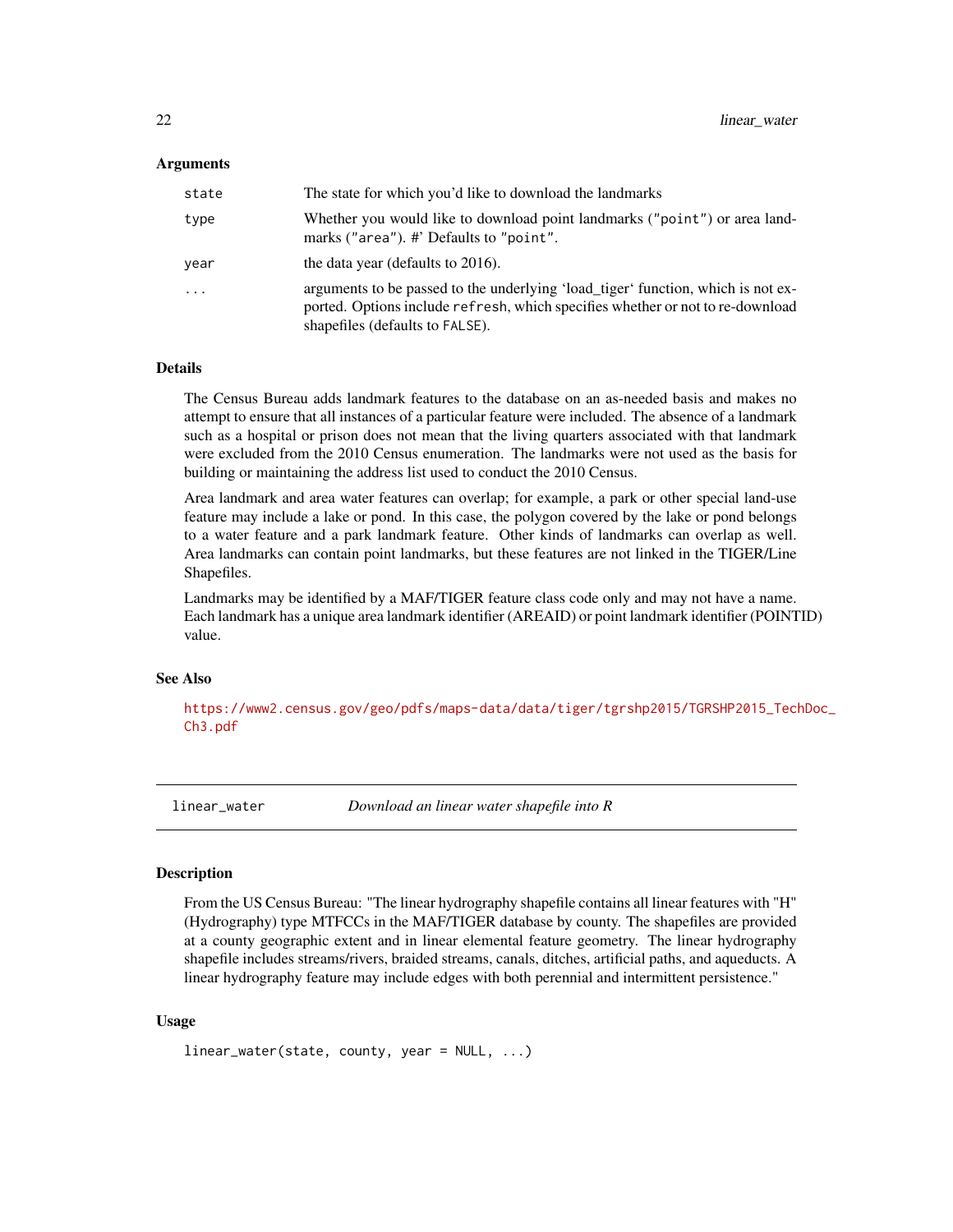# <span id="page-22-0"></span>list\_counties 23

# Arguments

| state    | The two-digit FIPS code of the state of the county you'd like to download the<br>water features for. Can also be state name or abbreviation (case-insensitive).                                       |
|----------|-------------------------------------------------------------------------------------------------------------------------------------------------------------------------------------------------------|
| county   | The three-digit FIPS code of the county you'd like the water features for. Can<br>also be a county name.                                                                                              |
| year     | the data year (defaults to 2016).                                                                                                                                                                     |
| $\ddots$ | arguments to be passed to the underlying 'load_tiger' function, which is not ex-<br>ported. Options include refresh, which specifies whether or not to re-download<br>shapefiles (defaults to FALSE). |

# See Also

[http://www2.census.gov/geo/pdfs/maps-data/data/tiger/tgrshp2015/TGRSHP2015\\_TechD](http://www2.census.gov/geo/pdfs/maps-data/data/tiger/tgrshp2015/TGRSHP2015_TechDoc.pdf)oc. [pdf](http://www2.census.gov/geo/pdfs/maps-data/data/tiger/tgrshp2015/TGRSHP2015_TechDoc.pdf)

Other water functions: [area\\_water](#page-3-1), [coastline](#page-8-1)

# Examples

```
## Not run:
library(tigris)
library(sp)
dallas_water <- linear_water("TX", "Dallas")
plot(dallas_water)
## End(Not run)
```
list\_counties *Return a data frame of county names & FIPS codes for a given state*

#### Description

Return a data frame of county names & FIPS codes for a given state

#### Usage

```
list_counties(state)
```
# Arguments

state String representing the state you'd like to look up. Accepts state names (spelled correctly), e.g. "Texas", or postal codes, e.g. "TX". Can be lower-case.

# Value

data frame of county name and FIPS code or NULL if invalid state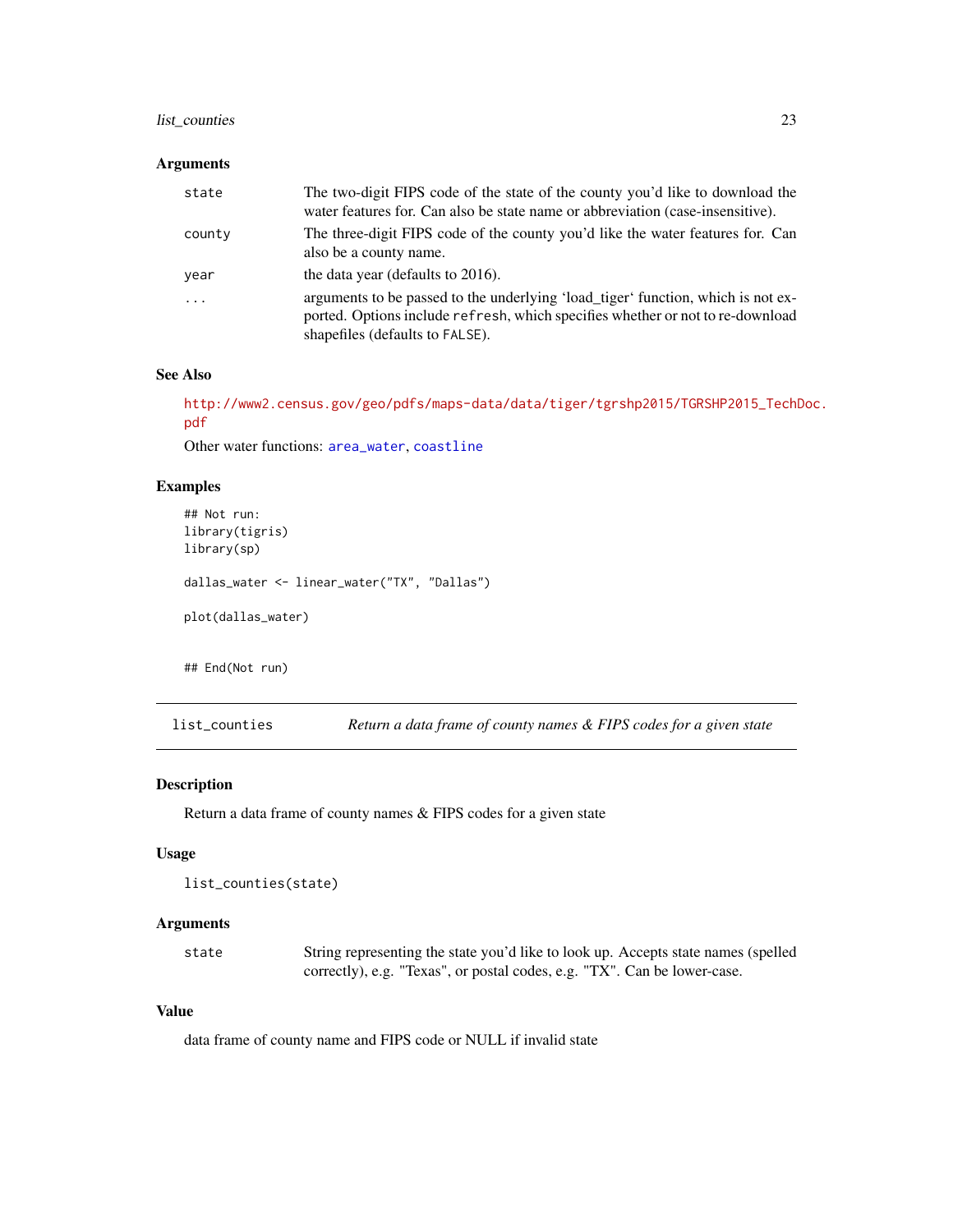<span id="page-23-0"></span>

Return a list of all the places in a places object

# Usage

```
list_places(places, sorted = TRUE)
```
# Arguments

| places | object returned from a call to places                          |
|--------|----------------------------------------------------------------|
| sorted | return the list sorted or in the order found in the shapefile? |

# Examples

```
## Not run:
places("Maine") %>% list_places()
```
## End(Not run)

list\_states *Return a list of all the states in a* state *object*

# Description

Return a list of all the states in a state object

# Usage

```
list_states(states, sorted = TRUE)
```
# Arguments

| states | object returned from a call to state                           |
|--------|----------------------------------------------------------------|
| sorted | return the list sorted or in the order found in the shapefile? |

# Examples

```
## Not run:
states() %>% list_states()
```
## End(Not run)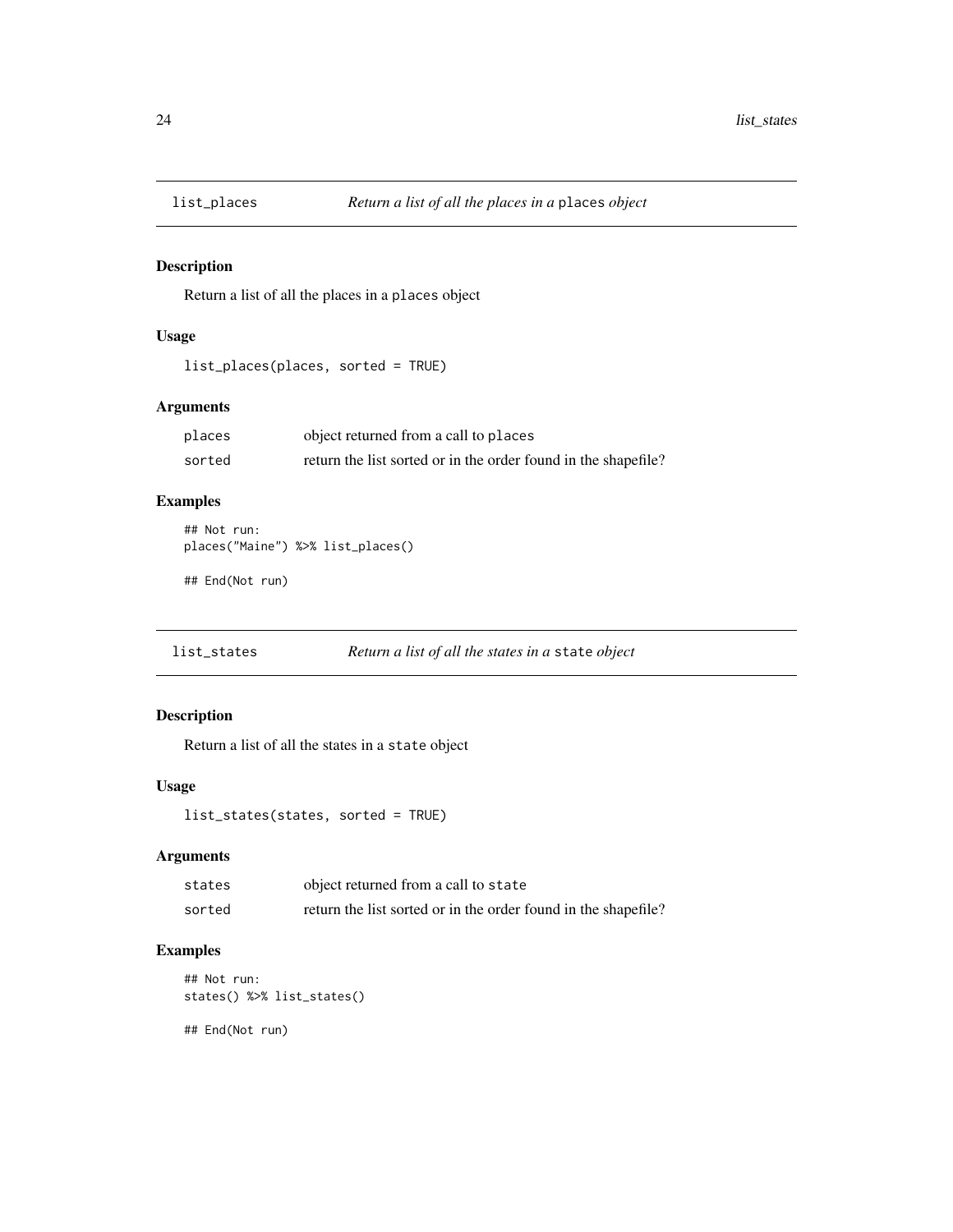<span id="page-24-0"></span>Function to look up the FIPS codes for states and optionally counties you'd l ike to load data for. As the package functions require the codes to return the data correctly, this function makes it easy to find the codes that you need.

# Usage

lookup\_code(state, county = NULL)

#### Arguments

| state  | String representing the state you'd like to look up. Accepts state names (spelled<br>correctly), e.g. "Texas", or postal codes, e.g. "TX". Can be lower-case.                                                            |
|--------|--------------------------------------------------------------------------------------------------------------------------------------------------------------------------------------------------------------------------|
| county | The name of the county you'll like to search for. T he state that the county is<br>located in must be supplied for this to work, as there are multiple counties with<br>the same names across states. Can be lower-case. |

#### Value

character string with an explanation of state/county FIPS codes

```
## Not run:
lookup_code("me")
## [1] "The code for Maine is '23'."
lookup_code("Maine")
## [1] "The code for Maine is '23'."
lookup_code("23")
## [1] "The code for Maine is '23'."
lookup_code(23)
## [1] "The code for Maine is '23'."
lookup_code("me", "york")
## [1] "The code for Maine is '23' and the code for York County is '031'."
lookup_code("Maine", "York County")
## [1] "The code for Maine is '23' and the code for York County is '031'."
## End(Not run)
```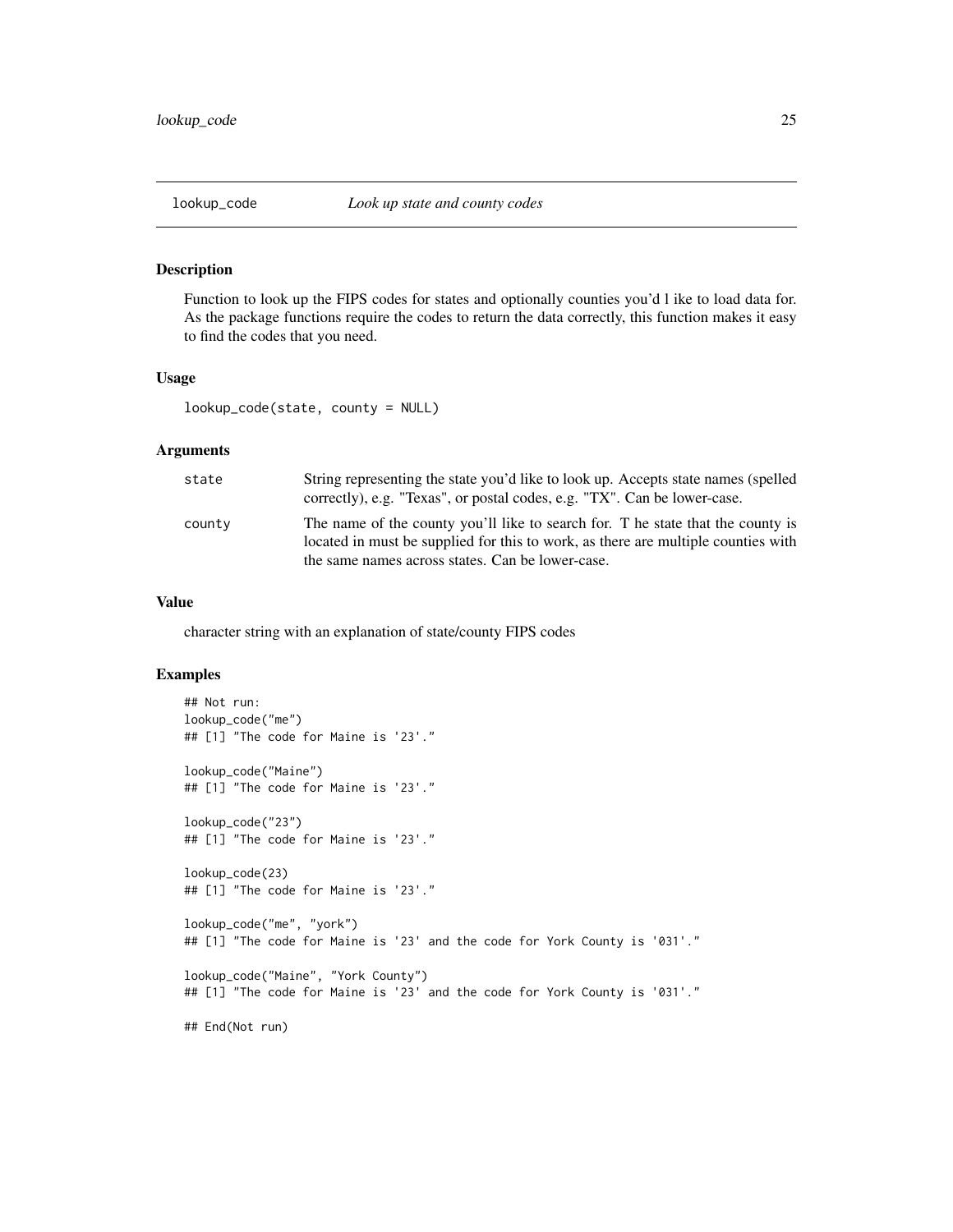<span id="page-25-1"></span><span id="page-25-0"></span>

Metropolitan divisions are subdivisions of metropolitan areas with population of at least 2.5 million. Please note: not all metropolitan areas have metropolitan divisions.

#### Usage

```
metro_divisions(year = NULL, ...)
```
#### Arguments

| vear | The data year (defaults to 2016).                                                                                                                                                                                                                                                       |
|------|-----------------------------------------------------------------------------------------------------------------------------------------------------------------------------------------------------------------------------------------------------------------------------------------|
| .    | arguments to be passed to the underlying 'load_tiger' function, which is not ex-<br>ported. Options include refresh, which specifies whether or not to re-download<br>shapefiles (defaults to FALSE), and year, the year for which you'd like to down-<br>load data (defaults to 2016). |
|      |                                                                                                                                                                                                                                                                                         |

#### See Also

[http://www2.census.gov/geo/pdfs/maps-data/data/tiger/tgrshp2015/TGRSHP2015\\_TechD](http://www2.census.gov/geo/pdfs/maps-data/data/tiger/tgrshp2015/TGRSHP2015_TechDoc.pdf)oc. [pdf](http://www2.census.gov/geo/pdfs/maps-data/data/tiger/tgrshp2015/TGRSHP2015_TechDoc.pdf)

Other metro area functions: [combined\\_statistical\\_areas](#page-9-1), [core\\_based\\_statistical\\_areas](#page-11-1), [new\\_england](#page-28-1), [urban\\_areas](#page-47-1)

military *Download the Military Installation National Shapefile into R*

### Description

Description from the US Census Bureau: "The Census Bureau includes landmarks such as military installations in the MAF/TIGER database for locating special features and to help enumerators during field operations. The Census Bureau adds landmark features to the database on an as-needed basis and does not attempt to ensure that all instances of a particular feature are included. For additional information about area landmarks, please see Section 3.12, Landmarks (Area and Point)."

# Usage

 $mility(year = NULL, ...)$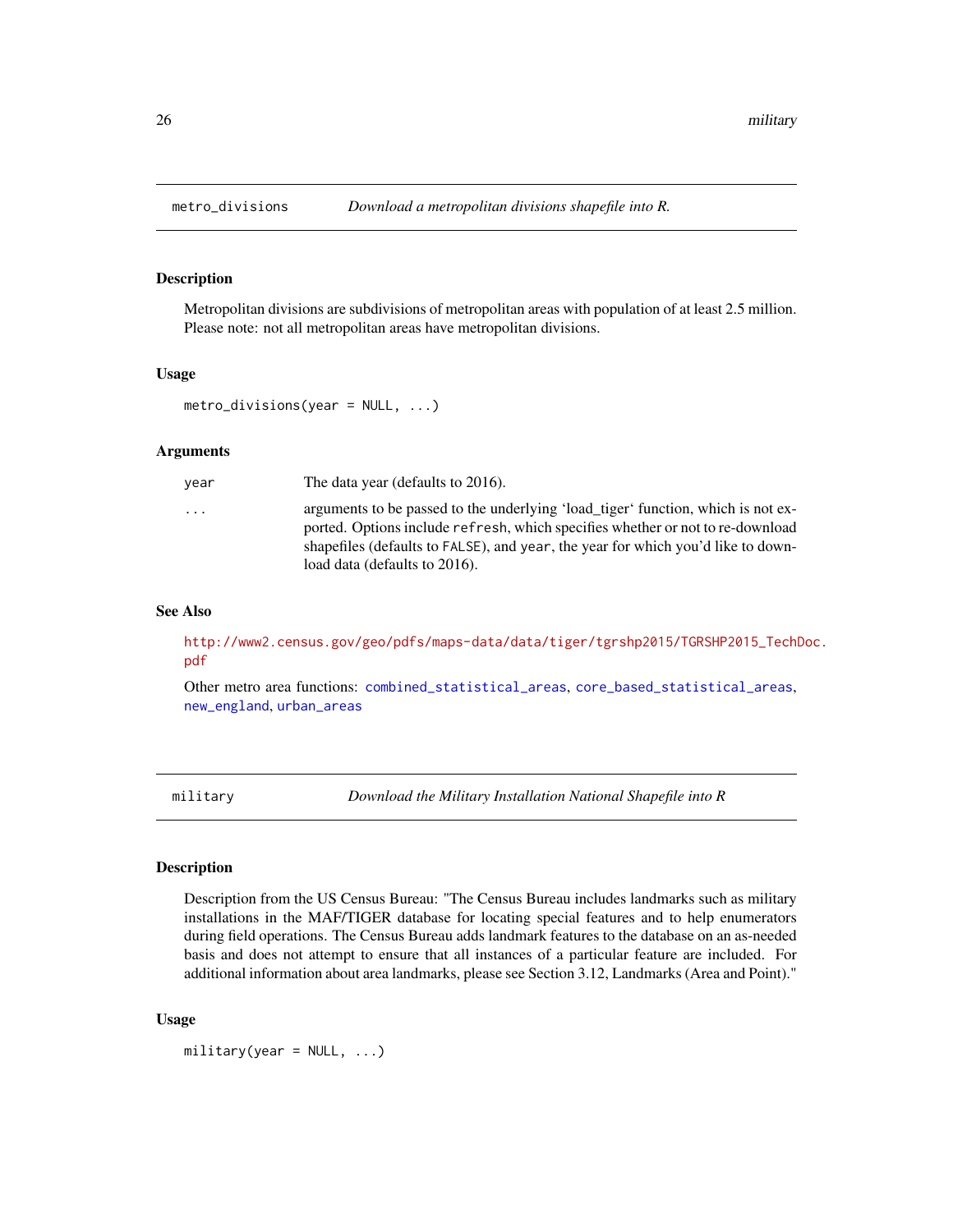#### <span id="page-26-0"></span>nation 27

#### Arguments

| vear                    | the data year (defaults to 2016).                                                                                                                                                                     |
|-------------------------|-------------------------------------------------------------------------------------------------------------------------------------------------------------------------------------------------------|
| $\cdot$ $\cdot$ $\cdot$ | arguments to be passed to the underlying 'load_tiger' function, which is not ex-<br>ported. Options include refresh, which specifies whether or not to re-download<br>shapefiles (defaults to FALSE). |

#### Details

This file does not include the three point landmarks identified as military installation features in the MAF/TIGER database. These point landmarks are included in the point landmark shapefile. Although almost all military installations have assigned 8-character National Standard (GNIS) codes, the Census Bureau has not loaded most of this data into the MAF/TIGER database. The 2015 military shapefiles contain few values in the ANSICODE field.

#### See Also

[http://www2.census.gov/geo/pdfs/maps-data/data/tiger/tgrshp2015/TGRSHP2015\\_TechD](http://www2.census.gov/geo/pdfs/maps-data/data/tiger/tgrshp2015/TGRSHP2015_TechDoc_Ch3.pdf)oc\_ [Ch3.pdf](http://www2.census.gov/geo/pdfs/maps-data/data/tiger/tgrshp2015/TGRSHP2015_TechDoc_Ch3.pdf)

<span id="page-26-1"></span>nation *Download a US national boundary shapefile into R*

#### Description

Download a US national boundary shapefile into R

# Usage

nation(resolution = "5m", year = NULL)

# Arguments

| resolution              | The resolution of the cartographic boundary file. Defaults to '5m'; options in-<br>clude $3m'$ (1:5 million) and $20m'$ (1:20 million).                                                               |
|-------------------------|-------------------------------------------------------------------------------------------------------------------------------------------------------------------------------------------------------|
| year                    | the data year (defaults to 2016).                                                                                                                                                                     |
| $\cdot$ $\cdot$ $\cdot$ | arguments to be passed to the underlying 'load_tiger' function, which is not ex-<br>ported. Options include refresh, which specifies whether or not to re-download<br>shapefiles (defaults to FALSE). |

# See Also

Other national cartographic boundary functions: [divisions](#page-15-1), [regions](#page-35-1)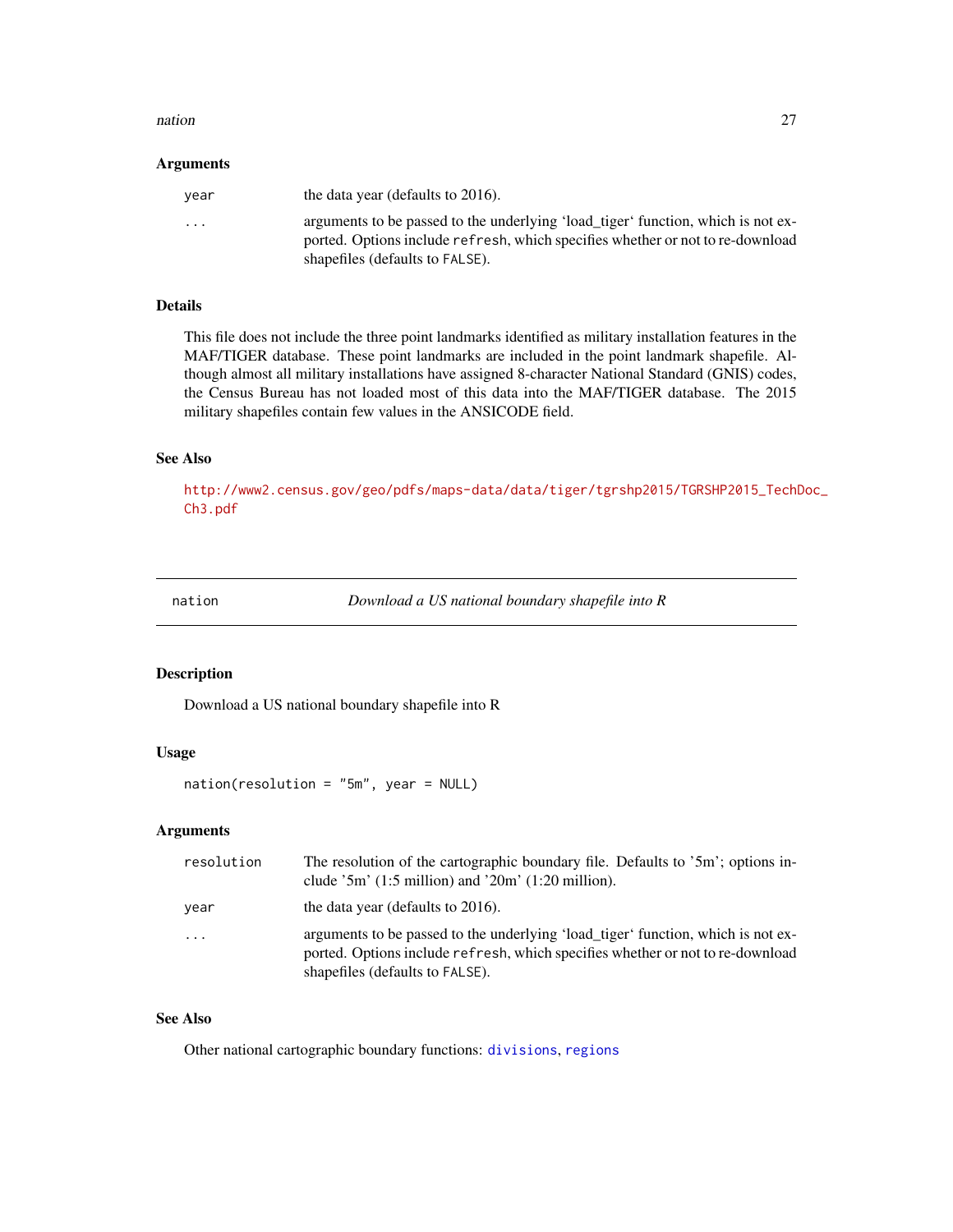#### Examples

```
## Not run:
library(tigris)
library(leaflet)
boundary <- nation(resolution = '20m')
leaflet(boundary) %>%
   addTiles() %>%
   addPolygons()
## End(Not run)
```
<span id="page-27-1"></span>native\_areas *Download an American Indian / Alaska Native / Native Hawaiian Areas shapefile into R.*

#### Description

Description from the Census Bureau: "This shapefile contain both legal and statistical American Indian, Alaska Native, and Native Hawaiian entities for which the Census Bureau publishes data. The legal entities consist of federally recognized American Indian reservations and off-reservation trust land areas, state-recognized American Indian reservations, and Hawaiian home lands (HHLs)." For more information, please see the link provided.

### Usage

 $native_{\text{ar}}(cb = FALSE, year = NULL, ...)$ 

#### Arguments

| cb       | If cb is set to TRUE, download a generalized (1:500k) file. Defaults to FALSE<br>(the most detailed TIGER/Line file)                                                                                  |
|----------|-------------------------------------------------------------------------------------------------------------------------------------------------------------------------------------------------------|
| vear     | the data year (defaults to 2016).                                                                                                                                                                     |
| $\cdots$ | arguments to be passed to the underlying 'load_tiger' function, which is not ex-<br>ported. Options include refresh, which specifies whether or not to re-download<br>shapefiles (defaults to FALSE). |

#### See Also

[http://www2.census.gov/geo/pdfs/maps-data/data/tiger/tgrshp2015/TGRSHP2015\\_TechD](http://www2.census.gov/geo/pdfs/maps-data/data/tiger/tgrshp2015/TGRSHP2015_TechDoc.pdf)oc. [pdf](http://www2.census.gov/geo/pdfs/maps-data/data/tiger/tgrshp2015/TGRSHP2015_TechDoc.pdf)

Other native/tribal geometries functions: [alaska\\_native\\_regional\\_corporations](#page-2-1), [tribal\\_block\\_groups](#page-44-1), [tribal\\_census\\_tracts](#page-45-1), [tribal\\_subdivisions\\_national](#page-46-1)

<span id="page-27-0"></span>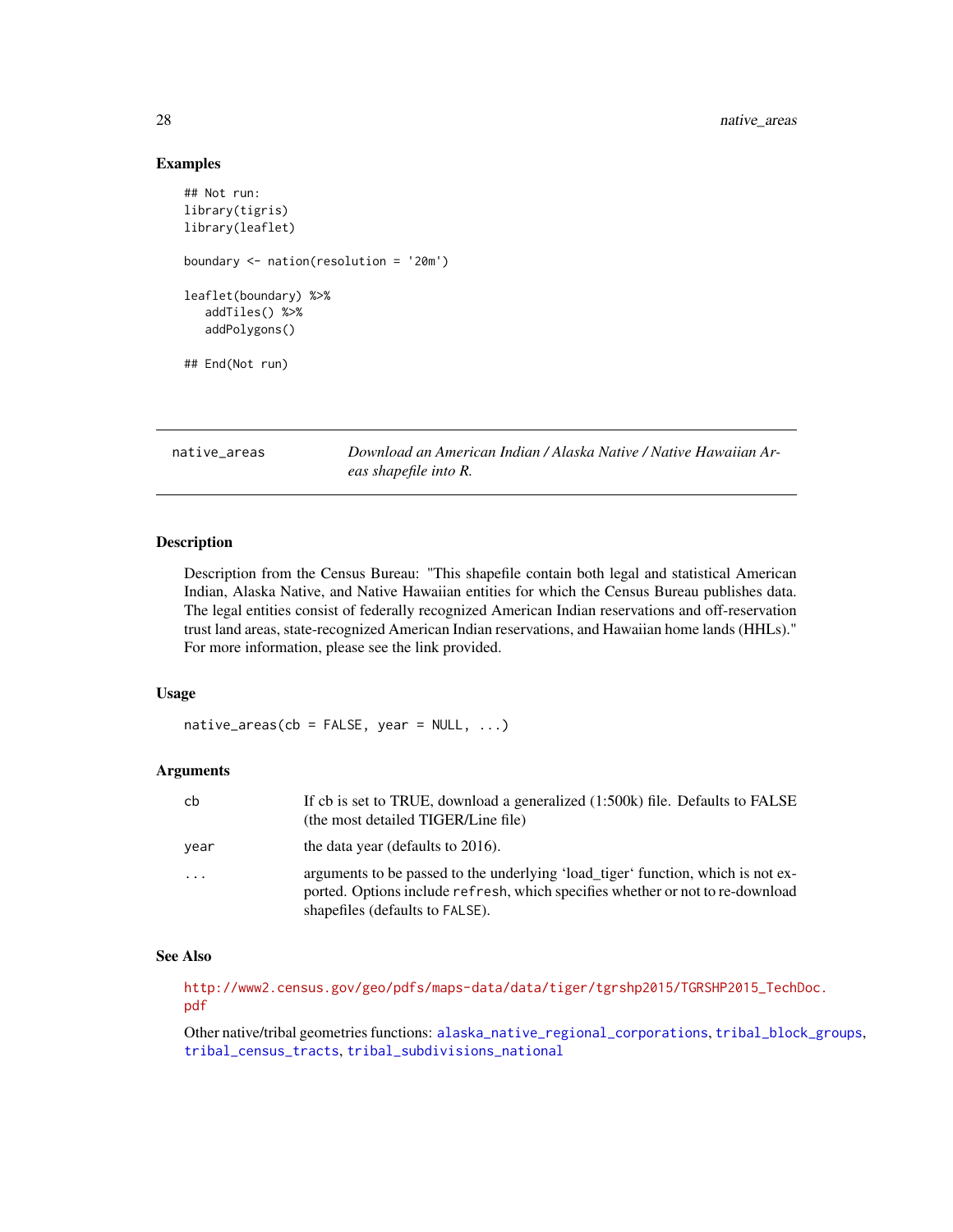# <span id="page-28-0"></span>new\_england 29

#### Examples

```
## Not run:
library(tigris)
library(ggplot2)
library(ggthemes)
nat <- native_areas(cb = TRUE)
nat_map <- fortify(nat)
gg <- ggplot()
gg <- gg + geom_map(data=nat_map, map=nat_map,
                    aes(x=long, y=lat, map_id=id),
                    color="black", fill="white", size=0.25)
gg <- gg + coord_map(xlim=c(-179.1506, -129.9795), # alaska
                     ylim=c(51.2097, 71.4410))
gg < - gg + theme_map()gg
## End(Not run)
```
<span id="page-28-1"></span>

new\_england *Download a New England City and Town Area shapefile into R*

#### **Description**

From the US Census Bureau (see link for source): "In New England (Connecticut, Maine, Massachusetts, New Hampshire, Rhode Island, and Vermont), the OMB has defined an alternative county subdivision (generally city and town) based definition of CBSAs known as New England city and town areas (NECTAs). NECTAs are defined using the same criteria as metropolitan and micropolitan statistical areas and are identified as either metropolitan or micropolitan, based, respectively, on the presence of either an urbanized area of 50,000 or more inhabitants or an urban cluster of at least 10,000 and less than 50,000 inhabitants." Combined NECTAs, or CNECTAs, are two or more NECTAs that have significant employment interchange, like Combined Statistical Areas; NECTA divisions are subdivisions of NECTAs.

#### Usage

```
new\_england(type = "necta", cb = FALSE, year = NULL, ...)
```
# Arguments

| type | Specify whether to download the New England City and Town Areas file ('necta',<br>the default), the combined NECTA file ('combined'), or the NECTA divisions<br>file ('divisions').  |
|------|--------------------------------------------------------------------------------------------------------------------------------------------------------------------------------------|
| cb   | If cb is set to TRUE, download a generalized (1:500k) cartographic boundary<br>file. Defaults to FALSE (the most detailed TIGER/Line file). Only available<br>when type $=$ 'necta'. |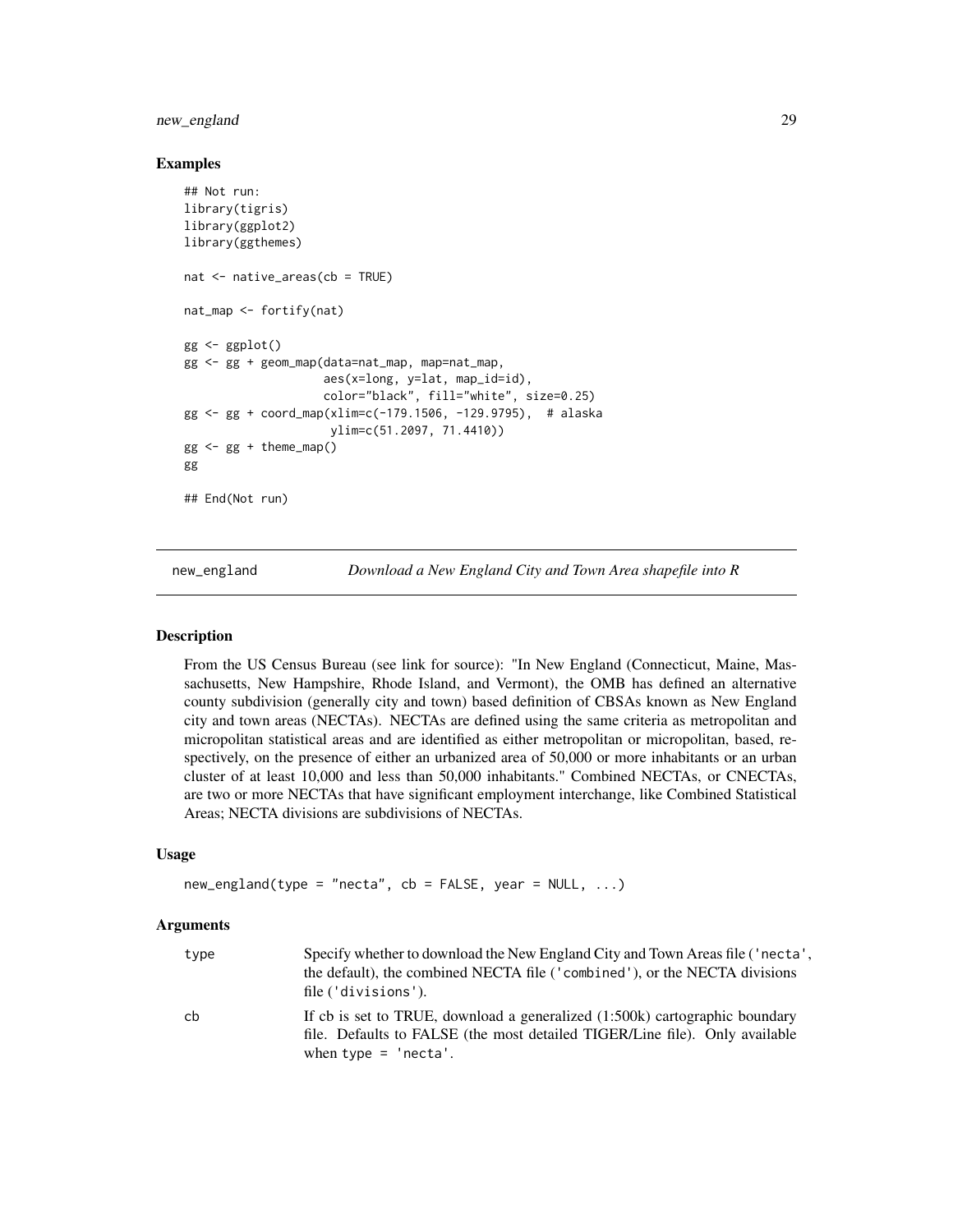<span id="page-29-0"></span>

| vear      | The data year (defaults to 2016).                                                |
|-----------|----------------------------------------------------------------------------------|
| $\ddotsc$ | arguments to be passed to the underlying 'load_tiger' function, which is not ex- |
|           | ported. Options include refresh, which specifies whether or not to re-download   |
|           | shapefiles (defaults to FALSE), and year, the year for which you'd like to down- |
|           | load data (defaults to 2016).                                                    |

#### See Also

[http://www2.census.gov/geo/pdfs/maps-data/data/tiger/tgrshp2015/TGRSHP2015\\_TechD](http://www2.census.gov/geo/pdfs/maps-data/data/tiger/tgrshp2015/TGRSHP2015_TechDoc.pdf)oc. [pdf](http://www2.census.gov/geo/pdfs/maps-data/data/tiger/tgrshp2015/TGRSHP2015_TechDoc.pdf)

Other metro area functions: [combined\\_statistical\\_areas](#page-9-1), [core\\_based\\_statistical\\_areas](#page-11-1), [metro\\_divisions](#page-25-1), [urban\\_areas](#page-47-1)

#### Examples

```
## Not run:
library(tigris)
library(sp)
ne <- new_england(cb = TRUE)
plot(ne)
```
<span id="page-29-1"></span>

## End(Not run)

places *Download a Census-designated places shapefile into R*

#### Description

Census Designated Places (CDPs) are the statistical counterparts of incorporated places, and are delineated to provide data for settled concentrations of population that are identifiable by name but are not legally incorporated under the laws of the state in which they are located.

# Usage

```
places(state, cb = FALSE, year = NULL, ...)
```
# Arguments

| state      | The two-digit FIPS code (string) of the state you want. Can also be state name<br>or state abbreviation.                                                                                              |
|------------|-------------------------------------------------------------------------------------------------------------------------------------------------------------------------------------------------------|
| cb         | If cb is set to TRUE, download a generalized (1:500k) cartographic boundary<br>file. Defaults to FALSE (the most detailed TIGER/Line file).                                                           |
| year       | the data year (defaults to 2016).                                                                                                                                                                     |
| $\ddots$ . | arguments to be passed to the underlying 'load_tiger' function, which is not ex-<br>ported. Options include refresh, which specifies whether or not to re-download<br>shapefiles (defaults to FALSE). |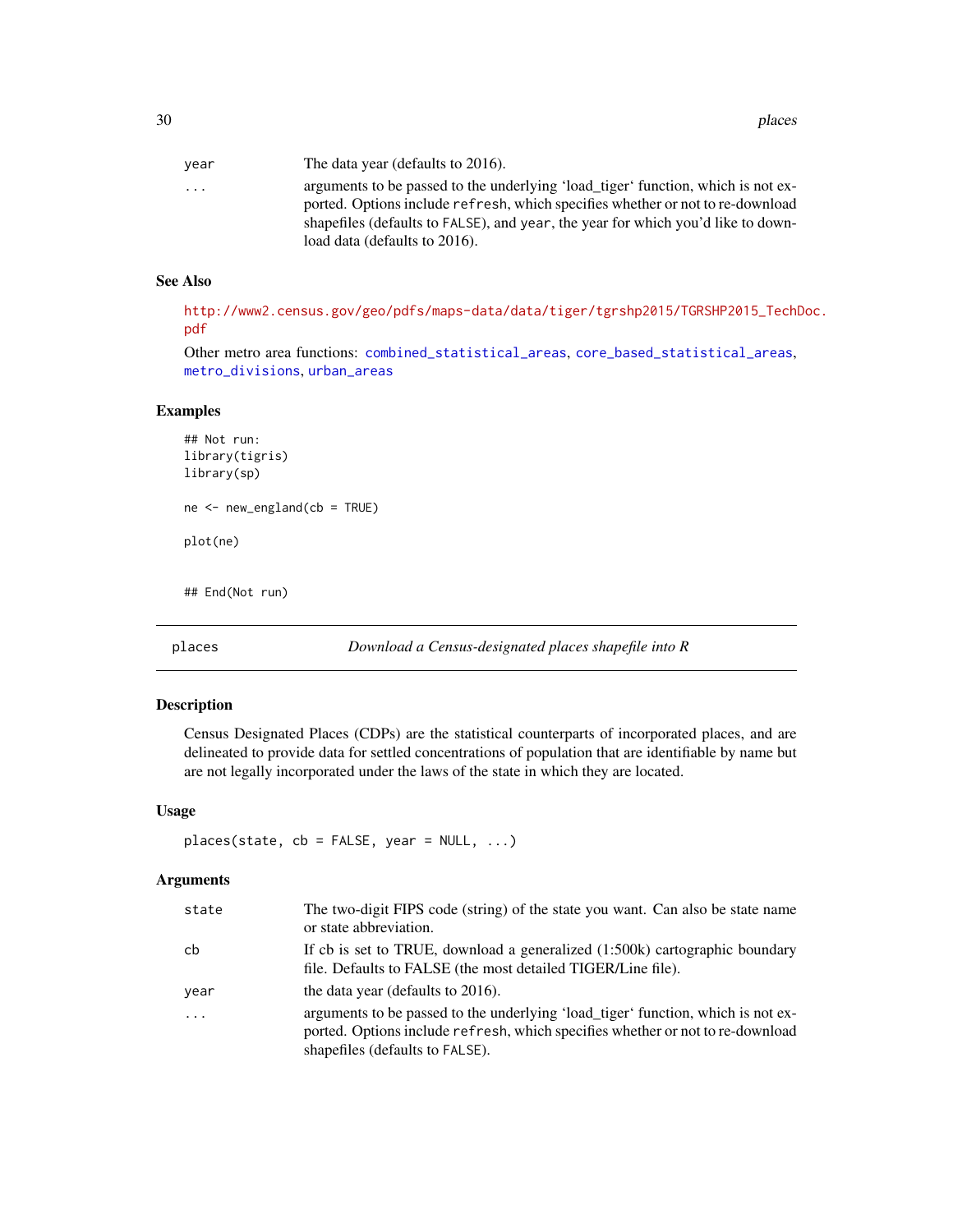# <span id="page-30-0"></span>primary\_roads 31

#### Details

The boundaries usually are defined in cooperation with local or tribal officials and generally updated prior to each decennial census.

These boundaries, which usually coincide with visible features or the boundary of an adjacent incorporated place or another legal entity boundary, have no legal status, nor do these places have officials elected to serve traditional municipal functions.

CDP boundaries may change from one decennial census to the next with changes in the settlement pattern; a CDP with the same name as in an earlier census does not necessarily have the same boundary.

CDPs must be contained within a single state and may not extend into an incorporated place.

There are no population size requirements for CDPs.

#### See Also

[https://www.census.gov/geo/reference/gtc/gtc\\_place.html](https://www.census.gov/geo/reference/gtc/gtc_place.html)

Other general area functions: [block\\_groups](#page-6-1), [blocks](#page-4-1), [counties](#page-12-1), [county\\_subdivisions](#page-13-1), [pumas](#page-32-1), [school\\_districts](#page-37-1), [states](#page-38-1), [tracts](#page-42-1), [zctas](#page-48-1)

<span id="page-30-1"></span>primary\_roads *Download a national primary roads shapefile into R*

#### Description

From the Census Bureau: "Primary roads are generally divided, limited-access highways within the Federal interstate highway system or under state management. These highways are distinguished by the presence of interchanges and are accessible by ramps and may include some toll highways."

#### Usage

primary\_roads(year = NULL, ...)

#### Arguments

| vear                 | the data year (defaults to 2016).                                                                                                                                                                     |
|----------------------|-------------------------------------------------------------------------------------------------------------------------------------------------------------------------------------------------------|
| $\ddot{\phantom{0}}$ | arguments to be passed to the underlying 'load_tiger' function, which is not ex-<br>ported. Options include refresh, which specifies whether or not to re-download<br>shapefiles (defaults to FALSE). |
|                      |                                                                                                                                                                                                       |

#### See Also

[http://www2.census.gov/geo/pdfs/maps-data/data/tiger/tgrshp2015/TGRSHP2015\\_TechD](http://www2.census.gov/geo/pdfs/maps-data/data/tiger/tgrshp2015/TGRSHP2015_TechDoc.pdf)oc. [pdf](http://www2.census.gov/geo/pdfs/maps-data/data/tiger/tgrshp2015/TGRSHP2015_TechDoc.pdf)

Other transportation functions: [primary\\_secondary\\_roads](#page-31-1), [rails](#page-33-1), [roads](#page-36-1)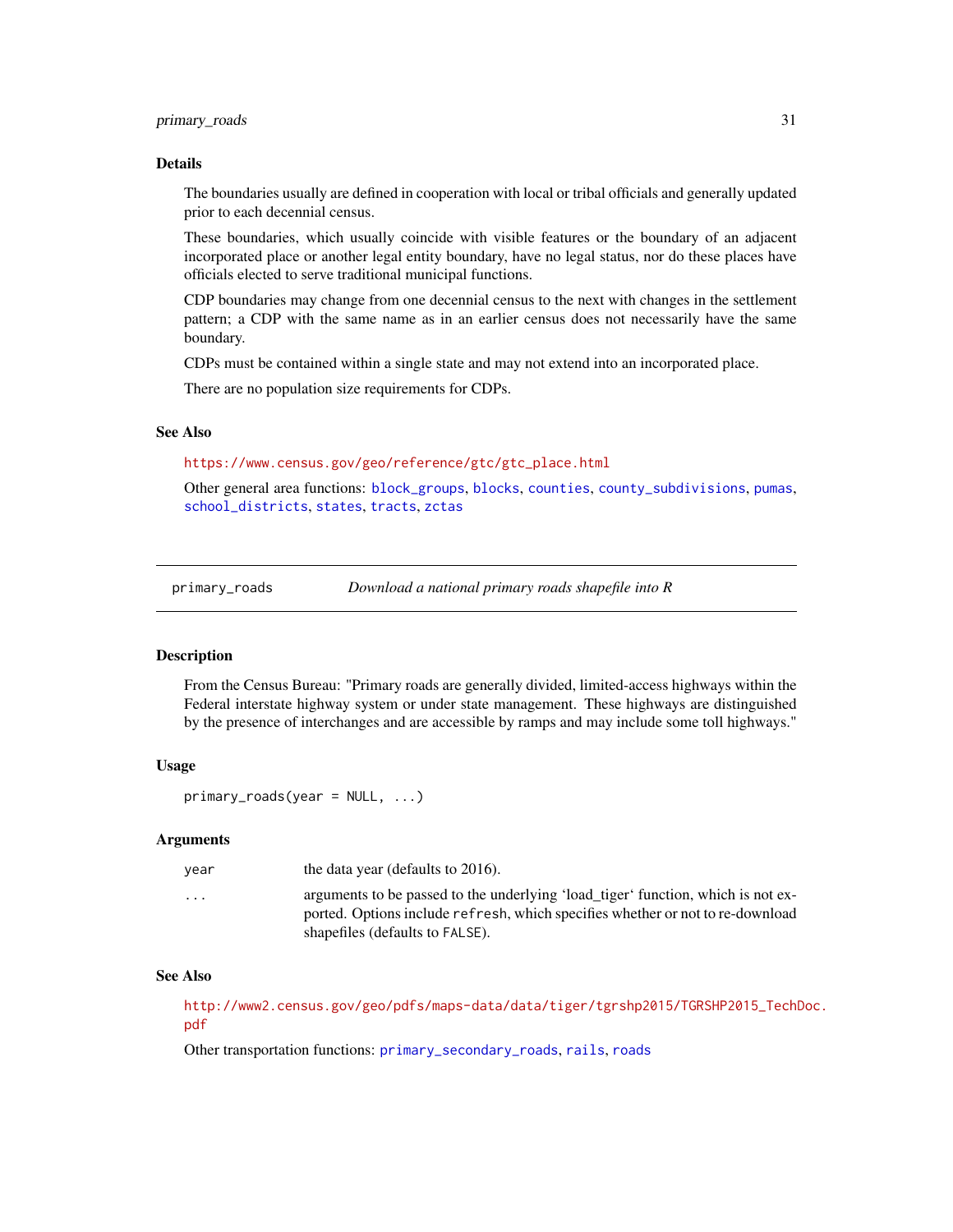#### Examples

```
## Not run:
library(tigris)
rds <- primary_roads()
plot(rds)
## End(Not run)
```
<span id="page-31-1"></span>primary\_secondary\_roads

*Download a primary & secondary roads shapefile into R*

#### Description

From the Census Bureau: "Primary roads are generally divided, limited-access highways within the Federal interstate highway system or under state management. These highways are distinguished by the presence of interchanges and are accessible by ramps and may include some toll highways. Secondary roads are main arteries, usually in the U.S. highway, state highway, or county highway system. These roads have one or more lanes of traffic in each direction, may or may not be divided, and usually have at-grade intersections with many other roads and driveways.

#### Usage

```
primary_secondary_roads(state, year = NULL, ...)
```
#### Arguments

| state    | The two-digit FIPS code of the state of the county you'd like to download the<br>roads for. Can also be state name or abbreviation (case-insensitive).                                                |
|----------|-------------------------------------------------------------------------------------------------------------------------------------------------------------------------------------------------------|
| year     | the data year (defaults to 2016).                                                                                                                                                                     |
| $\ddots$ | arguments to be passed to the underlying 'load_tiger' function, which is not ex-<br>ported. Options include refresh, which specifies whether or not to re-download<br>shapefiles (defaults to FALSE). |

#### See Also

[http://www2.census.gov/geo/pdfs/maps-data/data/tiger/tgrshp2015/TGRSHP2015\\_TechD](http://www2.census.gov/geo/pdfs/maps-data/data/tiger/tgrshp2015/TGRSHP2015_TechDoc.pdf)oc. [pdf](http://www2.census.gov/geo/pdfs/maps-data/data/tiger/tgrshp2015/TGRSHP2015_TechDoc.pdf)

Other transportation functions: [primary\\_roads](#page-30-1), [rails](#page-33-1), [roads](#page-36-1)

<span id="page-31-0"></span>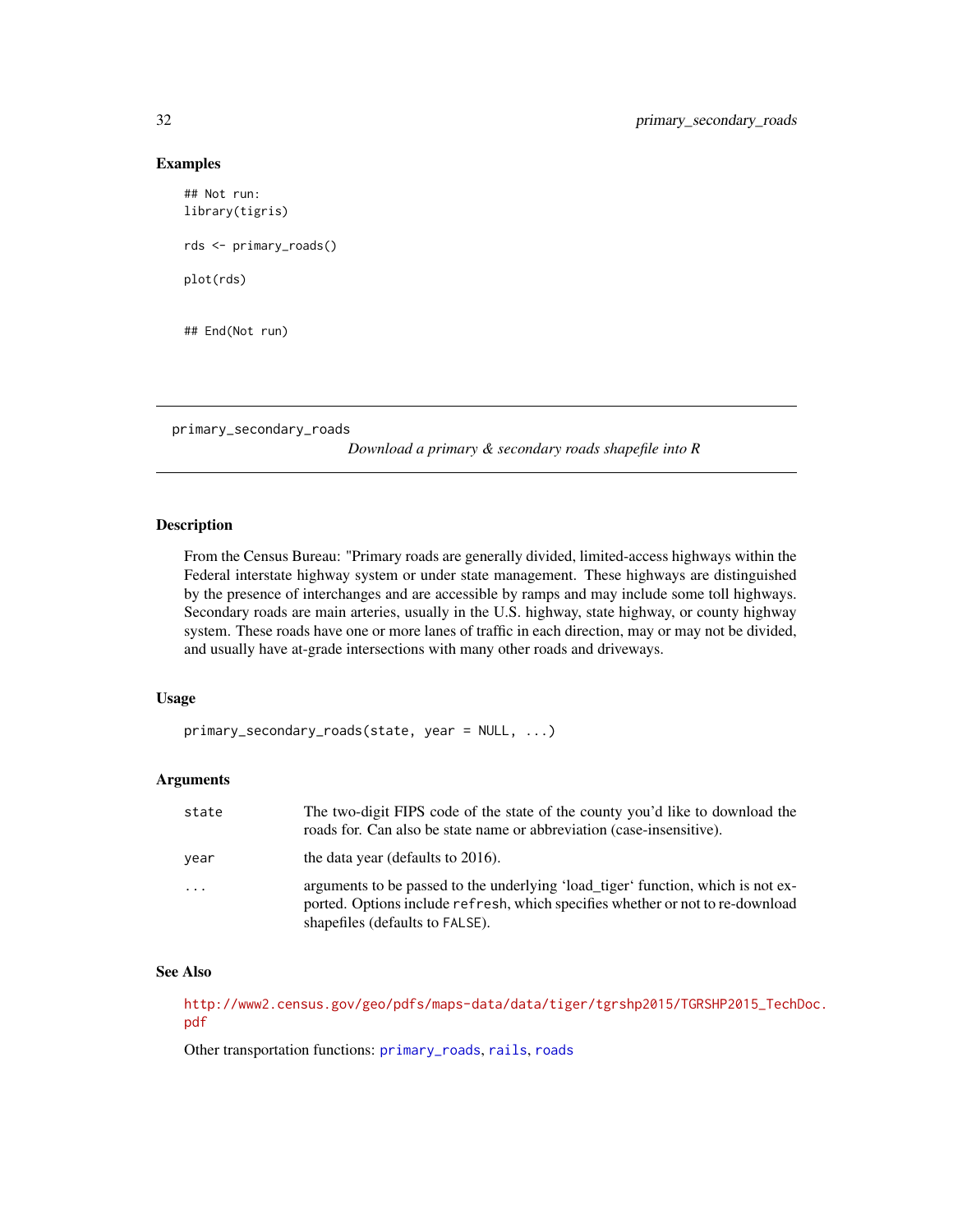#### <span id="page-32-0"></span>pumas 33

#### Examples

```
## Not run:
library(tigris)
library(sp)
rds <- primary_secondary_roads()
plot(rds)
## End(Not run)
```
<span id="page-32-1"></span>pumas *Download a Public Use Microdata Area (PUMA) shapefile into R*

# Description

Public use microdata areas (PUMAs) are decennial census areas that have been defined for the tabulation and dissemination of Public Use Microdata Sample (PUMS) data, American Community Survey (ACS) data, and ACS period estimates. For the 2010 Census, the State Data Centers (SDCs) in each state, the District of Columbia, and the Commonwealth of Puerto Rico were given the opportunity to delineate PUMAs within their state or statistically equivalent entity. All PUMAs must nest within states and have a minimum population threshold of 100,000 persons. 2010 PUMAs were built on census tracts and cover the entirety of the United States, Puerto Rico, Guam, and the U.S. Virgin Islands. Because they do not meet the minimum population requirement, the Commonwealth of the Northern Mariana Islands and American Samoa do not contain any 2010 PUMAs.

#### Usage

 $pumas(state, cb = FALSE, year = NULL, ...)$ 

#### Arguments

| state    | The two-digit FIPS code (string) of the state you want. Can also be state name<br>or state abbreviation.                                                                                              |
|----------|-------------------------------------------------------------------------------------------------------------------------------------------------------------------------------------------------------|
| cb       | If cb is set to TRUE, download a generalized (1:500k) states file. Defaults to<br>FALSE (the most detailed TIGER/Line file)                                                                           |
| vear     | the data year (defaults to 2016).                                                                                                                                                                     |
| $\cdots$ | arguments to be passed to the underlying 'load_tiger' function, which is not ex-<br>ported. Options include refresh, which specifies whether or not to re-download<br>shapefiles (defaults to FALSE). |

#### See Also

<http://www.census.gov/geo/reference/puma.html>

Other general area functions: [block\\_groups](#page-6-1), [blocks](#page-4-1), [counties](#page-12-1), [county\\_subdivisions](#page-13-1), [places](#page-29-1), [school\\_districts](#page-37-1), [states](#page-38-1), [tracts](#page-42-1), [zctas](#page-48-1)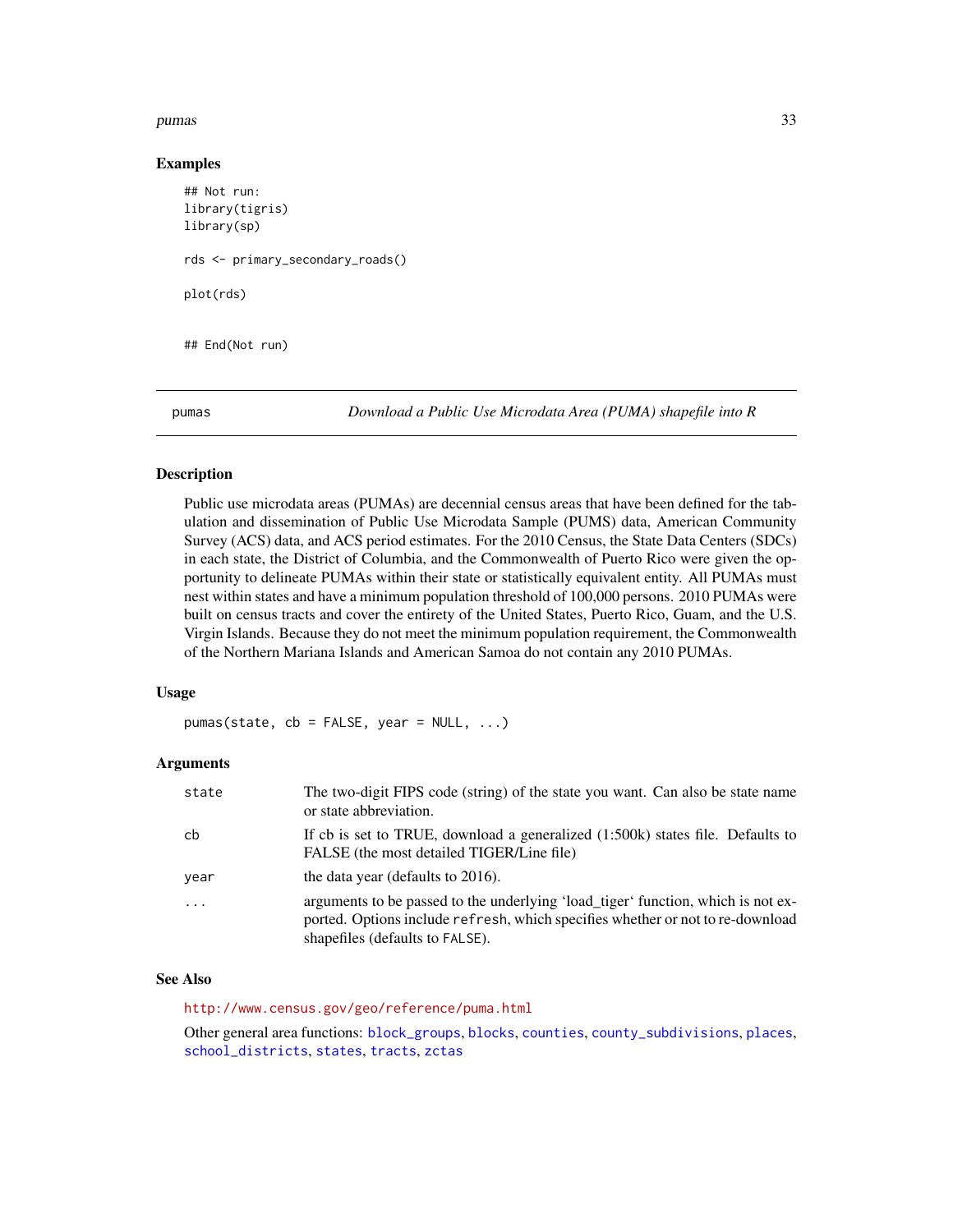# Examples

```
## Not run:
library(tigris)
library(sp)
us_states <- unique(fips_codes$state)[1:51]
continental_states <- us_states[!us_states %in% c("AK", "HI")]
pumas_list <- lapply(continental_states, function(x) {
  pumas(state = x, cb = TRUE)})
us_pumas <- rbind_tigris(pumas_list)
plot(us_pumas)
## End(Not run)
```
# <span id="page-33-1"></span>rails *Download a national rails shapefile into R*

# Description

National dataset for US railroads, including carlines, streetcars, monorails, mass transit, cog rail, incline rail, and trams.

# Usage

 $raise(year = NULL, ...)$ 

# Arguments

| vear                    | the data year (defaults to 2016).                                                                                                                                                                     |
|-------------------------|-------------------------------------------------------------------------------------------------------------------------------------------------------------------------------------------------------|
| $\cdot$ $\cdot$ $\cdot$ | arguments to be passed to the underlying 'load_tiger' function, which is not ex-<br>ported. Options include refresh, which specifies whether or not to re-download<br>shapefiles (defaults to FALSE). |

# See Also

[http://www2.census.gov/geo/pdfs/maps-data/data/tiger/tgrshp2015/TGRSHP2015\\_TechD](http://www2.census.gov/geo/pdfs/maps-data/data/tiger/tgrshp2015/TGRSHP2015_TechDoc.pdf)oc. [pdf](http://www2.census.gov/geo/pdfs/maps-data/data/tiger/tgrshp2015/TGRSHP2015_TechDoc.pdf)

Other transportation functions: [primary\\_roads](#page-30-1), [primary\\_secondary\\_roads](#page-31-1), [roads](#page-36-1)

<span id="page-33-0"></span>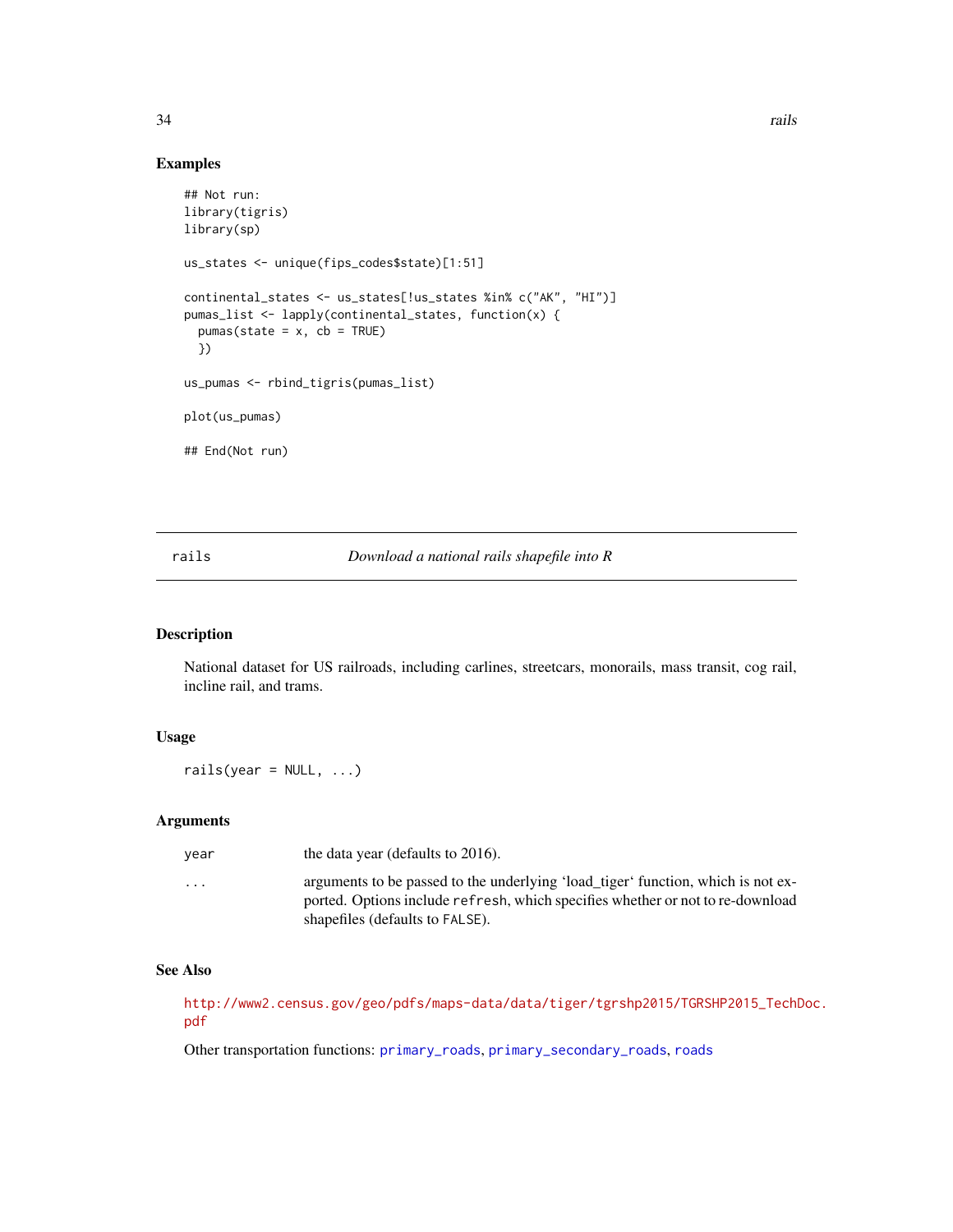# <span id="page-34-0"></span>rbind\_tigris 35

# Examples

```
## Not run:
library(tigris)
library(sp)
rls <- rails()
plot(rls)
## End(Not run)
```
rbind\_tigris *Row-bind* tigris *Spatial objects*

#### Description

If multiple school district types are rbound, coerces to "sdall" and does it

#### Usage

rbind\_tigris(...)

# Arguments

... individual (optionally names) tigris Spatial objects or a list of them

#### Value

one combined Spatial object

# Examples

```
## Not run:
library(sp)
library(rgeos)
library(maptools)
library(maps)
library(tigris)
me_ctys <- list_counties("me")
aw <- lapply(me_ctys$county_code[1:3], function(x) {
  area_water("Maine", x)
})
tmp <- rbind_tigris(aw)
tmp_simp <- gSimplify(tmp, tol=1/200, topologyPreserve=TRUE)
tmp_simp <- SpatialPolygonsDataFrame(tmp_simp, tmp@data)
plot(tmp_simp)
```
## End(Not run)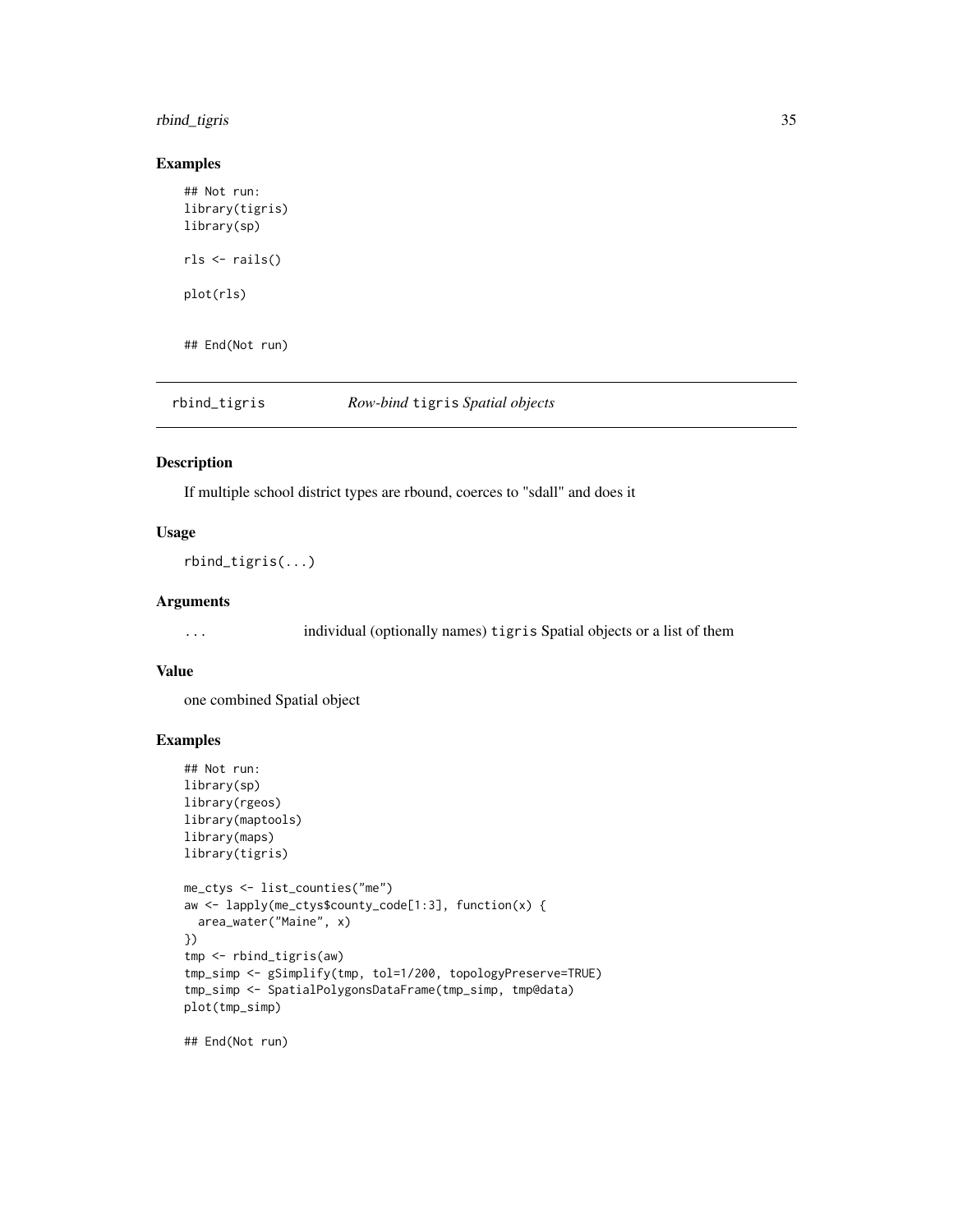<span id="page-35-1"></span><span id="page-35-0"></span>

Download a US regions cartographic boundary shapefile into R

# Usage

```
regions(resolution = "500k", year = NULL, ...)
```
# Arguments

| resolution | The resolution of the cartographic boundary file. Defaults to '500k'; options<br>include $5m'$ (1:5 million) and $20m'$ (1:20 million).                                                               |
|------------|-------------------------------------------------------------------------------------------------------------------------------------------------------------------------------------------------------|
| year       | the data year (defaults to 2016).                                                                                                                                                                     |
| $\cdot$    | arguments to be passed to the underlying 'load_tiger' function, which is not ex-<br>ported. Options include refresh, which specifies whether or not to re-download<br>shapefiles (defaults to FALSE). |

### See Also

Other national cartographic boundary functions: [divisions](#page-15-1), [nation](#page-26-1)

# Examples

```
## Not run:
library(tigris)
library(leaflet)
us_regions <- regions(resolution = '20m')
leaflet(us_regions) %>%
  addTiles() %>%
  addPolygons()
```
## End(Not run)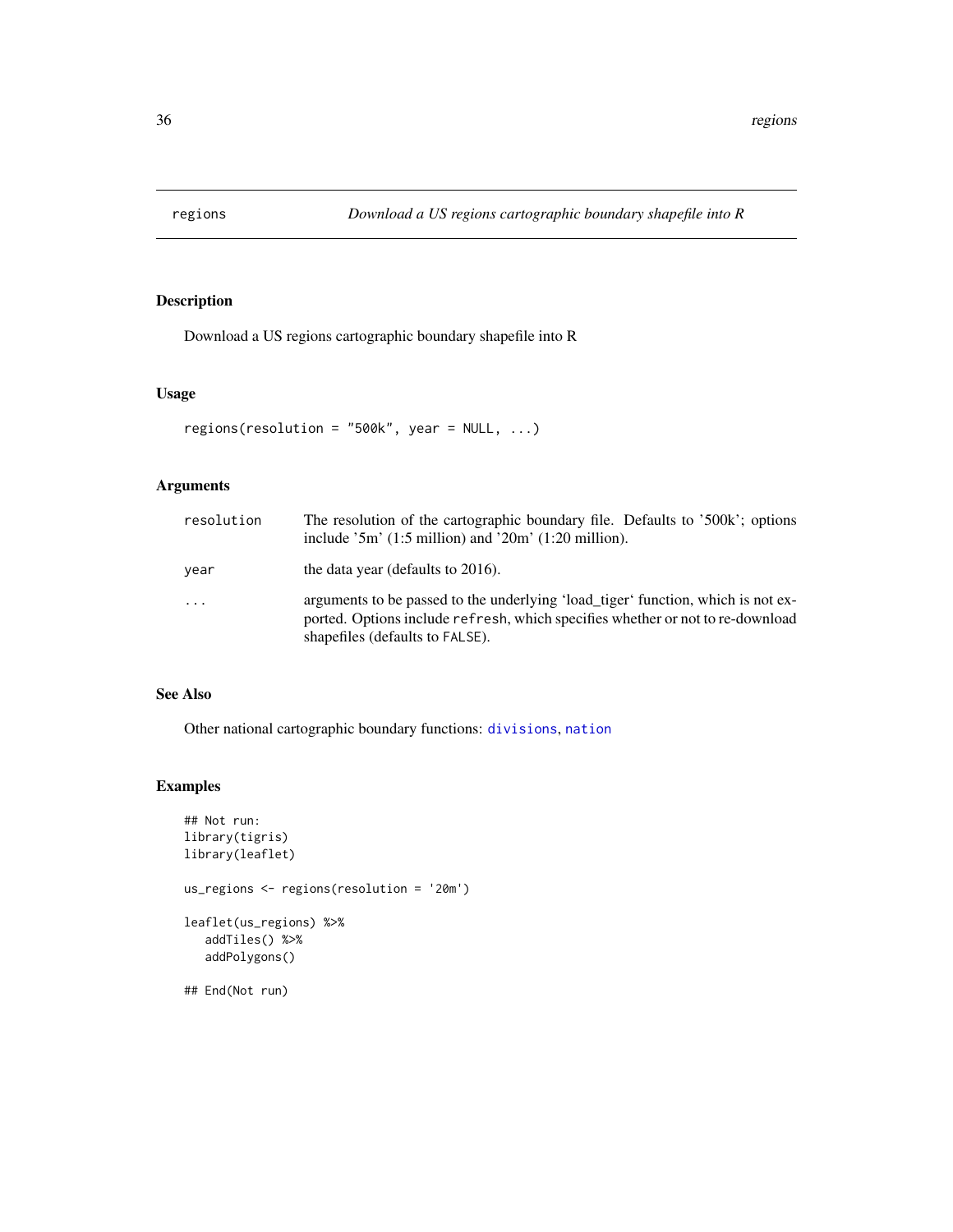<span id="page-36-1"></span><span id="page-36-0"></span>

From the Census Bureau: "The content of the all roads shapefile includes primary roads, secondary roads, local neighborhood roads, rural roads, city streets, vehicular trails (4WD), ramps, service drives, walkways, stairways, alleys, and private roads."

# Usage

```
roads(state, county, year = NULL, ...)
```
#### Arguments

| state    | The two-digit FIPS code of the state of the county you'd like to download the<br>roads for. Can also be state name or abbreviation (case-insensitive).                                                |
|----------|-------------------------------------------------------------------------------------------------------------------------------------------------------------------------------------------------------|
| county   | The three-digit FIPS code of the county you'd like the roads for. Can also be a<br>county name.                                                                                                       |
| year     | the data year (defaults to 2016).                                                                                                                                                                     |
| $\ddots$ | arguments to be passed to the underlying 'load_tiger' function, which is not ex-<br>ported. Options include refresh, which specifies whether or not to re-download<br>shapefiles (defaults to FALSE). |

# See Also

[http://www2.census.gov/geo/pdfs/maps-data/data/tiger/tgrshp2015/TGRSHP2015\\_TechD](http://www2.census.gov/geo/pdfs/maps-data/data/tiger/tgrshp2015/TGRSHP2015_TechDoc.pdf)oc. [pdf](http://www2.census.gov/geo/pdfs/maps-data/data/tiger/tgrshp2015/TGRSHP2015_TechDoc.pdf)

Other transportation functions: [primary\\_roads](#page-30-1), [primary\\_secondary\\_roads](#page-31-1), [rails](#page-33-1)

```
## Not run:
library(tigris)
library(ggplot2)
library(ggthemes)
library(rgeos)
library(sp)
roads <- roads("Maine", "031")
# for ggplot, we need to simplify the lines otherwise it'll take
# forever to plot. however, gSimplify whacks the SpatialLinesDataFrame
# so we need to re-bind the data from the original object to it so
# we can use "fortify"
roads_simp <- gSimplify(roads, tol=1/200, topologyPreserve=TRUE)
```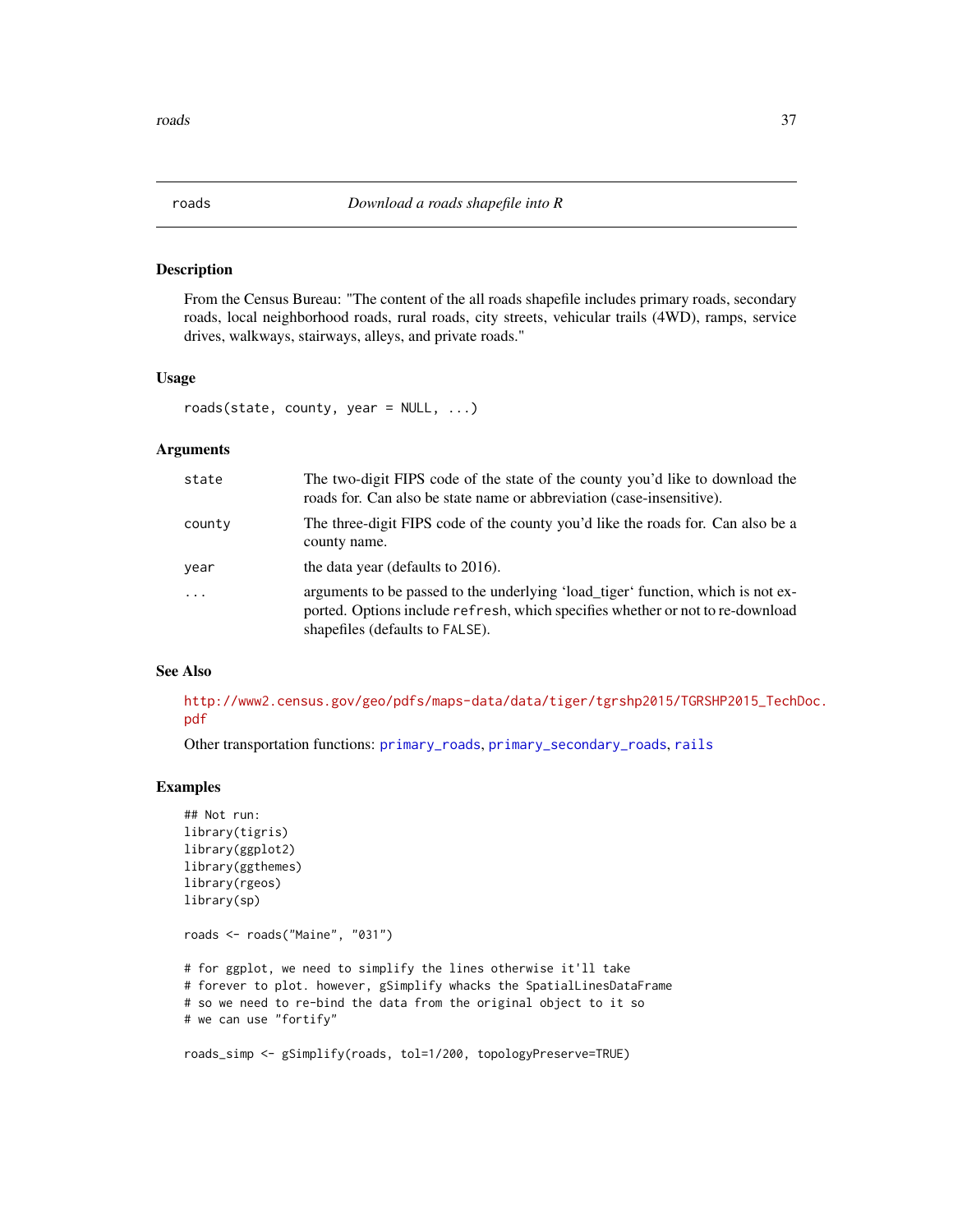```
roads_simp <- SpatialLinesDataFrame(roads_simp, roads@data)
roads_map <- fortify(roads_simp) # this takes a bit
gg < - ggplot()
gg <- gg + geom_map(data=roads_map, map=roads_map,
                    aes(x=long, y=lat, map_id=id),
                    color="black", fill="white", size=0.25)
gg <- gg + coord_map()
gg < - gg + theme_map()gg
## End(Not run)
```
<span id="page-37-1"></span>school\_districts *Download a school district shapefile into R*

#### Description

From the US Census Bureau (see link for source): School Districts are single-purpose administrative units within which local officials provide public educational services for the area's residents. The Census Bureau obtains school district boundaries, names, local education agency codes, grade ranges, and school district levels biennially from state education officials. The Census Bureau collects this information for the primary purpose of providing the U.S. Department of Education with annual estimates of the number of children in poverty within each school district, county, and state. This information serves as the basis for the Department of Education to determine the annual allocation of Title I funding to states and school districts.

#### Usage

```
school_districts(state, type = "unified", year = NULL, ...)
```
#### Arguments

| state     | The two-digit FIPS code (string) of the state you want. Can also be state name<br>or state abbreviation.                                                                                                                                                                      |
|-----------|-------------------------------------------------------------------------------------------------------------------------------------------------------------------------------------------------------------------------------------------------------------------------------|
| type      | Specify whether you want to return a unified school district (the default, 'unified'),<br>an elementary school district ('elementary'), or a secondary school district<br>('secondary'). Please note: elementary and secondary school districts do not<br>exist in all states |
| year      | the data year; defaults to 2016                                                                                                                                                                                                                                               |
| $\ddotsc$ | arguments to be passed to the underlying 'load_tiger' function, which is not ex-<br>ported. Options include refresh, which specifies whether or not to re-download<br>shapefiles (defaults to FALSE).                                                                         |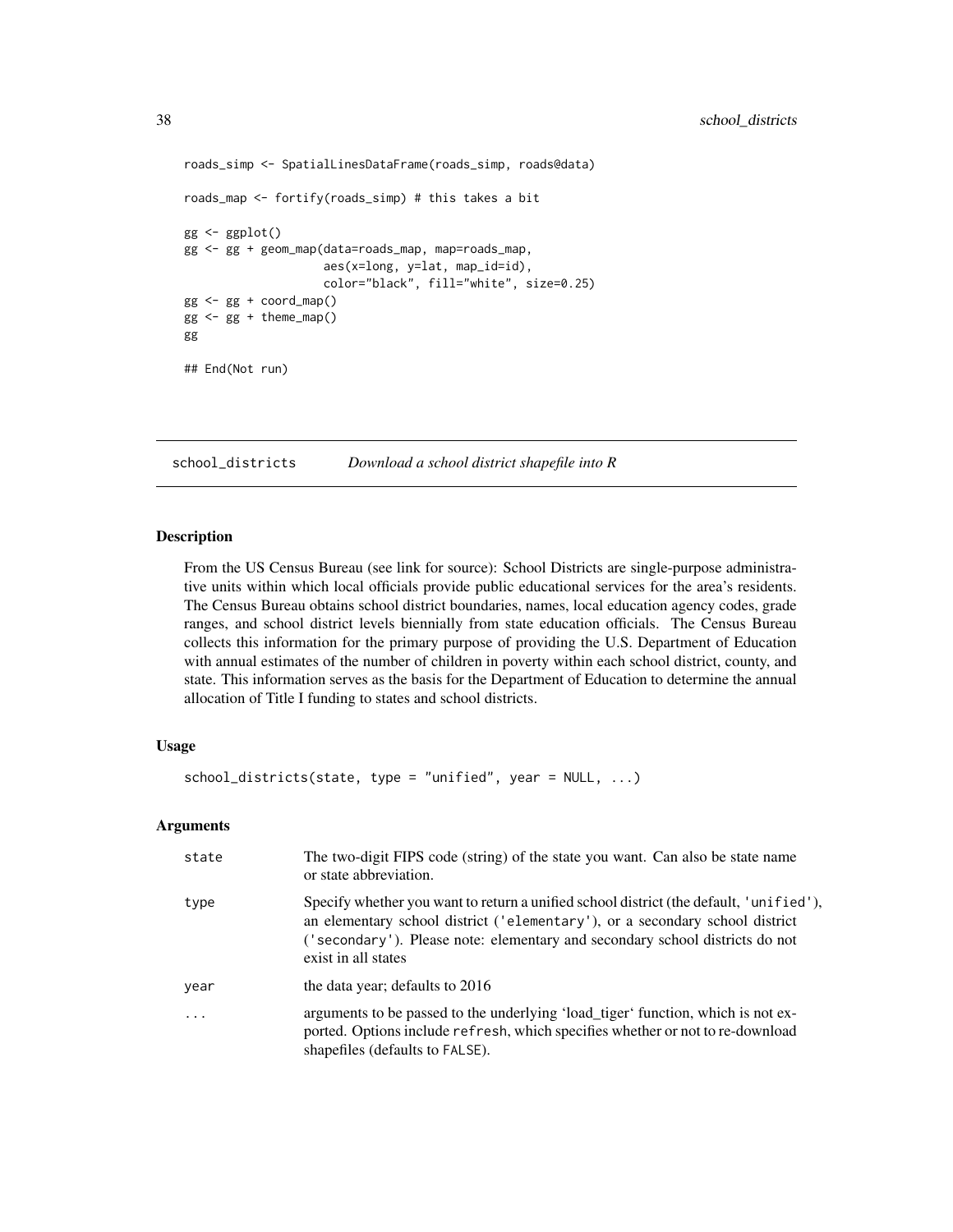#### <span id="page-38-0"></span>states 39

# Details

The Census Bureau creates pseudo-unified school districts for areas in which unified school districts do not exist. Additionally, elementary and secondary school districts do not exist in all states. Please see the link for more information on how the Census Bureau creates the school district shapefiles.

#### See Also

[http://www2.census.gov/geo/pdfs/maps-data/data/tiger/tgrshp2015/TGRSHP2015\\_TechD](http://www2.census.gov/geo/pdfs/maps-data/data/tiger/tgrshp2015/TGRSHP2015_TechDoc.pdf)oc. [pdf](http://www2.census.gov/geo/pdfs/maps-data/data/tiger/tgrshp2015/TGRSHP2015_TechDoc.pdf)

Other general area functions: [block\\_groups](#page-6-1), [blocks](#page-4-1), [counties](#page-12-1), [county\\_subdivisions](#page-13-1), [places](#page-29-1), [pumas](#page-32-1), [states](#page-38-1), [tracts](#page-42-1), [zctas](#page-48-1)

#### Examples

```
## Not run:
library(tigris)
library(leaflet)
schools <- school_districts("Maine")
leaflet(schools) %>%
 addProviderTiles("CartoDB.Positron") %>%
 addPolygons(fillColor = "white",
              color = "black",
              weight = 0.5)
```

```
## End(Not run)
```
<span id="page-38-1"></span>states *Download shapefile for all states into R*

#### Description

States and Equivalent Entities are the primary governmental divisions of the United States. In addition to the 50 states, the Census Bureau treats the District of Columbia, Puerto Rico, American Samoa, the Commonwealth of the Northern Mariana Islands, Guam, and the U.S. Virgin Islands as the statistical equivalents of states for the purpose of data presentation.

#### Usage

states(cb = FALSE, resolution = "500k", year =  $NULL, ...)$ 

### Arguments

| cb         | If cb is set to TRUE, download a generalized (1:500k) states file. Defaults to<br>FALSE (the most detailed TIGER/Line file)                                   |
|------------|---------------------------------------------------------------------------------------------------------------------------------------------------------------|
| resolution | The resolution of the cartographic boundary file (if $cb = TRUE$ ). Defaults to<br>$'500k$ ; options include $'5m'$ (1:5 million) and $'20m'$ (1:20 million). |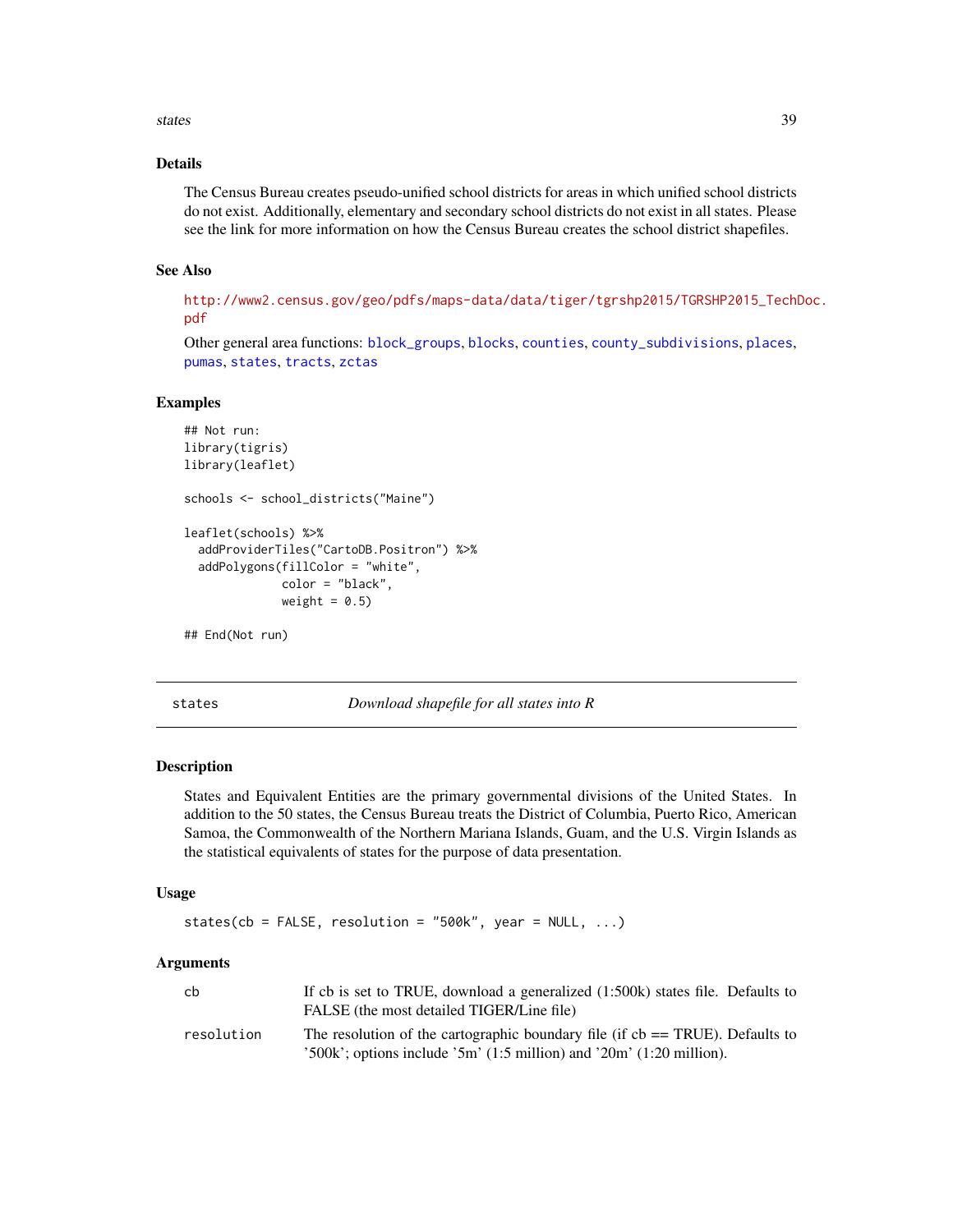<span id="page-39-0"></span>

| vear                    | the year of the data download (defaults to 2016)                                                                                                                   |
|-------------------------|--------------------------------------------------------------------------------------------------------------------------------------------------------------------|
| $\cdot$ $\cdot$ $\cdot$ | arguments to be passed to the underlying 'load_tiger' function, which is not ex-<br>ported. Options include refresh, which specifies whether or not to re-download |
|                         | shapefiles (defaults to FALSE).                                                                                                                                    |

#### See Also

[https://www.census.gov/geo/reference/gtc/gtc\\_state.html](https://www.census.gov/geo/reference/gtc/gtc_state.html)

Other general area functions: [block\\_groups](#page-6-1), [blocks](#page-4-1), [counties](#page-12-1), [county\\_subdivisions](#page-13-1), [places](#page-29-1), [pumas](#page-32-1), [school\\_districts](#page-37-1), [tracts](#page-42-1), [zctas](#page-48-1)

# Examples

```
## Not run:
library(tigris)
library(leaflet)
states <- states(cb = TRUE)
leaflet(states) %>%
  addProviderTiles("CartoDB.Positron") %>%
  addPolygons(fillColor = "white",
             color = "black",
              weight = 0.5) %>%
  setView(-98.5795, 39.8282, zoom=3)
```
## End(Not run)

<span id="page-39-1"></span>state\_legislative\_districts

*Download a state legislative districts shapefile into R - upper or lower*

#### Description

This function allows you to download boundaries for state legislatures into R. Generally, state legislatures are comprised of an "upper" house, which is typically referred to as the Senate, and a "lower" house, which is often (but not exclusively) referred to as the House. The exception is Nebraska, which has a unicameral state legislature.

# Usage

```
state_legislative_districts(state, house = "upper", cb = FALSE,
 year = NULL, ...)
```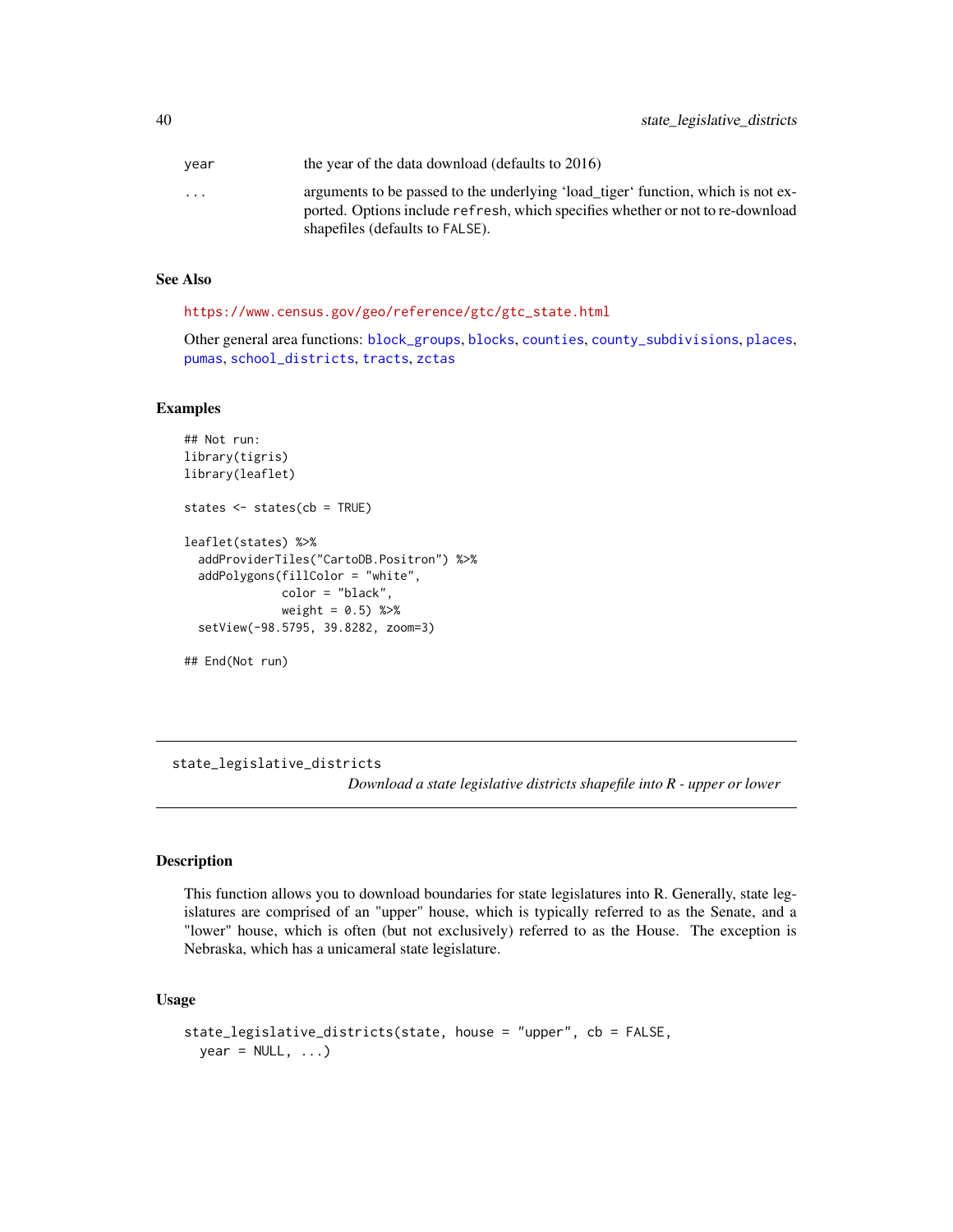#### <span id="page-40-0"></span>tigris 41

#### **Arguments**

| state | The two-digit FIPS code (string) of the state. Can also be state name or abbre-<br>viation (case-insensitive)                                                                                         |
|-------|-------------------------------------------------------------------------------------------------------------------------------------------------------------------------------------------------------|
| house | Specify here whether you want boundaries for the upper or lower house. De-<br>faults to upper.                                                                                                        |
| cb    | If cb is set to TRUE, download a generalized (1:500k) cartographic boundary<br>file. Defaults to FALSE (the most detailed TIGER/Line file).                                                           |
| year  | the data year (defaults to 2016).                                                                                                                                                                     |
| .     | arguments to be passed to the underlying 'load_tiger' function, which is not ex-<br>ported. Options include refresh, which specifies whether or not to re-download<br>shapefiles (defaults to FALSE). |

#### See Also

Other legislative district functions: [congressional\\_districts](#page-10-1), [voting\\_districts](#page-47-2)

# Examples

```
## Not run:
library(tigris)
library(leaflet)
leg <- state_legislative_districts("Maine", "lower", cb = TRUE)
leaflet(leg) %>%
  addProviderTiles("CartoDB.Positron") %>%
  addPolygons(fillColor = "white",
              color = "black",
              weight = 0.5)
## End(Not run)
```
tigris *Download and use U.S. Census TIGER shapefiles in R*

# Description

Use option tigris\_use\_cache to tell tigris to cache Census shapefile downloads. This is TRUE by default. e.g. options(tigris\_use\_cache=TRUE)

#### Details

Use option tigris\_refresh to force a refresh of cached tigris Shapefiles. e.g. options(tigris\_refresh=TRUE)

Use option tigris\_year to change the year for which you'd like to download data. e.g. options(tigris\_year = 2013). The default year for the package is 2015, the most recent year for which data are available.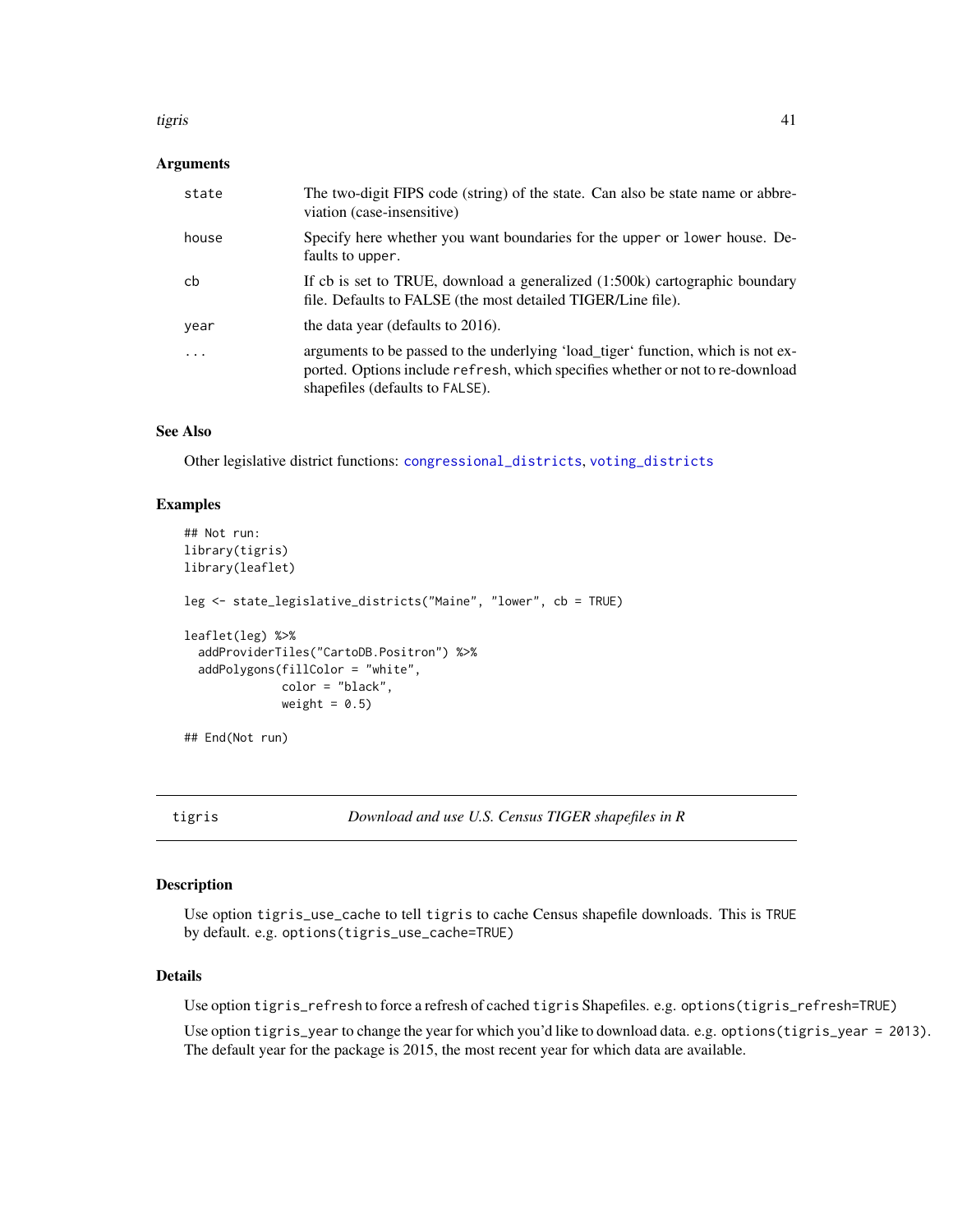#### Note

Four options control behavior of various tigris functions. See Description for more information.

#### Author(s)

Kyle Walker

Kyle Walker (@kyle\_e\_walker)

tigris-exports *tigris exported operators*

# Description

The following functions are imported and then re-exported from the tigris package to enable use of the magrittr pipe operator and the sp plot method without any additional library calls

Pipe operator

Spatial plotting

tigris\_cache\_dir *Set the cache directory to store shapefiles with tigris*

# Description

By default, tigris uses the rappdirs package to determine a suitable location to store shapefiles on the user's computer. However, it is possible that the user would want to store shapefiles in a custom location. This function allows users to set the cache directory, and stores the result in the user's .Renviron so that tigris will remember the location.

Windows users: please note that you'll need to use double-backslashes or forward slashes when specifying your cache directory's path in R.

#### Usage

tigris\_cache\_dir(path)

#### Arguments

path The full path to the desired cache directory

<span id="page-41-0"></span>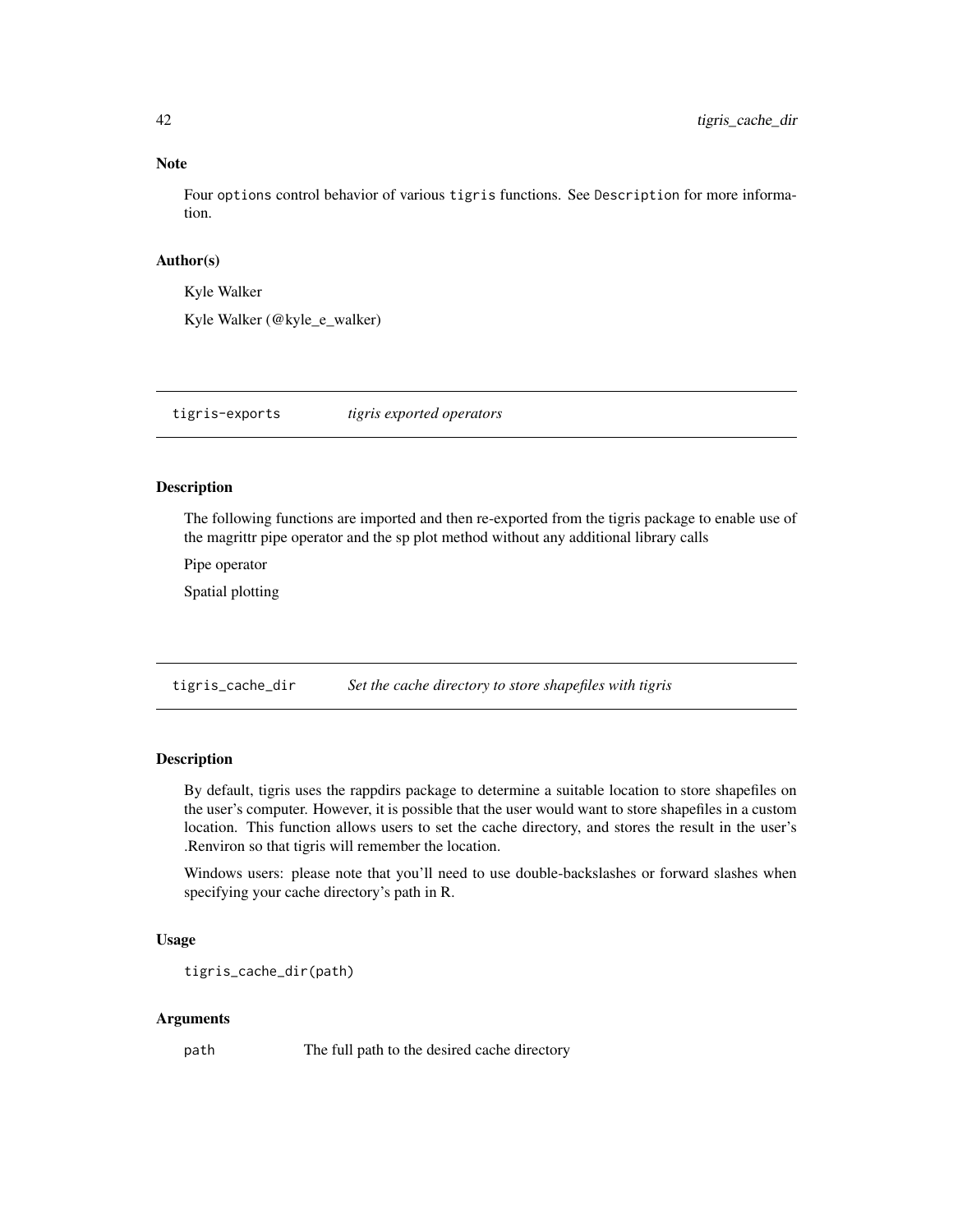# <span id="page-42-0"></span>tigris\_type 43

#### Examples

```
## Not run:
# Set the cache directory
tigris_cache_dir('PATH TO MY NEW CACHE DIRECTORY')
# Check to see if it has been set correctly
Sys.getenv('TIGRIS_CACHE_DIR')
## End(Not run)
```
tigris\_type *Get the type of* tigris *object* obj *is*

# Description

Get the type of tigris object obj is

# Usage

tigris\_type(obj)

#### Arguments

obj R object to test

# Value

character vector containing the tigris type of obj or NA if obj is not a code tigris object

<span id="page-42-1"></span>

| tracts | Download a Census tracts shapefile into R, and optionally subset by |
|--------|---------------------------------------------------------------------|
|        | county                                                              |

# Description

Description from the US Census Bureau (see link for source): Census Tracts are small, relatively permanent statistical subdivisions of a county or equivalent entity that are updated by local participants prior to each decennial census as part of the Census Bureau's Participant Statistical Areas Program. The Census Bureau delineates census tracts in situations where no local participant existed or where state, local, or tribal governments declined to participate. The primary purpose of census tracts is to provide a stable set of geographic units for the presentation of statistical data.

#### Usage

```
tracts(state, county = NULL, cb = FALSE, year = NULL, ...)
```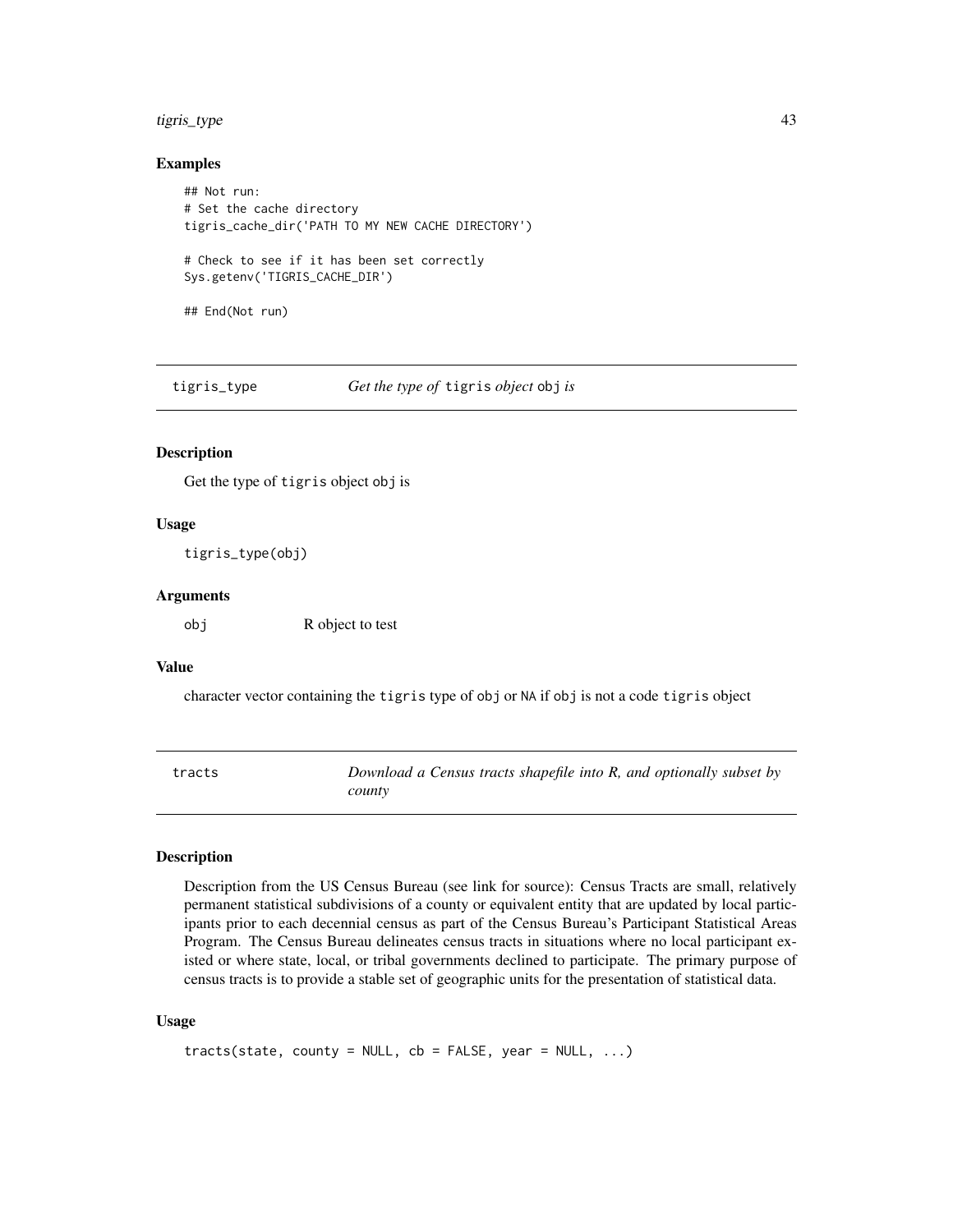#### <span id="page-43-0"></span>Arguments

| state     | The two-digit FIPS code (string) of the state you want. Can also be state name<br>or state abbreviation.                                                                                              |
|-----------|-------------------------------------------------------------------------------------------------------------------------------------------------------------------------------------------------------|
| county    | The three-digit FIPS code (string) of the county you'd like to subset for, or a<br>vector of FIPS codes if you desire multiple counties. Can also be a county name<br>or vector of names.             |
| cb        | If cb is set to TRUE, download a generalized (1:500k) tracts file. Defaults to<br>FALSE (the most detailed TIGER/Line file)                                                                           |
| year      | defaults to 2016                                                                                                                                                                                      |
| $\ddotsc$ | arguments to be passed to the underlying 'load_tiger' function, which is not ex-<br>ported. Options include refresh, which specifies whether or not to re-download<br>shapefiles (defaults to FALSE). |

#### Details

Census tracts generally have a population size between 1,200 and 8,000 people, with an optimum size of 4,000 people. A census tract usually covers a contiguous area; however, the spatial size of census tracts varies widely depending on the density of settlement.Census tract boundaries are delineated with the intention of being maintained over a long time so that statistical comparisons can be made from census to census. Census tracts occasionally are split due to population growth or merged as a result of substantial population decline.

Census tract boundaries generally follow visible and identifiable features. They may follow nonvisible legal boundaries, such as minor civil division (MCD) or incorporated place boundaries in some states and situations, to allow for census-tract-to-governmental-unit relationships where the governmental boundaries tend to remain unchanged between censuses. State and county boundaries always are census tract boundaries in the standard census geographic hierarchy.

### See Also

[https://www.census.gov/geo/reference/gtc/gtc\\_ct.html](https://www.census.gov/geo/reference/gtc/gtc_ct.html)

Other general area functions: [block\\_groups](#page-6-1), [blocks](#page-4-1), [counties](#page-12-1), [county\\_subdivisions](#page-13-1), [places](#page-29-1), [pumas](#page-32-1), [school\\_districts](#page-37-1), [states](#page-38-1), [zctas](#page-48-1)

```
## Not run:
library(tigris)
library(leaflet)
tarrant <- tracts("TX", "Tarrant", cb = TRUE)
leaflet(tarrant) %>%
 addTiles() %>%
 addPolygons(popup = ~NAME)
```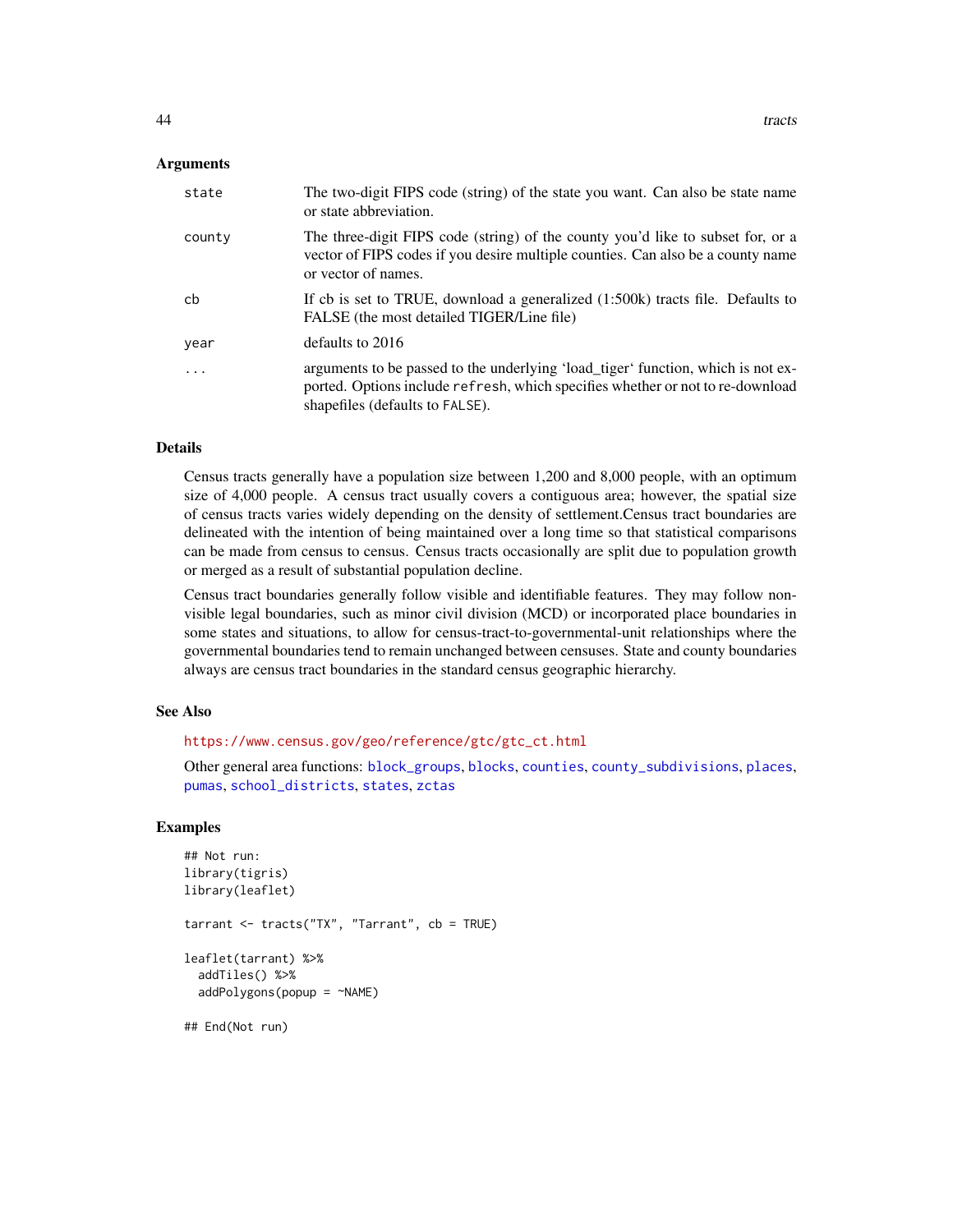<span id="page-44-1"></span><span id="page-44-0"></span>tribal\_block\_groups *Download a Tribal block groups shapefile into R.*

#### Description

From the US Census Bureau: "Tribal block groups are subdivisions of a tribal census tract. Tribal block groups were defined by federally recognized tribal government officials in the Census Bureau's Tribal Statistical Areas Program (TSAP) for the 2010 Census. If a tribal government declined to participate in TSAP, the Census Bureau delineated tribal block groups on the American Indian reservation and/or off-reservation trust land (ORTL). Tribal block groups are intended to generally contain between 600 and 3000 persons or between 240 and 1200 housing units. Many American Indian reservations and ORTLs have less than the minimum population thresholds for more than one tribal block group and in those cases one tribal block group was delineated that covers the entire American Indian reservation and/or ORTL. Unlike standard block groups, the cluster of blocks that comprises each tribal block group will not necessarily begin with the same first number of their 4-character census block number, but may contain blocks from several different standard census block groups." For more information, please see the link provided.

#### Usage

```
tribal_block_groups(year = NULL, ...)
```
#### Arguments

| vear                    | the data year (defaults to 2016).                                                                                                                                                                     |
|-------------------------|-------------------------------------------------------------------------------------------------------------------------------------------------------------------------------------------------------|
| $\cdot$ $\cdot$ $\cdot$ | arguments to be passed to the underlying 'load_tiger' function, which is not ex-<br>ported. Options include refresh, which specifies whether or not to re-download<br>shapefiles (defaults to FALSE). |
|                         |                                                                                                                                                                                                       |

# See Also

[http://www2.census.gov/geo/pdfs/maps-data/data/tiger/tgrshp2015/TGRSHP2015\\_TechD](http://www2.census.gov/geo/pdfs/maps-data/data/tiger/tgrshp2015/TGRSHP2015_TechDoc.pdf)oc. [pdf](http://www2.census.gov/geo/pdfs/maps-data/data/tiger/tgrshp2015/TGRSHP2015_TechDoc.pdf)

Other native/tribal geometries functions: [alaska\\_native\\_regional\\_corporations](#page-2-1), [native\\_areas](#page-27-1), [tribal\\_census\\_tracts](#page-45-1), [tribal\\_subdivisions\\_national](#page-46-1)

```
## Not run:
library(tigris)
library(leaflet)
trib <- tribal_block_groups()
leaflet(trib) %>%
 addProviderTiles("CartoDB.Positron") %>%
 addPolygons(fillColor = "white",
              color = "black",
```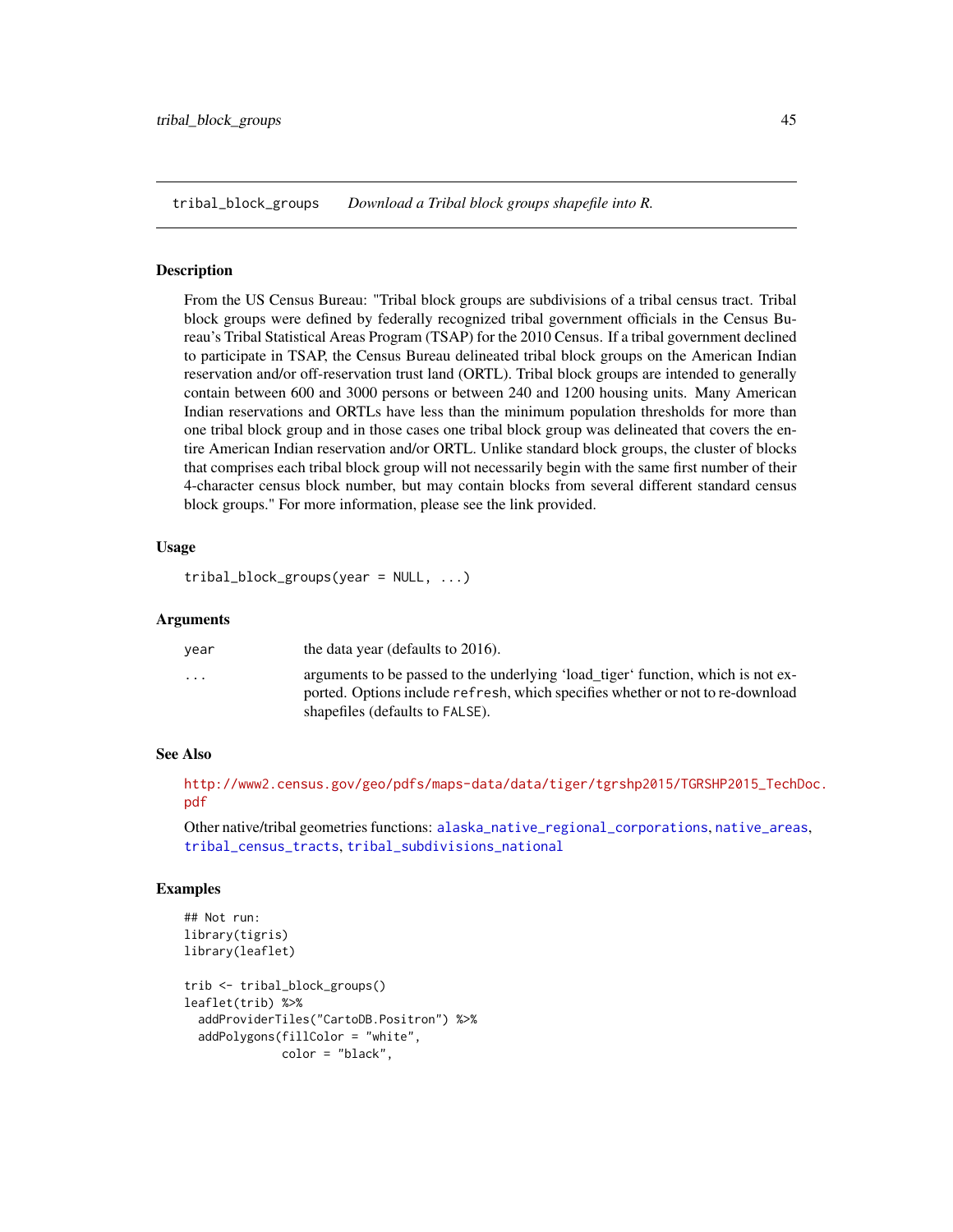weight =  $0.5$ )

## End(Not run)

<span id="page-45-1"></span>tribal\_census\_tracts *Download a Tribal Census tract shapefile into R.*

#### Description

From the US Census Bureau: "Tribal census tracts are relatively small statistical subdivisions of an American Indian reservation and/or off-reservation trust land (ORTL) and were defined by federally recognized tribal government officials in the Census Bureau's Tribal Statistical Areas Program (TSAP) for the 2010 Census. If a tribal government declined to participate in TSAP, the Census Bureau delineated tribal census tracts on the American Indian reservation and/or ORTL. Tribal census tracts are conceptually similar and equivalent to standard census tracts. Unlike standard census tracts, however, tribal census tracts may cross state, county, and standard census tract boundaries." For more information, please view the link provided.

#### Usage

```
tribal_census_tracts(year = NULL, ...)
```
#### Arguments

| vear                    | the data year (defaults to 2016).                                                                                                                                                                     |
|-------------------------|-------------------------------------------------------------------------------------------------------------------------------------------------------------------------------------------------------|
| $\cdot$ $\cdot$ $\cdot$ | arguments to be passed to the underlying 'load tiger' function, which is not ex-<br>ported. Options include refresh, which specifies whether or not to re-download<br>shapefiles (defaults to FALSE). |
|                         |                                                                                                                                                                                                       |

# See Also

[http://www2.census.gov/geo/pdfs/maps-data/data/tiger/tgrshp2015/TGRSHP2015\\_TechD](http://www2.census.gov/geo/pdfs/maps-data/data/tiger/tgrshp2015/TGRSHP2015_TechDoc.pdf)oc. [pdf](http://www2.census.gov/geo/pdfs/maps-data/data/tiger/tgrshp2015/TGRSHP2015_TechDoc.pdf)

Other native/tribal geometries functions: [alaska\\_native\\_regional\\_corporations](#page-2-1), [native\\_areas](#page-27-1), [tribal\\_block\\_groups](#page-44-1), [tribal\\_subdivisions\\_national](#page-46-1)

```
## Not run:
library(tigris)
library(leaflet)
trib <- tribal_census_tracts()
leaflet(trib) %>%
 addProviderTiles("CartoDB.Positron") %>%
 addPolygons(fillColor = "white",
              color = "black",
```

```
weight = 0.5)
```
<span id="page-45-0"></span>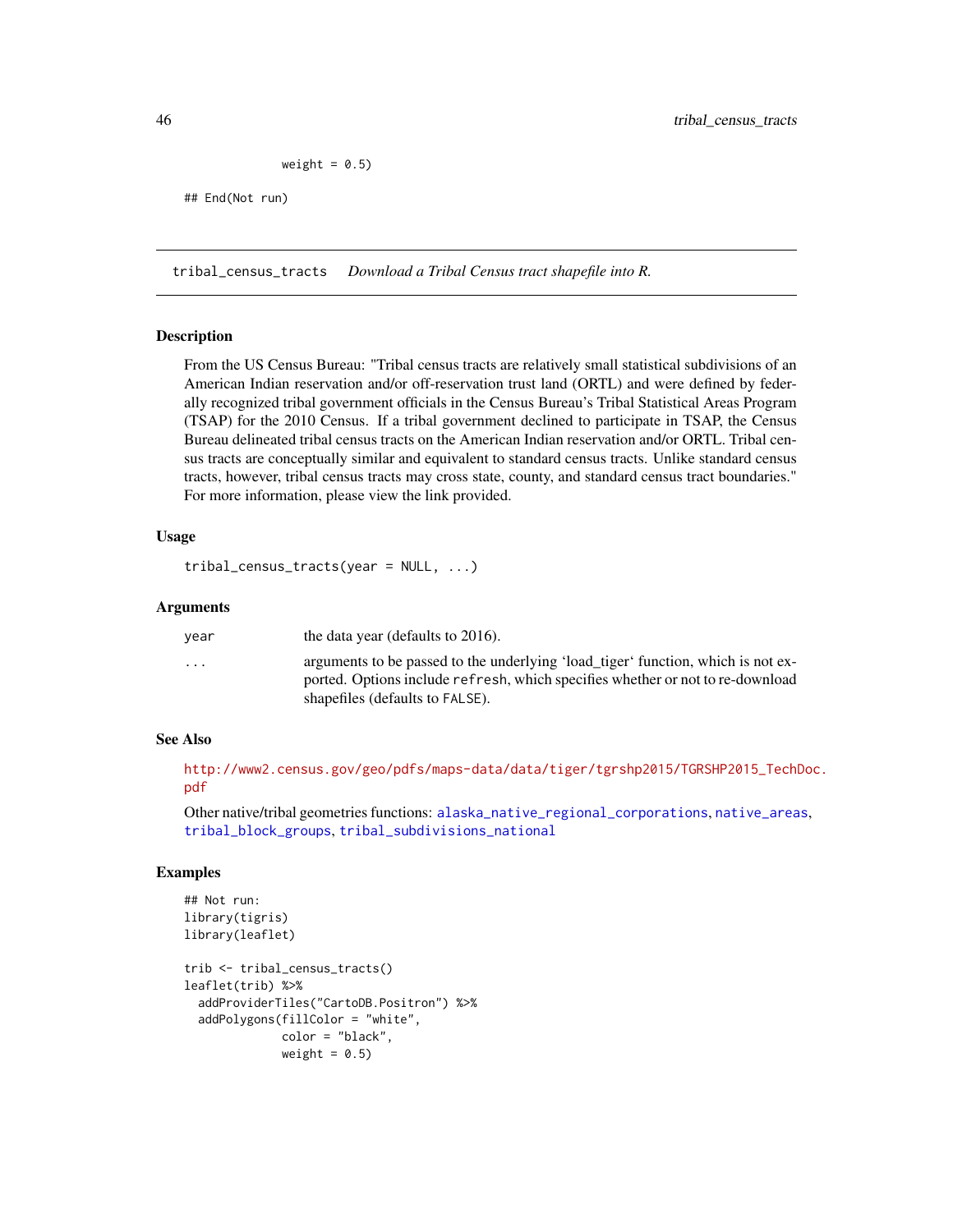<span id="page-46-0"></span>## End(Not run)

```
tribal_subdivisions_national
```
*Download an American Indian Tribal Subdivision National shapefile into R.*

#### Description

Definition from the US Census Bureau: "American Indian Tribal Subdivisions (AITS) are legally defined administrative subdivisions of federally recognized American Indian reservations and/or off-reservation trust lands or Oklahoma tribal statistical areas (OTSAs)." For more information, please see the link provided.

#### Usage

tribal\_subdivisions\_national(year = NULL, ...)

#### **Arguments**

| vear                    | The year for which you'd like to download data (defaults to 2016).               |
|-------------------------|----------------------------------------------------------------------------------|
| $\cdot$ $\cdot$ $\cdot$ | arguments to be passed to the underlying 'load_tiger' function, which is not ex- |
|                         | ported. Options include refresh, which specifies whether or not to re-download   |
|                         | shapefiles (defaults to FALSE).                                                  |

# See Also

[http://www2.census.gov/geo/pdfs/maps-data/data/tiger/tgrshp2015/TGRSHP2015\\_TechD](http://www2.census.gov/geo/pdfs/maps-data/data/tiger/tgrshp2015/TGRSHP2015_TechDoc.pdf)oc. [pdf](http://www2.census.gov/geo/pdfs/maps-data/data/tiger/tgrshp2015/TGRSHP2015_TechDoc.pdf)

Other native/tribal geometries functions: [alaska\\_native\\_regional\\_corporations](#page-2-1), [native\\_areas](#page-27-1), [tribal\\_block\\_groups](#page-44-1), [tribal\\_census\\_tracts](#page-45-1)

# Examples

```
## Not run:
library(tigris)
library(leaflet)
trib <- tribal_subdivisions_national()
leaflet(trib) %>%
  addProviderTiles("CartoDB.Positron") %>%
  addPolygons(fillColor = "white",
              color = "black",
              weight = 0.5)
```
## End(Not run)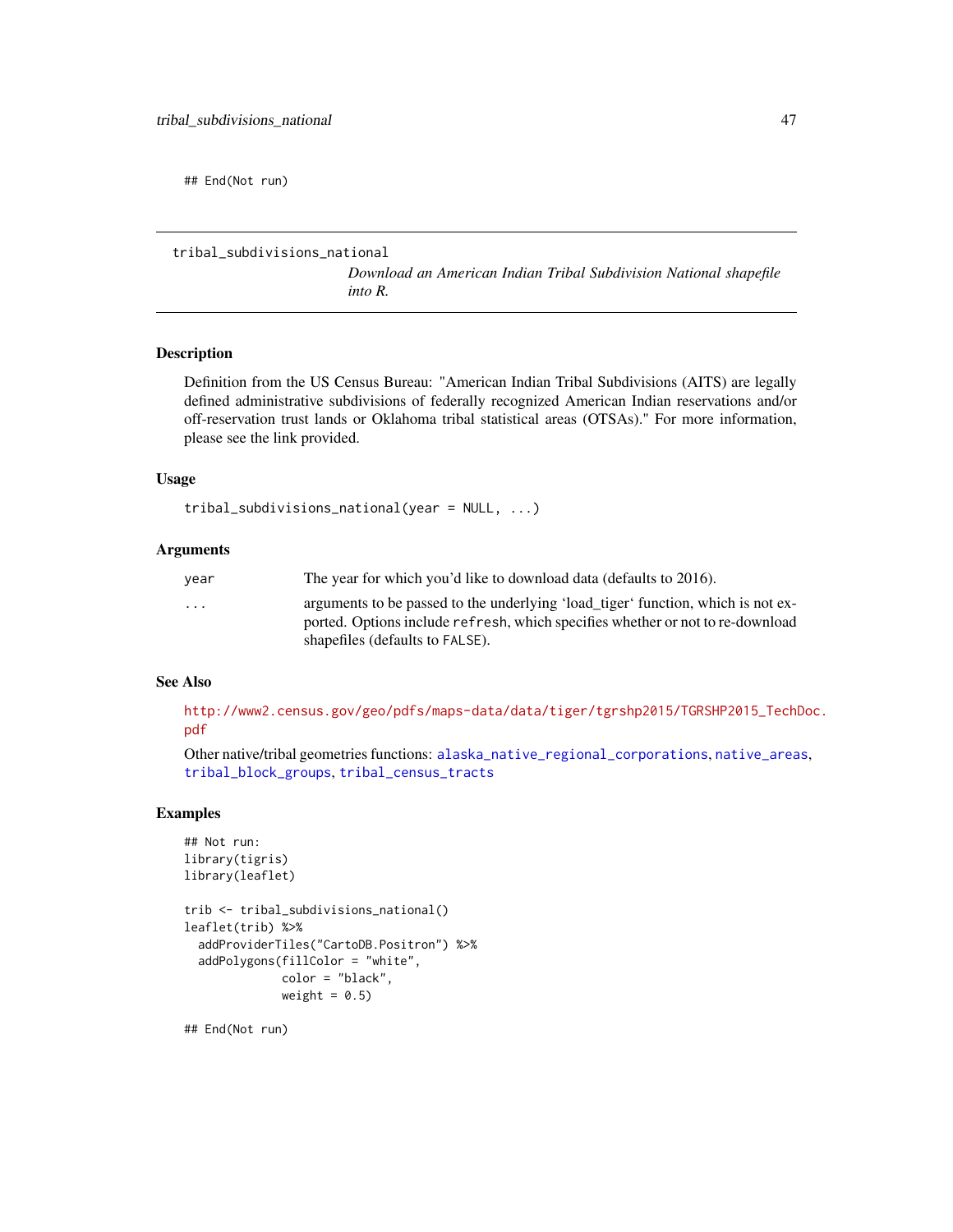<span id="page-47-1"></span><span id="page-47-0"></span>

Urban areas include both "urbanized areas," which are densely developed areas with a population of at least 50,000, and "urban clusters," which have a population of greater than 2,500 but less than 50,000. For more information, please see the link provided.

#### Usage

 $urban_a$ reas(cb = FALSE, year = NULL, ...)

#### **Arguments**

| cb   | If cb is set to TRUE, download a generalized $(1:500k)$ cartographic boundary<br>file. Defaults to FALSE (the most detailed TIGER/Line file).                                                         |
|------|-------------------------------------------------------------------------------------------------------------------------------------------------------------------------------------------------------|
| vear | the data year (defaults to 2016).                                                                                                                                                                     |
| .    | arguments to be passed to the underlying 'load_tiger' function, which is not ex-<br>ported. Options include refresh, which specifies whether or not to re-download<br>shapefiles (defaults to FALSE). |

#### See Also

[http://www2.census.gov/geo/pdfs/maps-data/data/tiger/tgrshp2015/TGRSHP2015\\_TechD](http://www2.census.gov/geo/pdfs/maps-data/data/tiger/tgrshp2015/TGRSHP2015_TechDoc.pdf)oc. [pdf](http://www2.census.gov/geo/pdfs/maps-data/data/tiger/tgrshp2015/TGRSHP2015_TechDoc.pdf)

Other metro area functions: [combined\\_statistical\\_areas](#page-9-1), [core\\_based\\_statistical\\_areas](#page-11-1), [metro\\_divisions](#page-25-1), [new\\_england](#page-28-1)

<span id="page-47-2"></span>voting\_districts *Download a voting districts shapefile (2012 TIGER/Line) into R*

# **Description**

This function allows you to download a voting districts boundary file into R. The voting districts shapefile is found in the 2012 TIGER/Line dataset, and has not been updated since then. The Census Bureau (see link for source) describes voting districts as follows: " 'Voting district' is the generic name for geographic entities such as precincts, wards, and election districts established by state and local governments for the purpose of conducting elections. States participating in the Census 2010 Redistricting Data Programs as part of Public Law 94-171 (1975) provided the Census Bureau with boundaries, codes, and names for their voting districts."

#### Usage

```
voting_districts(state)
```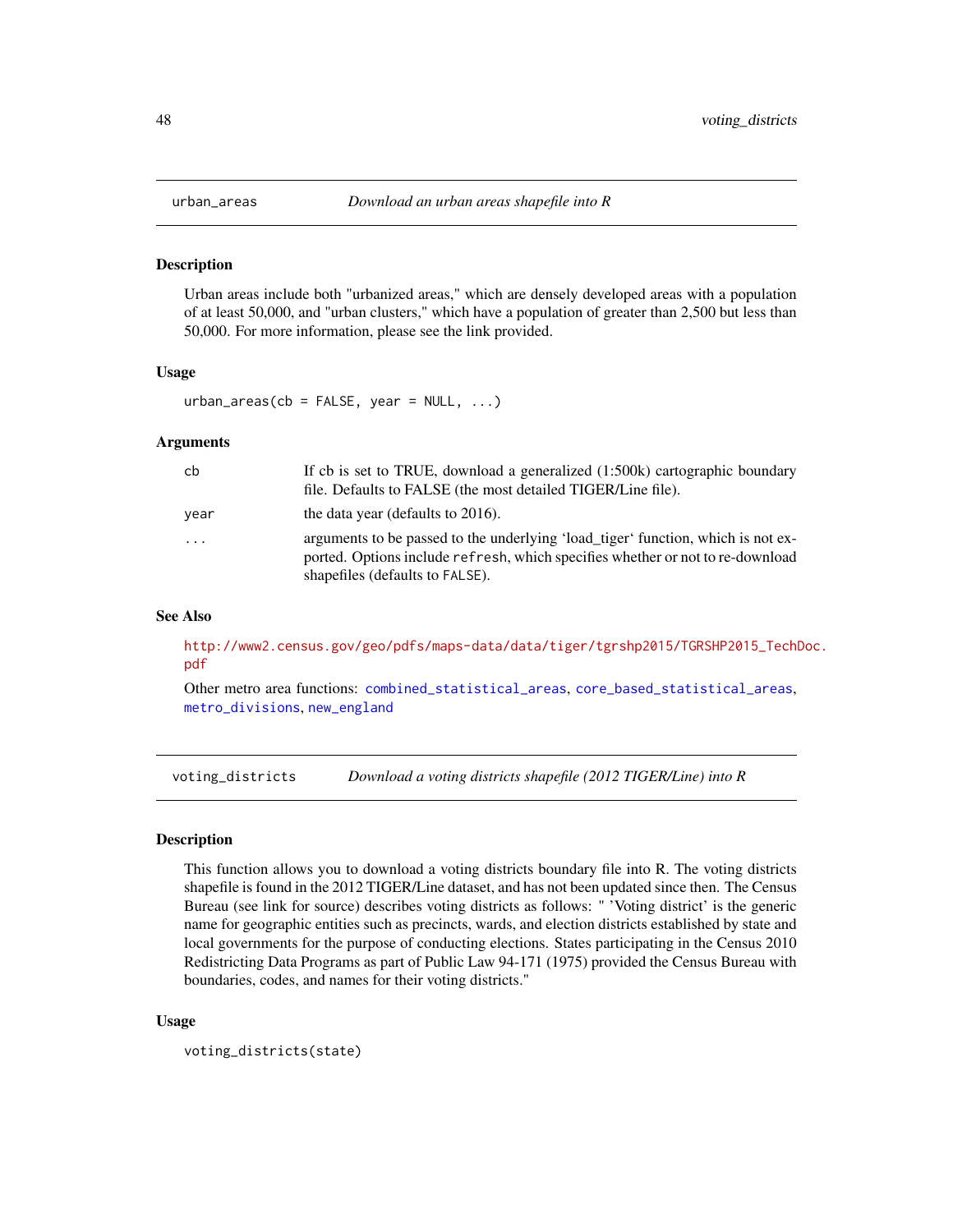<span id="page-48-0"></span>zctas and the contract of the contract of the contract of the contract of the contract of the contract of the contract of the contract of the contract of the contract of the contract of the contract of the contract of the

#### **Arguments**

| state   | The state for which you'd like to retrieve data. Can be a state name, state abbre-<br>viation, or FIPS code.                                                       |
|---------|--------------------------------------------------------------------------------------------------------------------------------------------------------------------|
| $\cdot$ | arguments to be passed to the underlying 'load_tiger' function, which is not ex-<br>ported. Options include refresh, which specifies whether or not to re-download |
|         | shapefiles (defaults to FALSE).                                                                                                                                    |

# See Also

Other legislative district functions: [congressional\\_districts](#page-10-1), [state\\_legislative\\_districts](#page-39-1)

#### Examples

```
## Not run: #'
library(tigris)
library(sp)
ia <- voting_districts("Iowa")
plot(ia)
```
<span id="page-48-1"></span>

## End(Not run)

zctas *Download a Zip Code Tabulation Area (ZCTA) shapefile into R*

#### Description

ZIP Code Tabulation Areas (ZCTAs) are generalized areal representations of United States Postal Service (USPS) ZIP Code service areas. Please see the link provided for information on how the Census Bureau creates ZCTAs, and for important information on the differences between ZCTAs and ZIP Codes.

# Usage

```
zctas(cb = FALSE, starts_with = NULL, year = NULL, state = NULL, ...)
```
# Arguments

cb If cb is set to TRUE, download a generalized (1:500k) ZCTA file. Defaults to FALSE (the most detailed TIGER/Line file). A warning: the detailed TIGER/Line ZCTA file is massive (around 502MB unzipped), and the generalized version is also large (64MB zipped). Be prepared for this especially if you have a slower internet connection.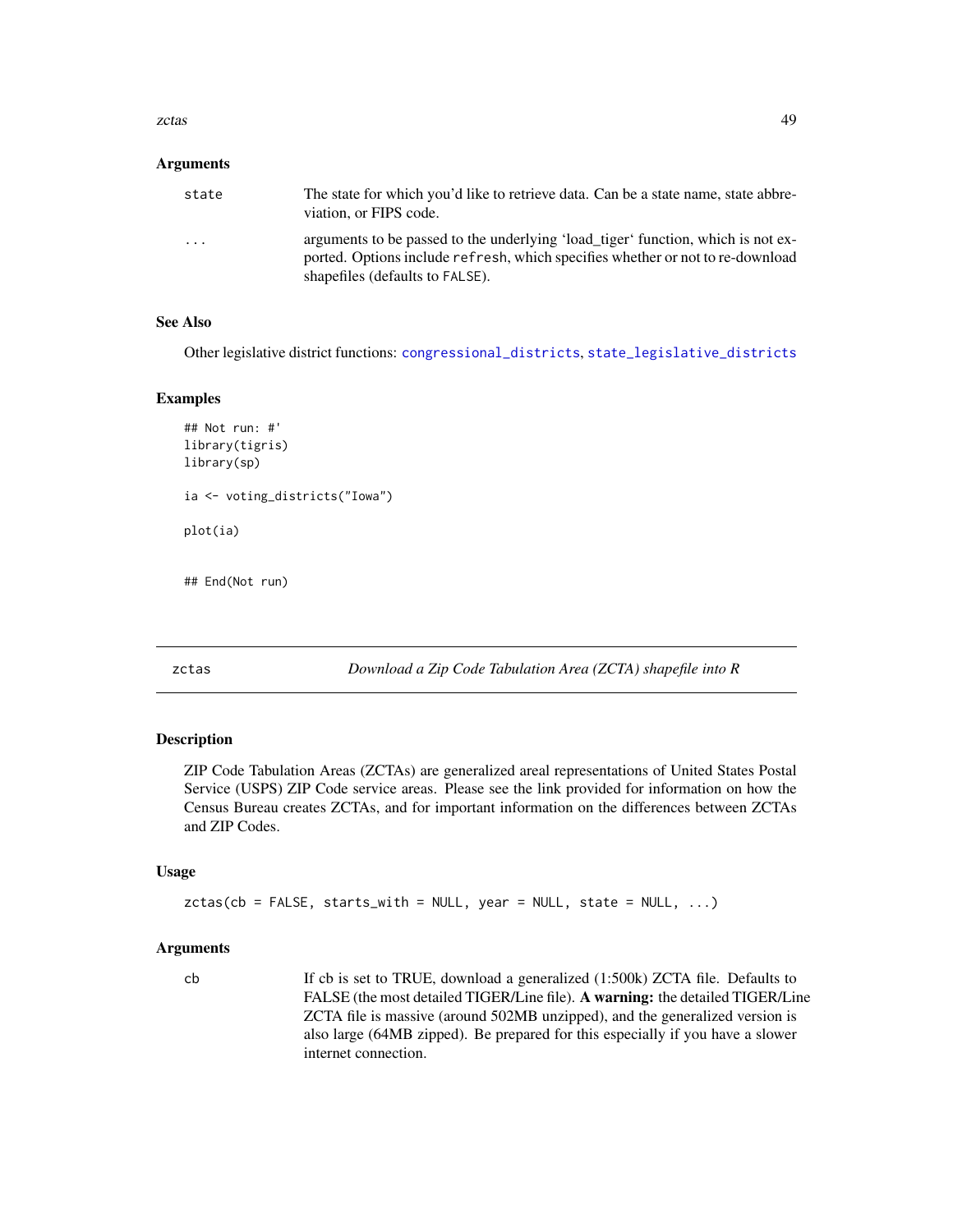<span id="page-49-0"></span>

| starts_with | Character vector specifying the beginning digits of the ZCTAs you want to re-<br>turn. For example, supplying the argument starts_with = $c("75", "76")$<br>will return only those ZCTAs that begin with 75 or 76. Defaults to NULL, which<br>will return all ZCTAs in the US. |
|-------------|--------------------------------------------------------------------------------------------------------------------------------------------------------------------------------------------------------------------------------------------------------------------------------|
| year        | the data year (defaults to 2016).                                                                                                                                                                                                                                              |
| state       | the state for which you are requesting data; only available for 2000 and 2010                                                                                                                                                                                                  |
| $\cdot$     | arguments to be passed to the underlying 'load_tiger' function, which is not ex-<br>ported. Options include refresh, which specifies whether or not to re-download<br>shapefiles (defaults to FALSE).                                                                          |

# See Also

<https://www.census.gov/geo/reference/zctas.html>

Other general area functions: [block\\_groups](#page-6-1), [blocks](#page-4-1), [counties](#page-12-1), [county\\_subdivisions](#page-13-1), [places](#page-29-1), [pumas](#page-32-1), [school\\_districts](#page-37-1), [states](#page-38-1), [tracts](#page-42-1)

# Examples

```
## Not run:
# Example: get ZCTAs that intersect the Memphis, TN urbanized area
library(tigris)
library(rgeos)
library(sp)
df <- zctas(cb = TRUE, starts_with = c("37", "38", "72"))uas <- urban_areas()
memphis_ua <- uas[grep("Memphis", uas$NAME10), ]
mem_zcta <- df[as.vector(gIntersects(df, memphis_ua, byid = TRUE)), ]
plot(mem_zcta)
```
## End(Not run)